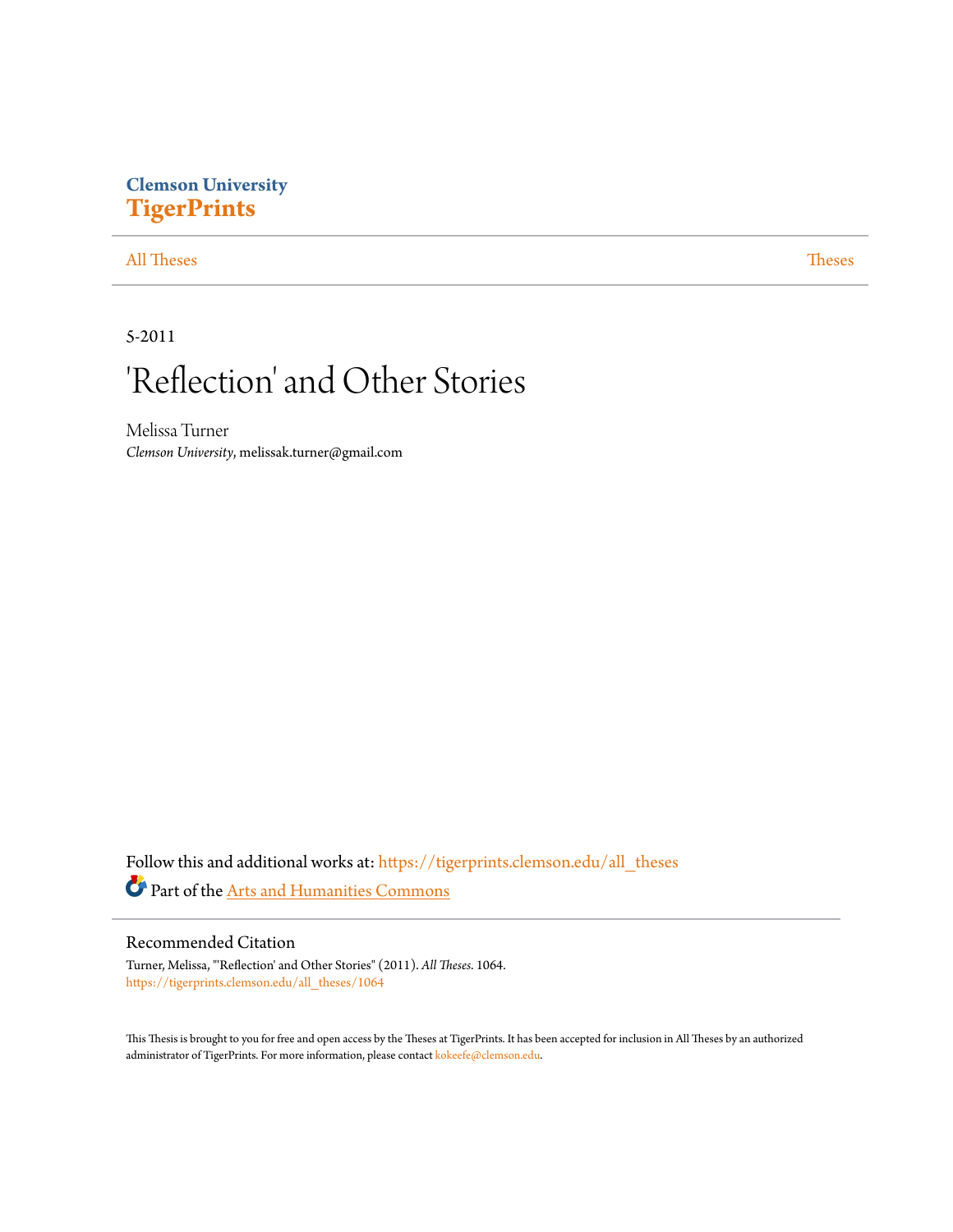"Reflection" and Other Stories

A Thesis Presented to the Graduate School of Clemson University

In Partial Fulfillment of the Requirements for the Degree Master of Arts English

> by Melissa Kathleen Turner May 2011

Accepted by: Keith Morris, Committee Chair Dr. Alma Bennett Dr. Jillian Weise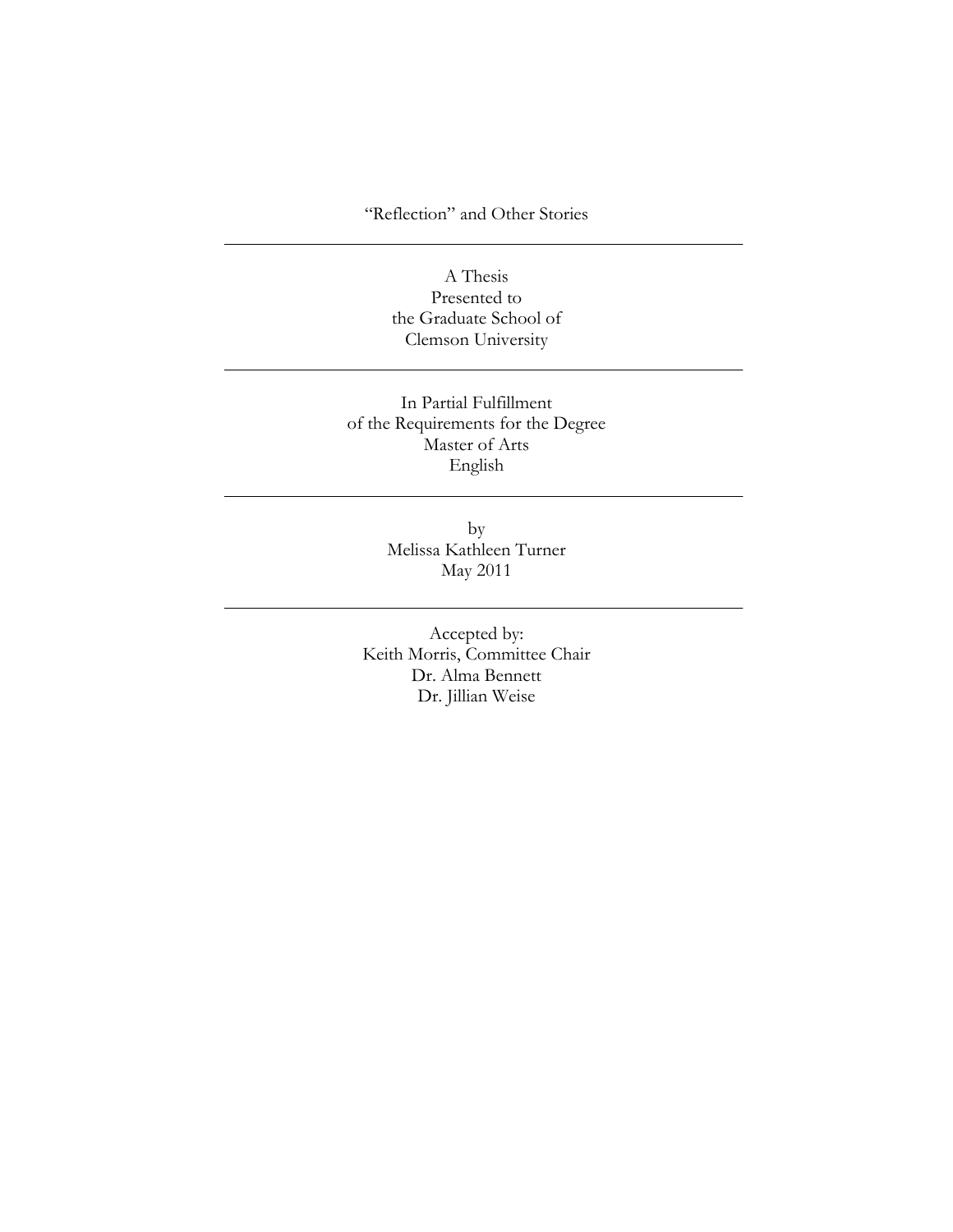### ABSTRACT

A creative thesis made up of four fiction stories. The stories focus on identity within the major characters and how they cope with the circumstances of life. "Reflection and Other Stories" is realistic in plot and style.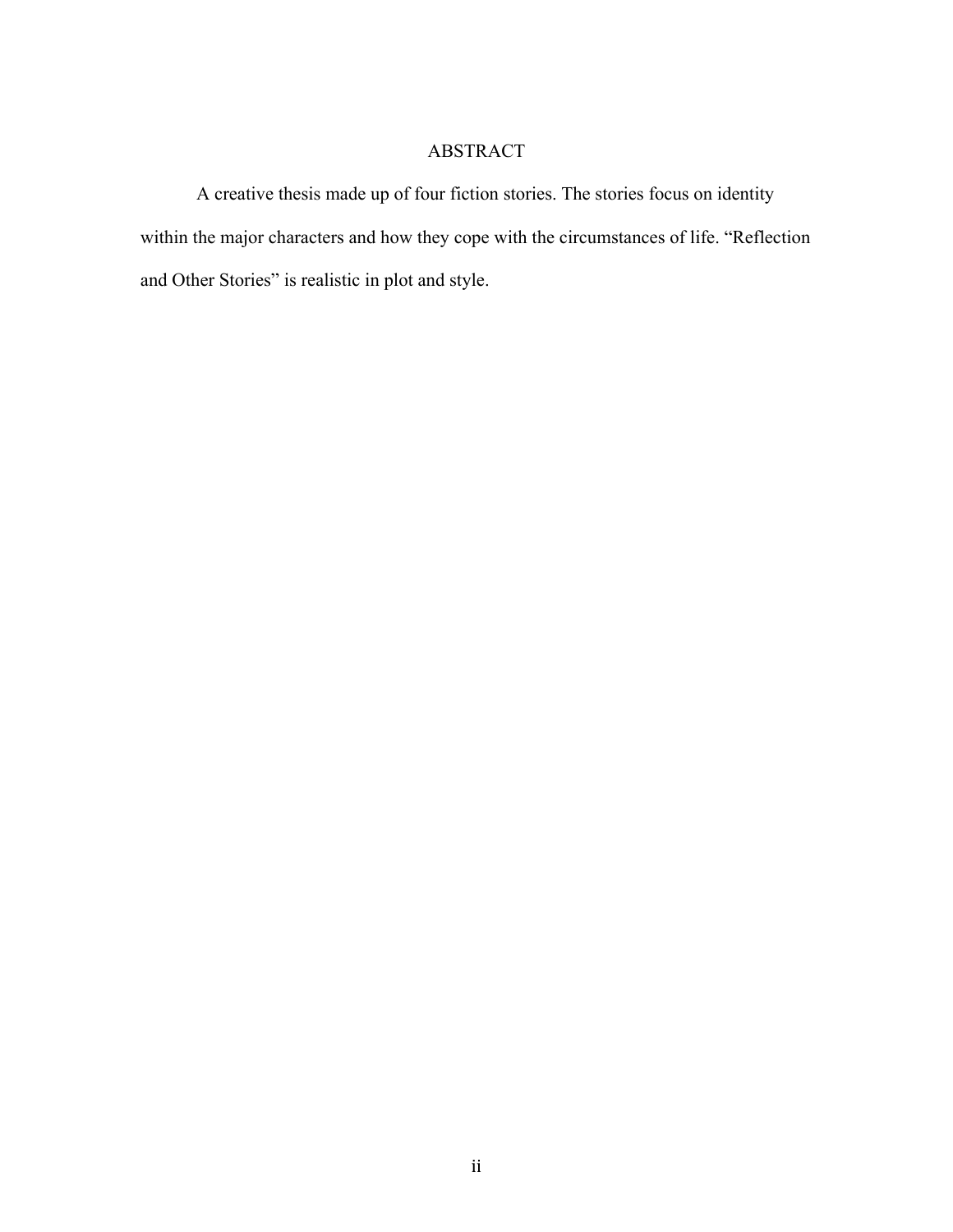### DEDICATION

For my father, who has never encouraged me to pursue a career in writing for practical reasons, but enjoys the written word more than anyone else in my life. And for Tyler LaCross, who persistently requests to read my stories, and who continues to love and support me when I refuse.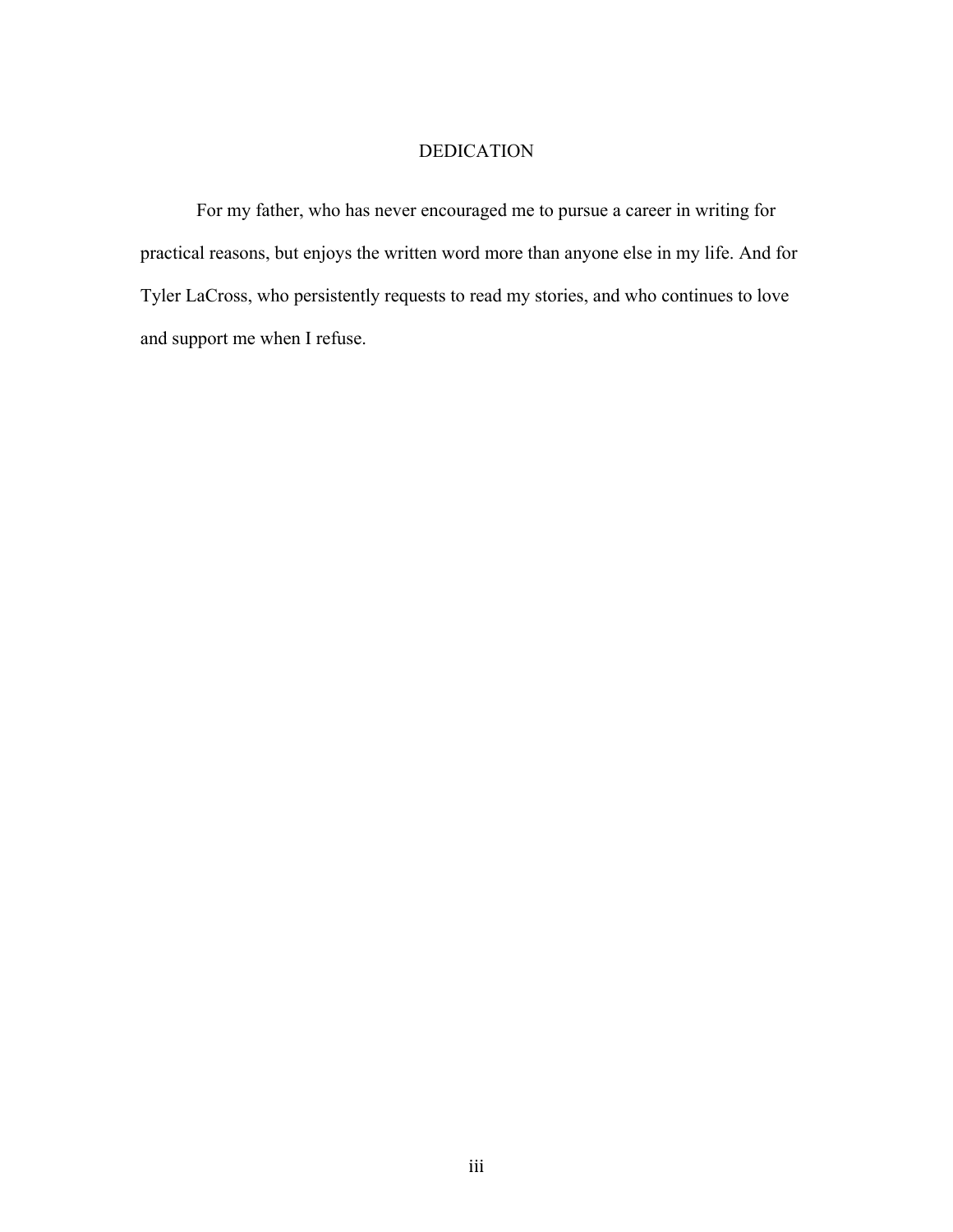## TABLE OF CONTENTS

|                | Page |
|----------------|------|
|                |      |
|                |      |
|                |      |
| <b>CHAPTER</b> |      |
|                |      |
|                |      |
|                |      |
|                |      |
|                |      |
|                |      |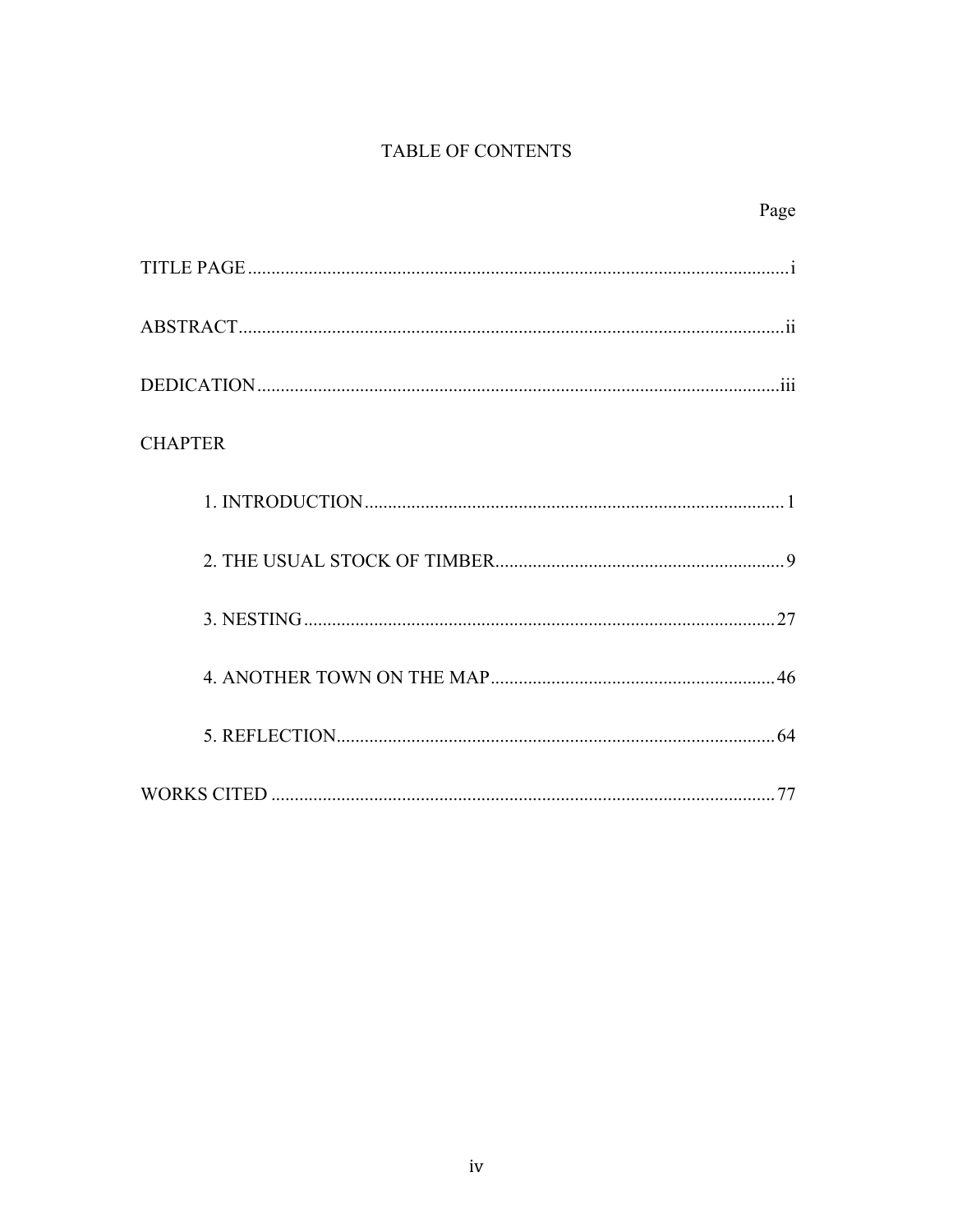#### CHAPTER ONE

### INTRODUCTION

I haven't always been interested in writing short stories. In fact, only in the last four years has my interest in literature moved from a passive reading stance to an active writing one. While studying literature, I found myself taking apart a novel or story and putting it back together like a puzzle. From that point, I started creating my own puzzles, putting the characters, plot, and conflict together in my own creative ways. As I piece together characters' lives for my stories, I study them and focus on the identity of the character I'm writing about. For me, the most interesting plot twist is one where, ultimately, the main character comes to some conclusion or new state of clarity in his or her life. The situation may not be extremely dramatic or outlandish, but really examines how the character makes decisions and handles various situations.

Although straight realism has been around for a long time, my stories work within the boundaries of a modern world, focusing on individuals in their mid-twenties and early thirties as a generation. I've always been interested in everyday people and understanding how they deal with problems or conflicts in a certain way. Because of my own life experiences, I find the small situations to test people's character and to ultimately reveal their identity, or how they view themselves. Each character within these stories faces some kind of decision or conflict. While the ending may not wrap everything up in a perfect box, each story reflects on an incident of revelation in the individual's life and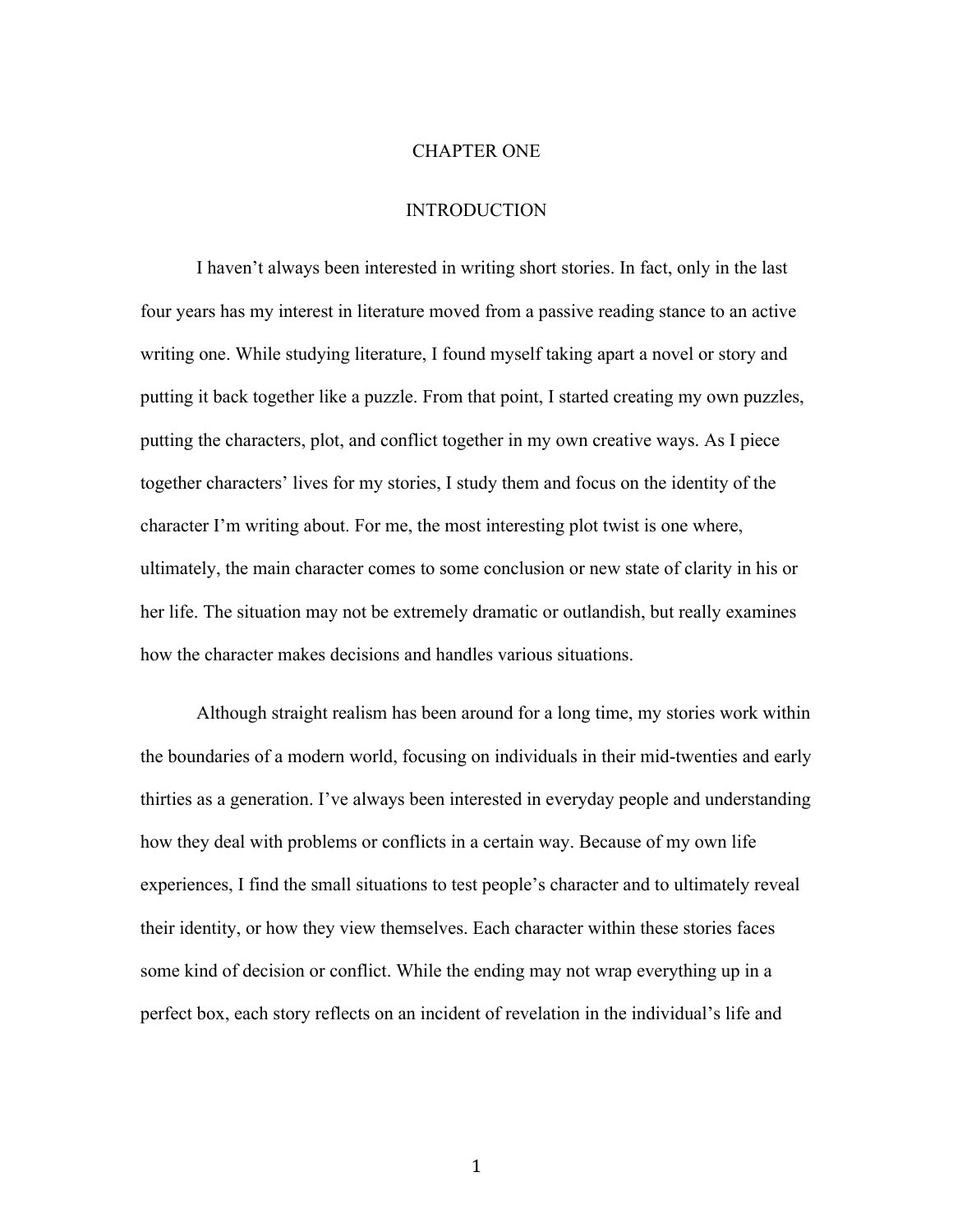how his or her response led towards a certain conclusion. Sometimes I focus simply on the realization, and other times on the character's decision.

Because the stories I write deal with realistic people, my goal for readers is not merely entertainment, but for them to relate to a character or situation. I hope readers can recognize one of their own qualities or struggles within the characters in the stories, and reflect on their own identity afterwards. Some part of my view of myself as an individual has been challenged by each of these characters and, by positioning myself in their shoes, I see where I would have made different and similar decisions. Some of my interest also comes from how cultures play a dominating role in many people's world views and often severs their true identities from the plastic masks they wear in public. Levinas suggests that, "beneath the plasticity of the face [*figure]* that *appears*, the face *[visage]* is already missed" (Levinas 126). I interpret his words here, within his larger context of Levinas's interest in Jewish identity, to mean an individual's true identity hides beneath or is lost underneath the façade, the plastic face others see when they view that person. This plasticity is what I hope to break apart within my stories. While none of my characters are incredibly rebellious or countercultural, they make decisions on an everyday level that lead to the sharpening of their own identities, and hopefully of my readers' as well.

I try to maintain this realism throughout the stories, not just in plot, but also in style. I have always tended to write flowery and long-winded sentences. Professors always told me to make my sentences less complex in papers, and I found my stories to be confusing when I first started writing because I found my sentences to rival those of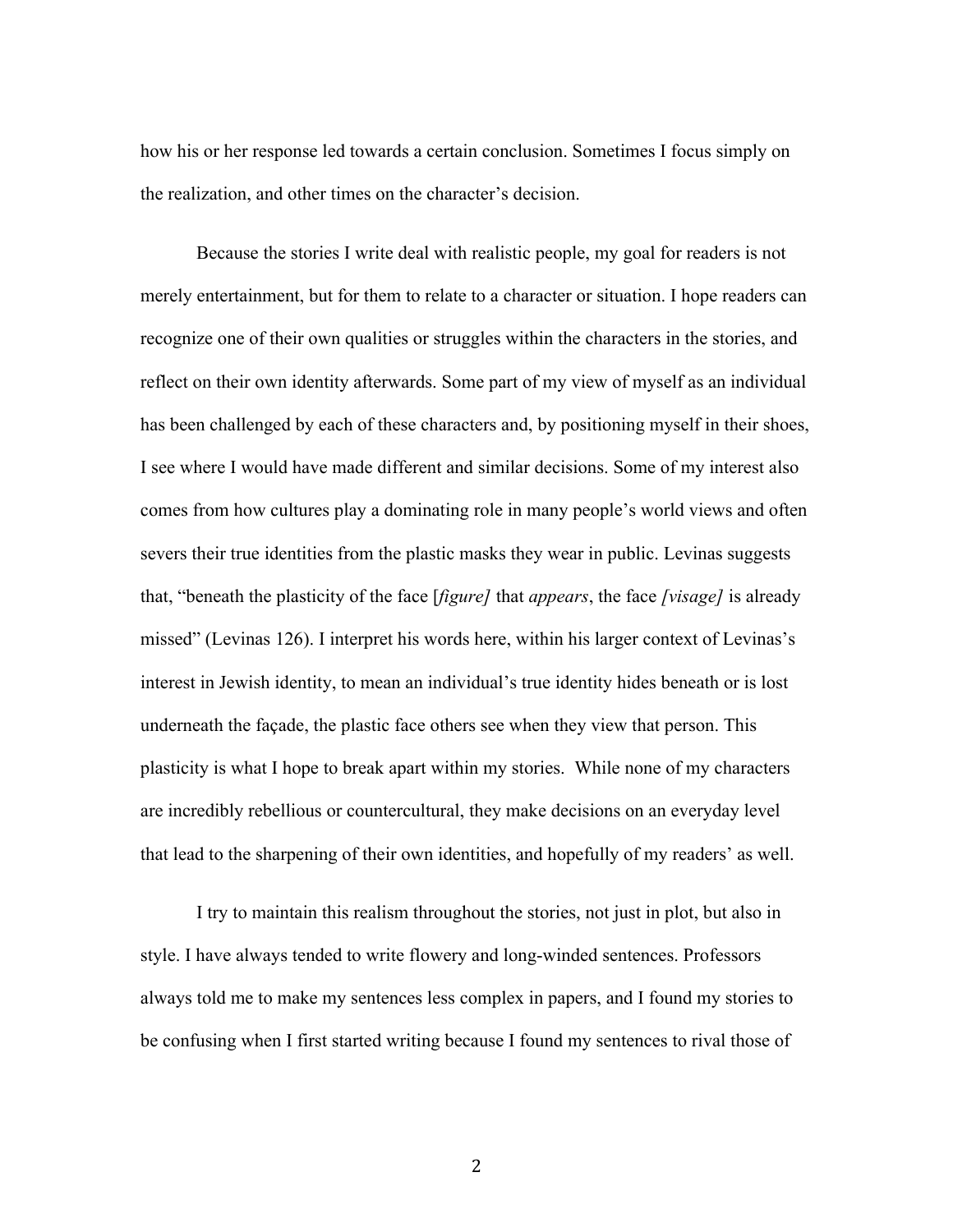Henry James. However, I've tried to refocus my writing style and adapt it to a more realistic and simple form. Writing and editing this thesis have been adopting a new discipline, but the style matches the characters and plot and helps create a more readable story.

Much of my style and character interest comes from my literary interests and influences. When I started graduate school, I found myself interested in late Victorian literature. The language of early Victorians such as Austen or the Bronte sisters influenced my writing patterns for a long time, but I found one of my greatest interests in George Gissing's *The Odd Women*. The plight of everyday women, scraping by for food, in search of jobs, and breaking away from the traditional housewife standard in England at the turn of the century fascinated me when I first read the novel. Although many other people found it slightly dull in comparison to sensation fiction, such as Mary Elizabeth Braddon's *Lady Audley's Secret* or Wilke Collins's *The Moonstone*, I found the Madden sisters' struggles within the stipulations society placed on them to reveal much more about their identity. While Monica Madden decides to follow society and seek riches in marriage, she ultimately dies because of her decision to dishonor herself by taking on a false identity. The decision to work and not marry for the other sisters held my attention because it was more realistic, and I could relate to it much more than the dramatic, but entertaining murder and arson plot twists in Braddon's work. I enjoy mysteries, but find simple plots challenge me the most.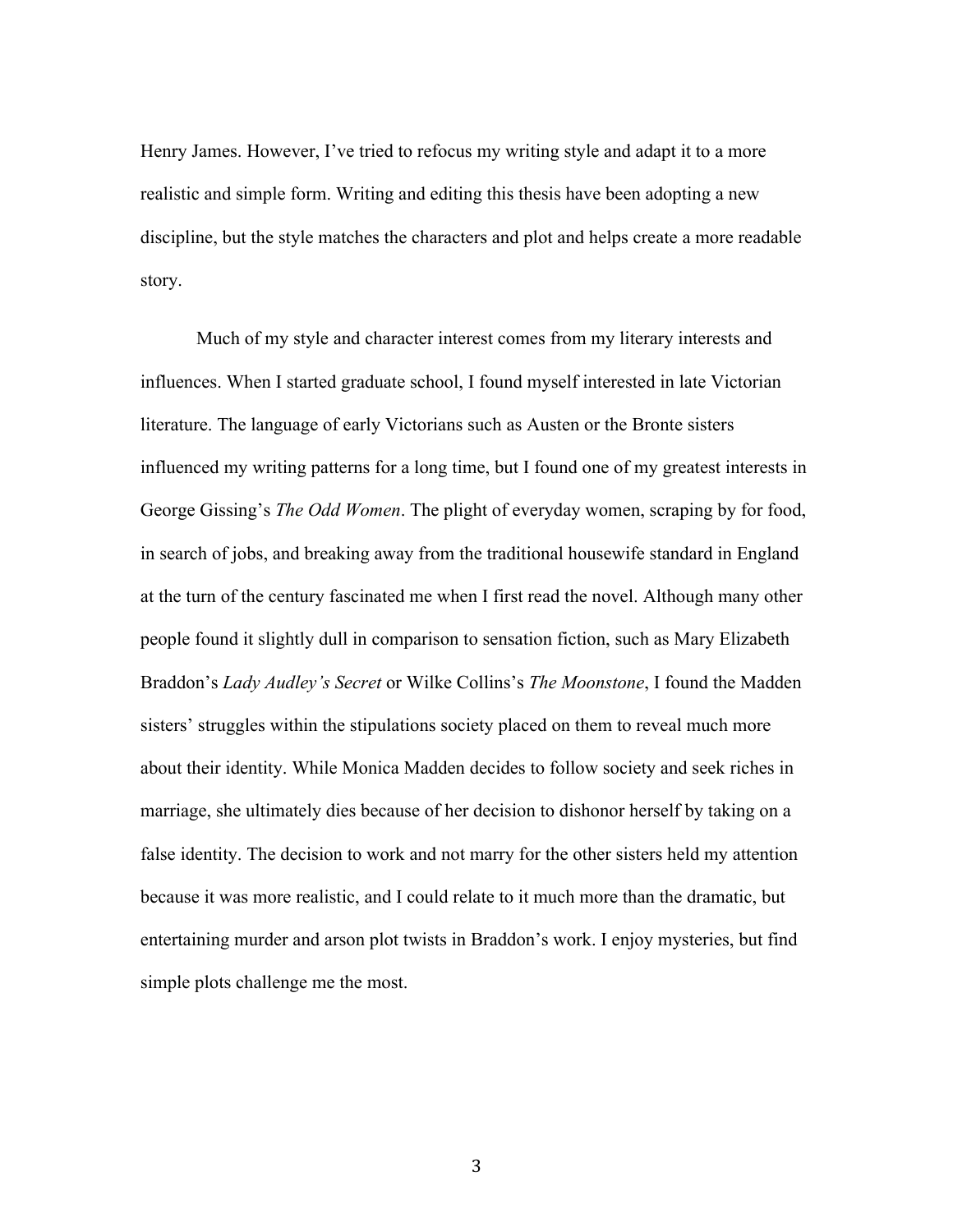Another influence on my writing has been Edith Wharton's *House of Mirth* and Kate Chopin's *The Awakening*. While Lily Bart and Edna Pontillier live in a way many people in the public don't experience today, they still resided under the influence of their societies. My interest stemmed from how they worked within their societies, breaking rules, battling with themselves and the men within their worlds in order to decide their identities. While it's argued whether or not Edna Pontillier achieves freedom through her death, Lily Bart definitely does not beat the system by trying to make her own decisions or beat the system. The unfortunately realistic endings to both stories have influenced me to keep a practical viewpoint on the characters in my stories and how they function within their social circles.

Though completely different in writing style and character choice, I also find Richard Ford's realism to encapsulate the types of people I desire to write about. While Ford is separated from Wharton by at least half a century, their writing styles both display how writing realistic fiction has changed and yet, remained the same. Wharton's writing style is more elongated and flowery, whereas Ford has adapted to contemporary society and writes with a straightforward voice. Ford gets straight to the story, but, similar to Wharton, still writes about the struggles and underlying issues for people in society. Also, Ford typically writes from a masculine point of view, whereas the aforementioned Victorian writers wrote from the feminine perspective.

In his book of short stories, *Rock Springs*, Ford focuses on small town characters, the people who seem to live boring, anonymous lives, and brings one small instance of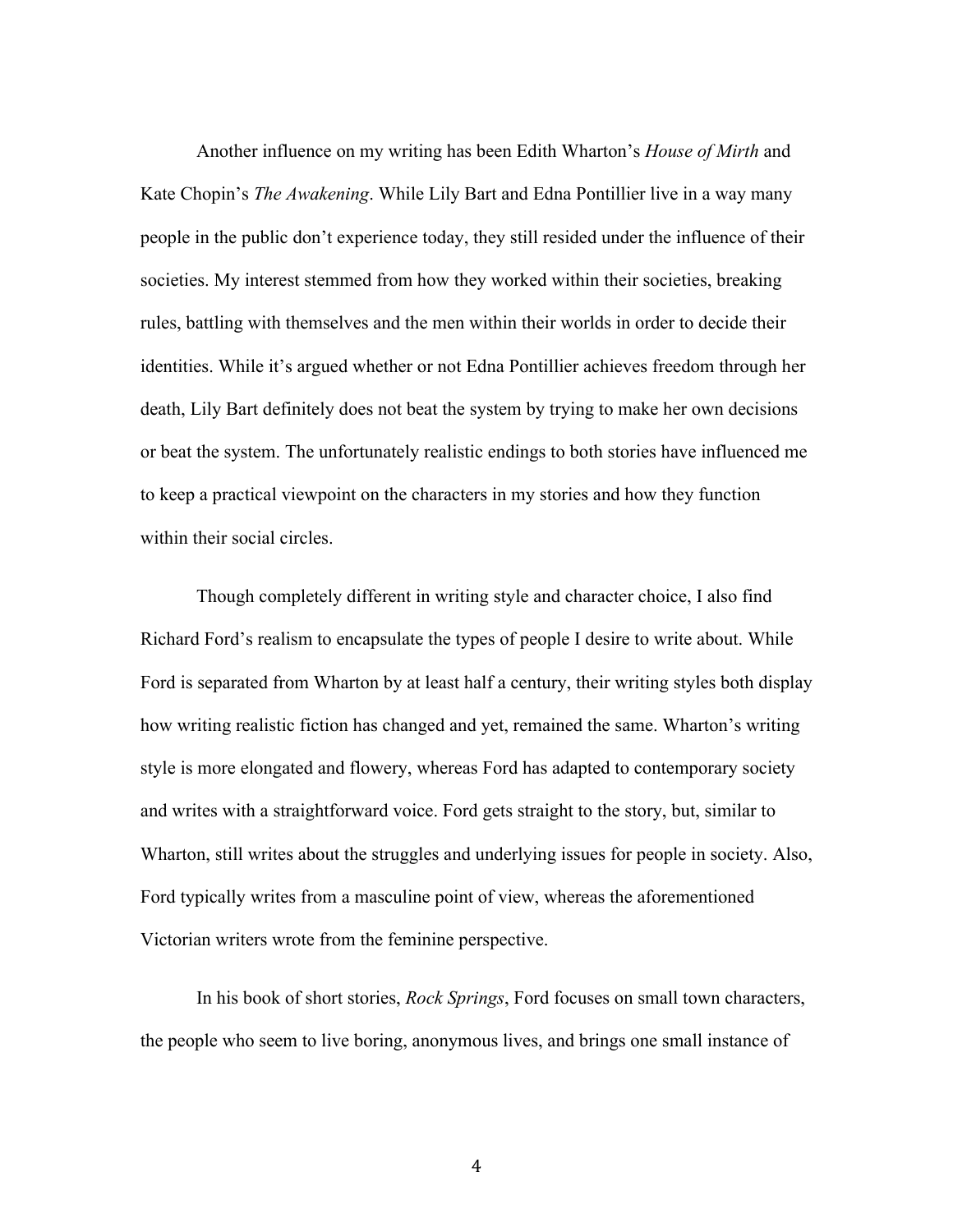their lives into focus. In reality, most individuals live what society would consider "boring" lives, but Ford successfully takes them and exalts their mundane attributes, celebrating the challenges the individual faces and the decisions and consequences of one moment or event. He also uses a style that remains specific, but simple and straightforward. He doesn't hide much in his language. One story I found engaging was "Great Falls." I love his lines, "It is a true thing that my father did not know limits" and "He smiled at me in an odd way. This was not a thing he usually said, or the way he usually talked" (30-33). These phrases may seem as if they tell too much, but the larger issue in the story always lies beneath the surface of what he says. Ford's blunt manner makes the reader look for an underlying message. Reading his stories is like listening to someone describe his or her life. The language isn't ornate or unrealistic, but the intimacy of the topic infiltrates the reader from the first paragraph of the story when he speaks to the reader saying, "This is not a happy story. I warn you" (29).

Another contemporary writer of influence is Bobbie Ann Mason. Her story "Shiloh" is the epitome of minimalistic realism. Once again, she writes about the average American couple, estranged through their loss of a child and the changes going on in their lives. While Leroy loves his wife, but has lost his job and can't seem to get past proving himself to Norma Jean by promising to build a log cabin. Norma Jean's refusal to accept Leroy's gift and her own attempts at proving herself, through night school, create a conflict similar to that of "Nesting" and "The Usual Stock of Timber" in this collection. Both stories deal with couples trying to work through life changes while sorting out their differences. Mason writes in a blunter manner than Ford. Mason describes one of Leroy's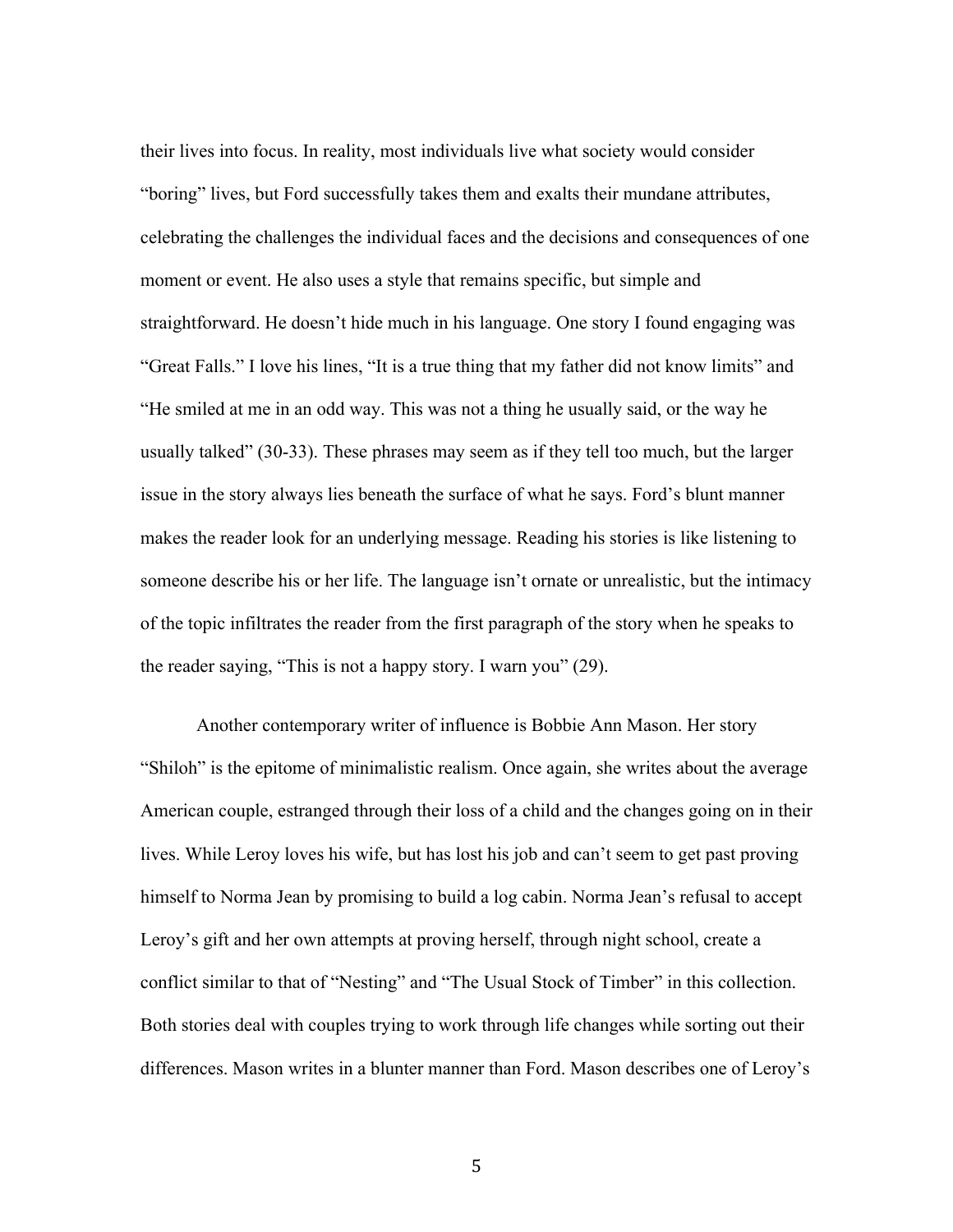realizations: "Leroy has the hopeful thought that they are sharing something, but he knows he is a fool to think this. Norma Jean is miles away. He knows he is going to lose her" (1020). While I don't try to emulate her narrator, omniscient but incredibly distant from the characters, I do enjoy how Mason writes her characters without anything to hide. She realistically portrays them without mystery, leaving the reader to dissect the relationship between Leroy and Norma Jean and grasp how Norma Jean starts to outgrow their relationship and separates herself from Leroy physically and emotionally. I also find myself wanting to leave questions for the reader to answer at the end. At the end of "Shiloh," Mason leaves Leroy and Norma Jean on opposite sides of the field. They can't successfully communicate, though Leroy knows Norma Jean wants to leave him, and yet he still holds onto the hope that she motions to him. As a reader you're left knowing they probably won't work things out, but there is a margin of a change that allows the reader to interpret what is really going on between the two in the last paragraph.

In my work, I try and imitate that of Gissing, Ford, and even Mason. My narratives tend to be simple and straightforward, not hiding much about the plot from the reader. The stories encapsulate simple decisions everyone faces within day-to-day circumstances. In "Another Town on the Map," Eli functions within a non-traditional nomad lifestyle. Though readers may not relate to him on that level, he faces the decision to continue in his comfort zone or choose a more settled-down lifestyle that makes him uncomfortable. As well, Skip, in "The Usual Stock of Timber," thrives in a culture where women stay home from work. He struggles through knowing his wife's ability to be more successful at work than he is in the lumberyard. Yet, she stays home with their kids. In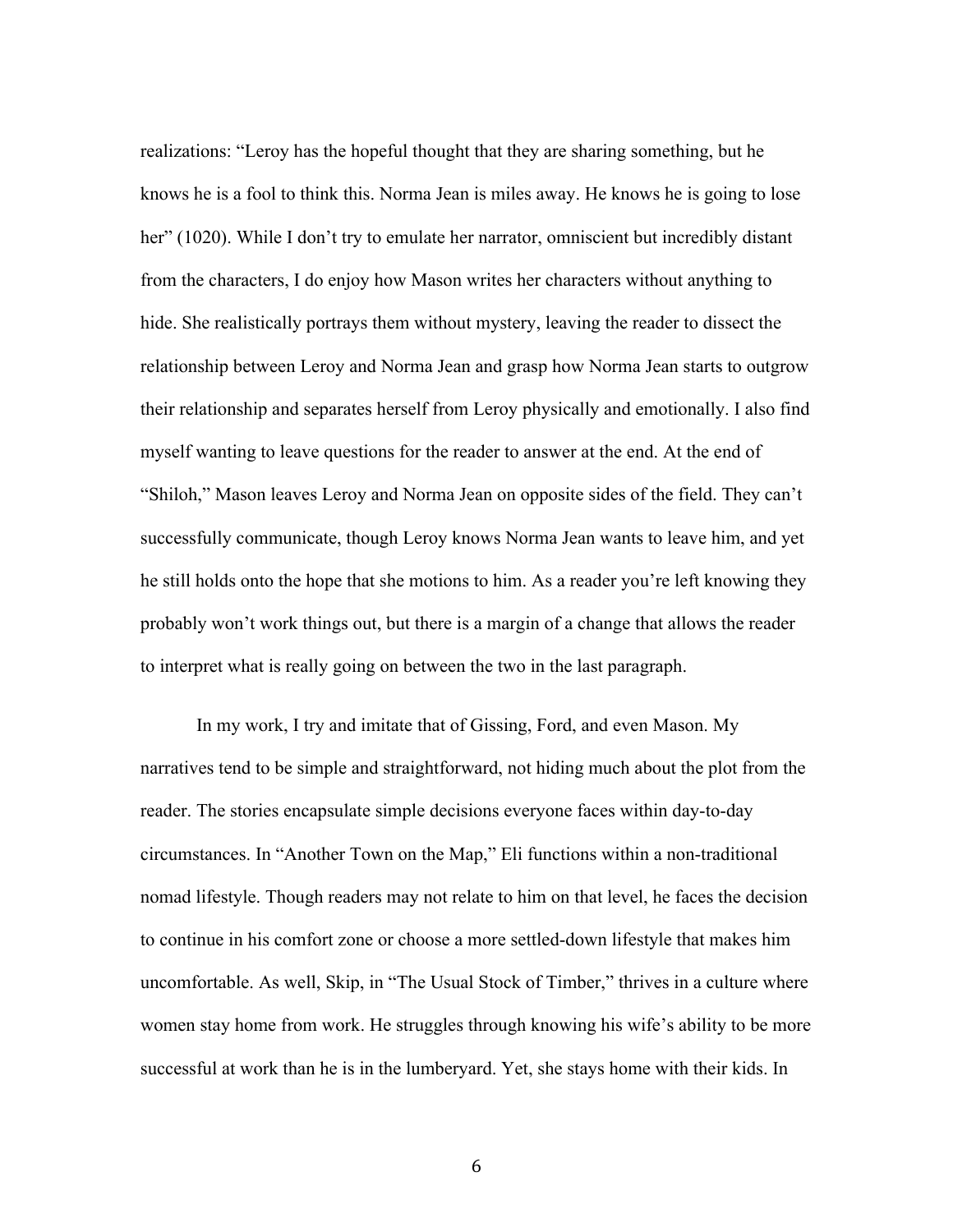"Nesting," Rebecca finds herself in a marriage where she is happy, but realizes her life goals may be the opposite of what she originally planned with her husband. Her decision to stay with or to leave him hinges on the future lifestyles they individually desire. The one exception to straightforward writing is "Reflection," where the build-up in the story relies on Hazel's decision to confront her father. It begins with her seeing her father walk into a store and builds up until she goes to confront him. However, I wrote the story in the similar style of writing and omnisciently gave her thoughts and realizations.

When writing these stories, I focused on one decision or one event that may shape an individual's personality or concept of self. However, I recognize from my own life experience that there isn't always one moment of revelation leading to a new concept of reality or a new decision. Some of the stories have the typical epiphany, though the others come to their realization through a slow progression. In "The Usual Stock of Timber," Skip is jolted out of the angry slump he's been in through one climactic event. I felt that, as a character, Skip needed more of a jolt to get out of his rut. Also, the major conflict between Skip and his wife, Maggie, wouldn't have changed because there was no big decision coming up or change in Skip unless the plot changed unexpectedly at work. Similarly, in "Reflection," Hazel's anger and frustration with her own life need one similar shocking experience to force her into making commitments in her life she's never been able to accept. However, in "Nesting," the character moves through a world where change happens naturally. Rebecca's pregnancy and experiences in graduate school have an inevitable end in sight. I took the natural changes to the body and the tumult of finishing a graduate degree as a way of implementing change to her character. I didn't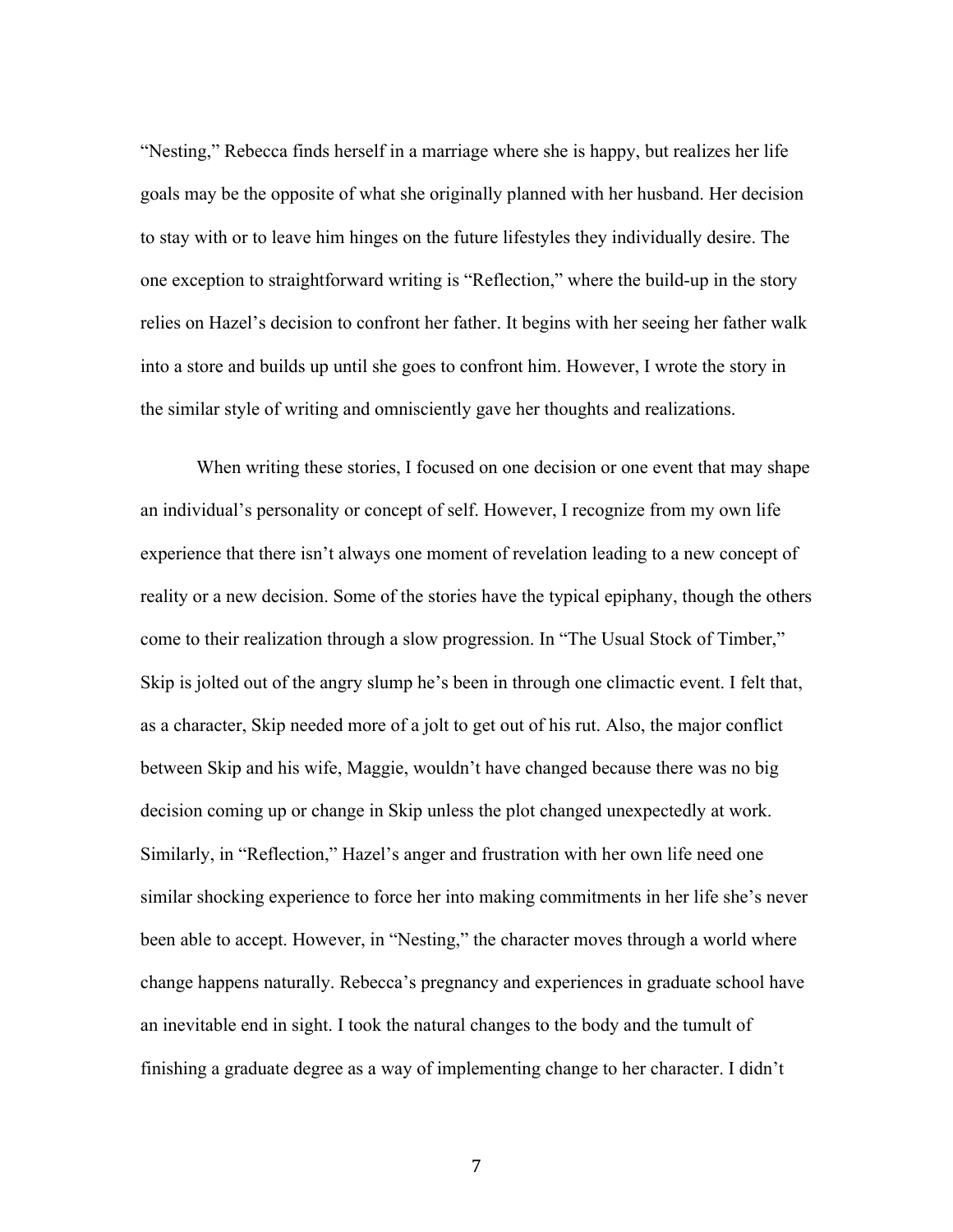have to construct a story around one event or moment of deciding about her future because her life continually changes with pregnancy and family. Similarly, in "Another Town on the Map," Eli moves through the United States, town by town, in a formulated manner. I took his habits of traveling from town-to-town and manipulated the formula with the offer of a full time job in order for his identity to be revealed more directly within the context of his traditional lifestyle.

Because I believe literature should relate to readers while at the same time holding them captive, I've focused my thesis on the ordinary lives of men and women. Although all the characters face identity shaping circumstances, each character is different and makes decisions based on his or her specific qualities. While I know these stories won't specifically relate to everyone, my hope is that the characters appeal to most people and reflect on the self in a straightforward way.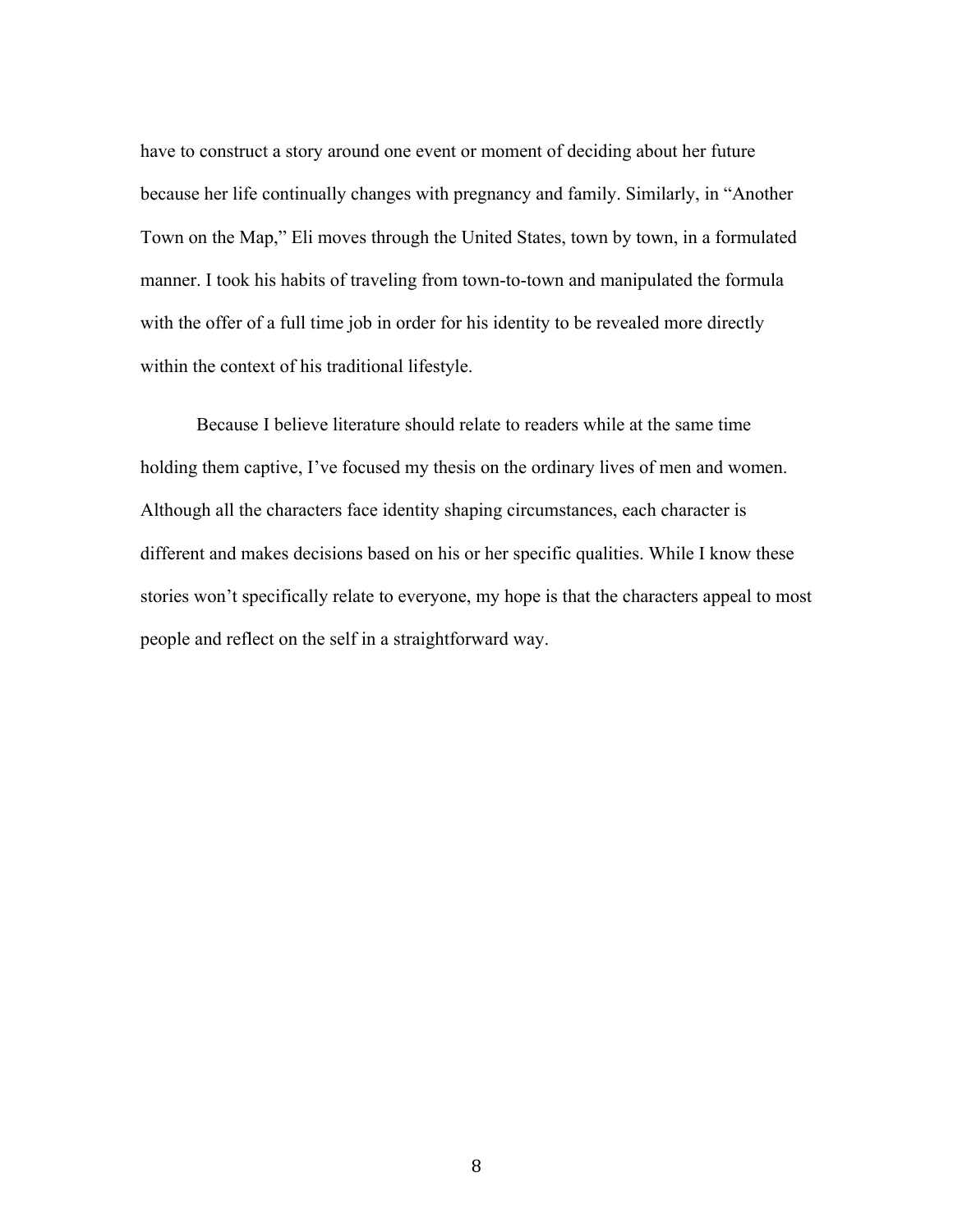#### CHAPTER TWO

### THE USUAL STOCK OF TIMBER

"Skip, phone call!" Ben hollered from the office. Skip Jackson kept hauling logs in the wood yard: trailer to the forklift, trailer to the forklift. Just one more, he thought as he hoisted his wood pick above his head.

"Easy, man," his friend Glenn said behind him. "Not too hard."

"It's fine. I gotta get the phone. It's probably Maggie."

"I know," he said. "It's nice she cares enough to call you sometimes."

"Shit, Glenn." Skip shook his head. "She only wants control, her way or no way. I just don't feel like hearing her complain until I say 'yes.'"

"I don't know, man." Glenn kept working.

Skip started walking towards the office, but turned halfway there. "Sometimes I don't understand you, Glenn."

"Skip," Ben stuck his head out of the office. "You coming?"

Skip exhaled loudly and stormed up the steps of the single-wide trailer, the wood yard's makeshift office, and answered the phone.

"Hello?" He acted as if he didn't know who was on the other line.

"Skip. You didn't come home for lunch."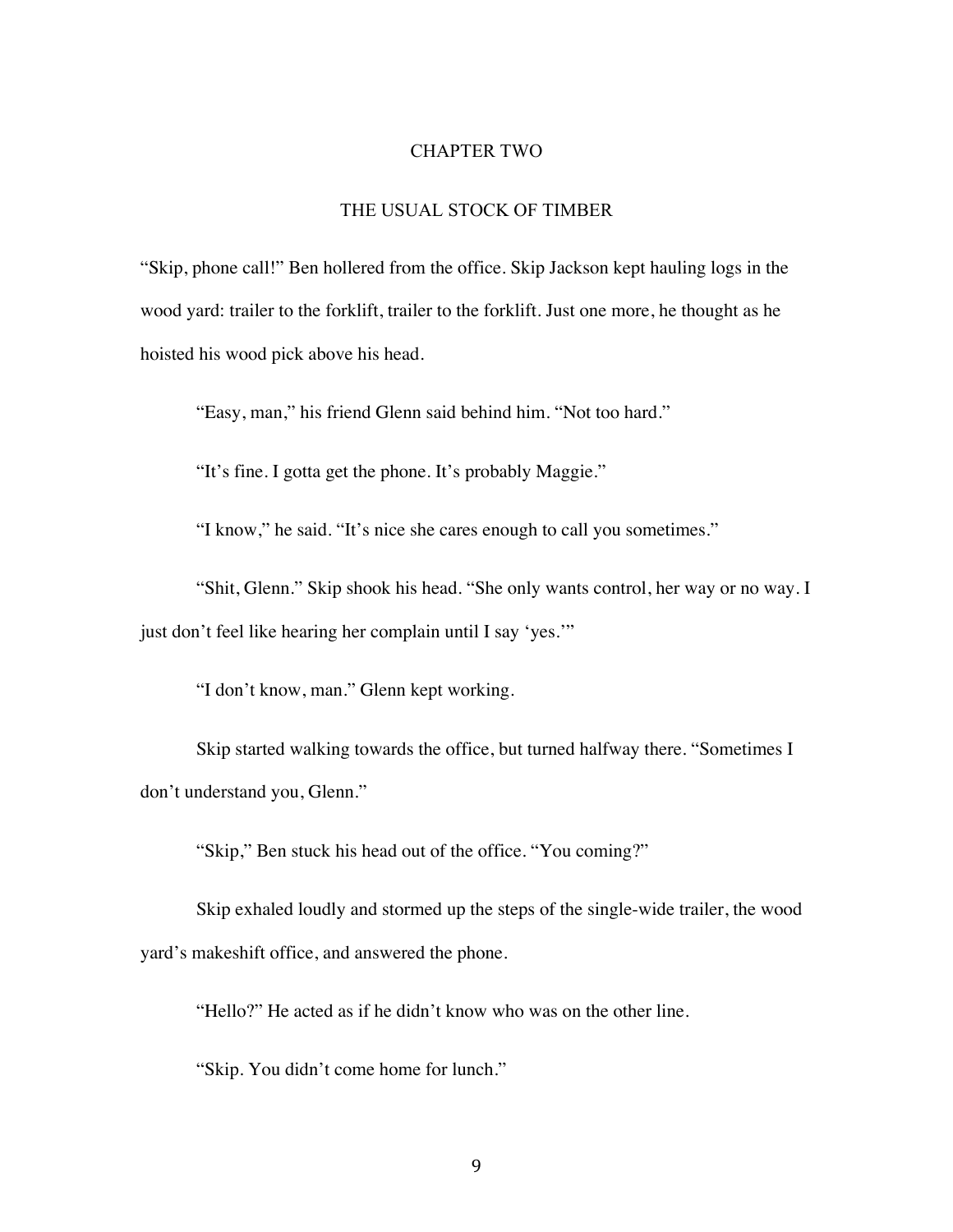"Mags, I told you I wouldn't because we have a train pick up today."

"But I made your sandwich and everything. The kids and I waited around for an hour."

"We grabbed something at the gas station. I told you I wouldn't be home. You shouldn't have made the boys wait."

"The gas station? That food is horrible. You probably just had a pack of doughnuts, and you know those things are just empty calories. They're not going to make you a better worker. They'll just clog your arteries."

"I didn't have doughnuts, Maggie. I'm a 33-year-old man. I can feed myself."

"Well, you need to start eating like a 33-year-old man then."

"I'm also on the clock. I can't let the guys do all the work."

"You better not go out drinking tonight. I'm cooking a dinner. Don't make the boys wait on you again."

"Maggie. I have to go. Bye." Skip hung up the phone without waiting for a response.

He breathed in and out. Just when he thought he and Maggie had gotten past their daily bickering, she said one thing, couldn't let it drop, and he had to defend himself. Ben was over by the coffee maker, pretending to clean up. He balled his fist up. Damn it, Ben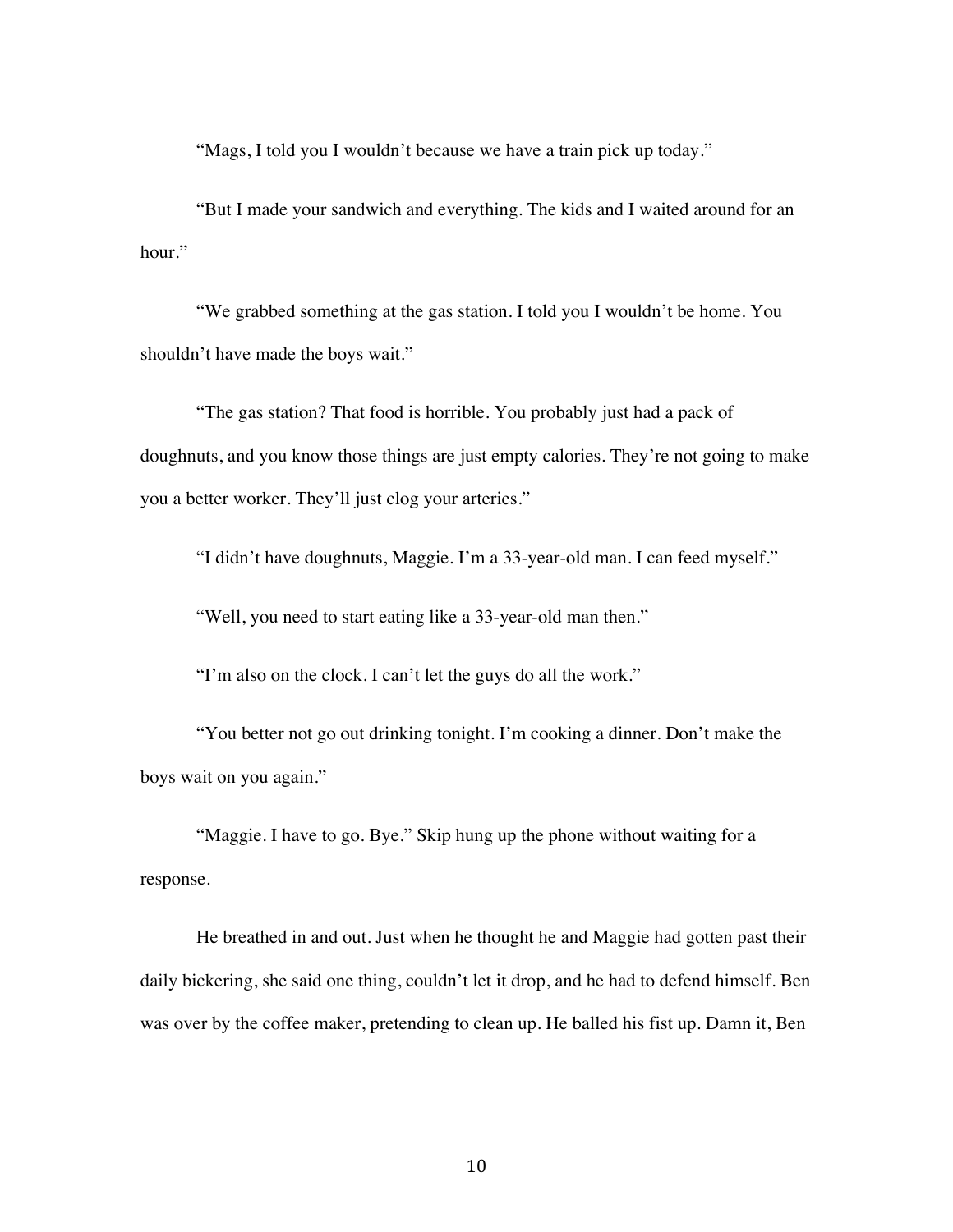could have at least allowed him some privacy. Skip kept staring at the phone. Ben was the new guy, his boss, who took his place as manager because he had a college degree.

Ben walked back to the desk and pushed his wire-rimmed glasses up on his nose. He ran his hands through his black hair and cleared his throat. "I'll go help the guys outside and tell them you're getting a drink of water," he said. "This shouldn't happen again, though." Skip stared at the desk until the door closed behind Ben.

Peering out from one of the many dirt-tinged windows, Skip swore as he watched Ben walk up to the men, talk and laugh, then help them load the train for the afternoon pick up. It was his job, had been his job for years, to take care of all the paperwork. But just like that, Stone had upped their management with the opening of two new wood yards just last year. His job was gone before he knew it. He was demoted, left behind, replaced by a college kid who had never worked a real job. Ben's forestry degree seemed better to the higher-ups than Skip's 17 years of experience in the Elgin yard.

He made a mental inventory of the wood yard. Glenn, Mike, Glove, and Ben worked with chainsaws and picks, hauling a new shipment of timber onto the railroad cars waiting to be hauled to the paper mill a few hundred miles towards the coast. Glenn took the bulk of the pine trees over to the cars on the forklift while the other men pulled, grappled, and positioned the next load. Mike and Glenn were about his age, both with sandy brown hair and tanned skin. Glove wiped his brow with a sleeve. Even in the summer, he sometimes wore long-sleeved shirts. He said it protected his old skin from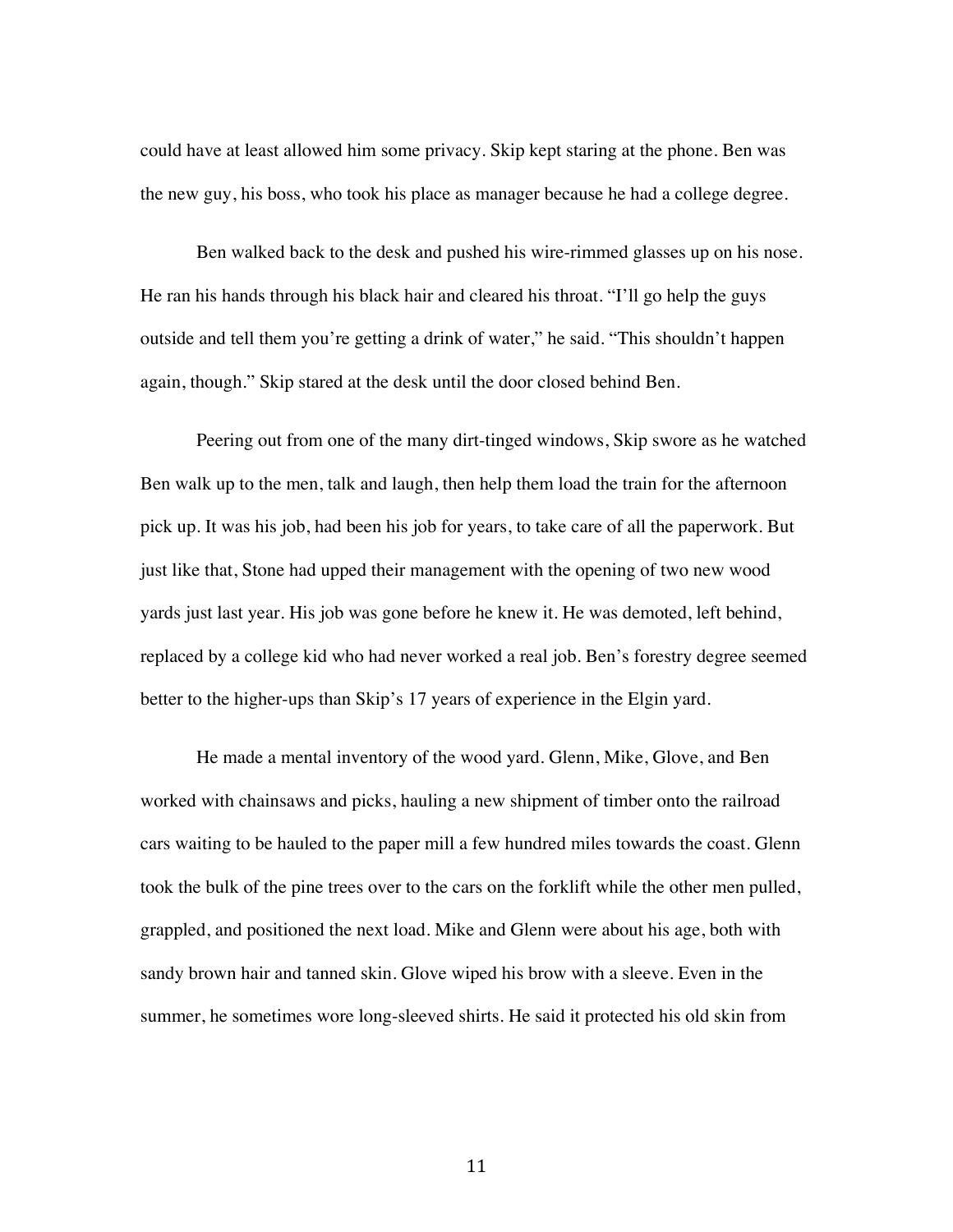the sun. However, Glove never wore a hat, his balding head always sun-burned during the summer.

Skip watched Glenn's skilled hands move the switches and handles of the forklift with ease. Skip never felt confident with the big machines. He'd seen a guy have his foot run over by a loader once, and that was the end of his thrill with how far technology had brought them. He admired his friend's ability to handle machinery, but preferred counting, measuring, and securing the loads before they were shipped or stored. Skip hated micromanagement. It was just like his house. Almost like he lived in an office building.

He knew all their stories. Glenn served as a radio operator in the war, but during the Tet offensive, a mortar exploded near his head, causing hearing loss and a medical discharge. During their many nights on Skip's porch, he had heard enough of Glenn's war stories not to envy his experience.

Mike was door gunner on a helicopter. Not many people lived long in that job. Mike served 6 years, but his leg bore the brunt, one round scar after another up the outside of his calf, some of the machine gun bullets lodged too far under the muscle and bone to be retrieved.

Glove opened the creaky door, which never quite stayed shut, and walked in.

"Skip, that cup of water sure turned into a gallon or so. You been inside at least ten minutes."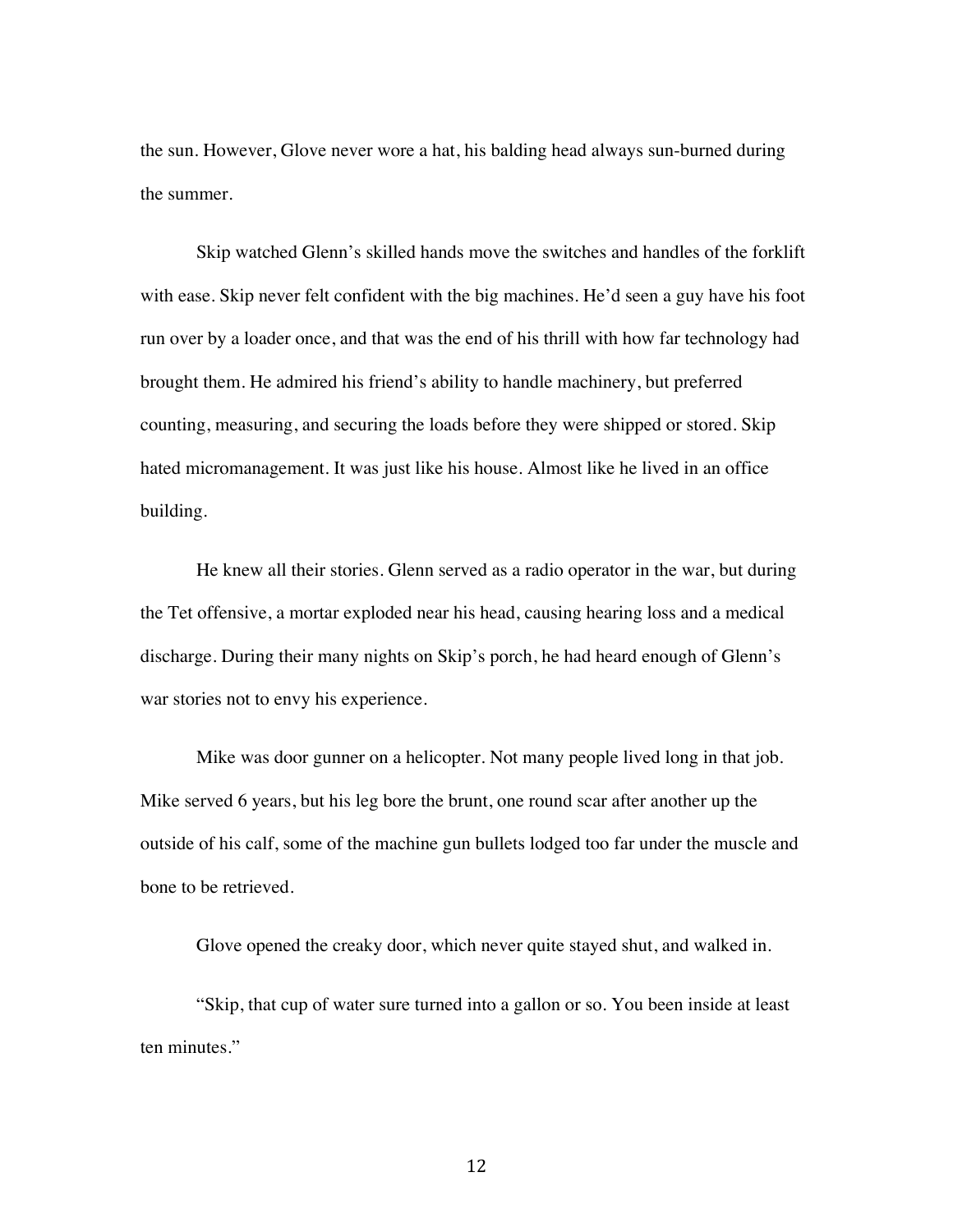"Sorry, Glove. I should have come outside after Maggie called." He paused. "I was just looking over some paperwork." Skip studied the grain in the plastic wood paneling on the wall.

"That's Ben's job. Comes with the big bucks." Glove smiled almost apologetically.

"Yeah, I guess college degrees get you somewhere these days," Skip said.

"Heck, when I was young, most people didn't go to college. Lucky I graduated from high school. You boys went to 'Nam instead."

"I know, I know," Skip sighed. "Nixon cut the draft off a month before I would have left. Maggie says with such luck, I should have stuck to finishing college. I don't know."

"How is she anyways?"

Skip wasn't sure what to say. "She's busy with the boys."

Glove walked to the window near the door. Both of them studied the wood yard intently.

"Does she have any friends?"

"Nah. The girls around here aren't what she's used to. She's got some college friends she talks to every now and then, but they went off and moved to big cities out of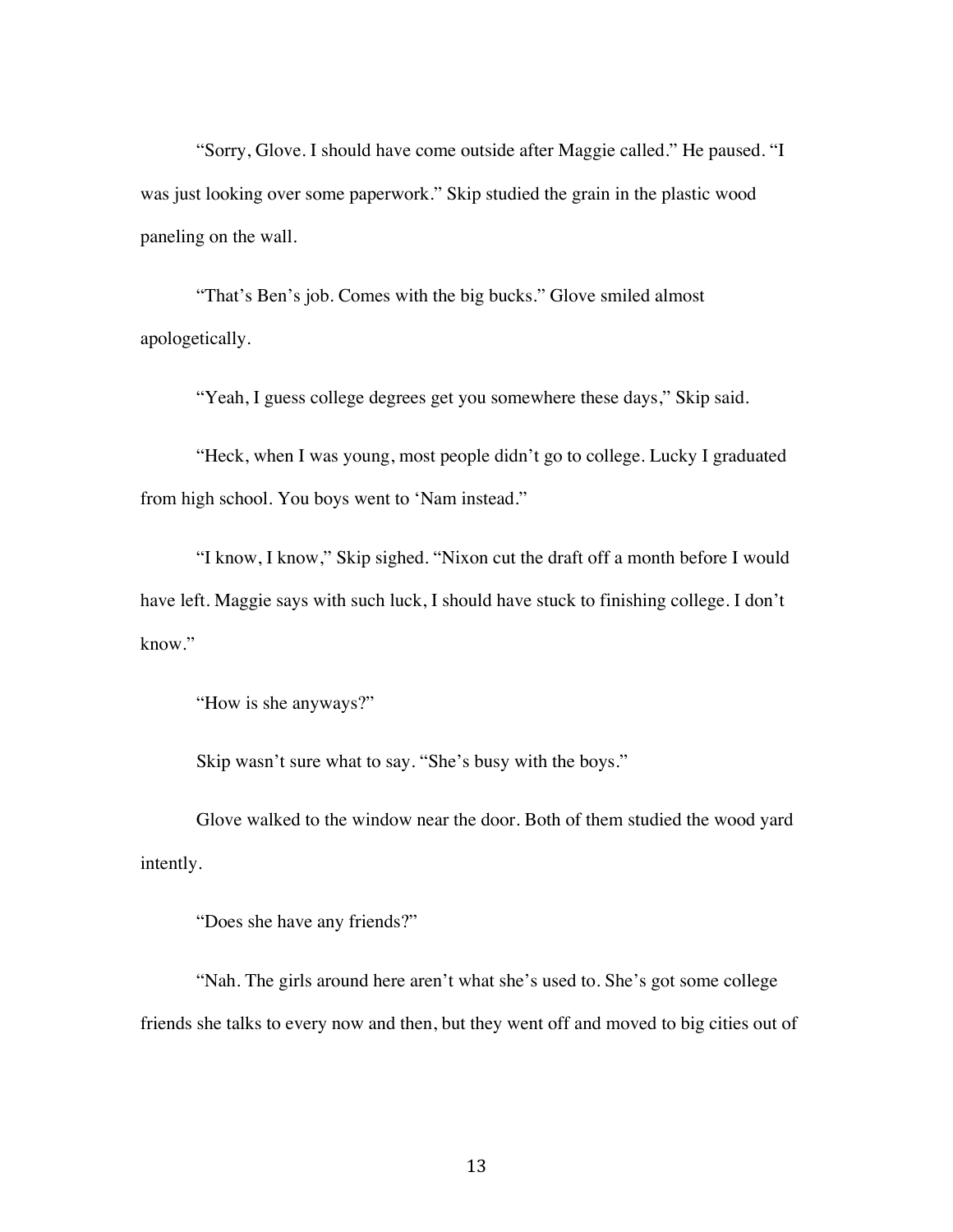the state. She's too good for a crossroads place like Elgin." He wasn't sure why he was defending her.

"Maybe one night you two should head to Chuck's."

Chuck's Tavern was the local bar, a hole in the wall just half a mile from the wood yard. Skip liked to stop by with Glenn and Mike some days, especially when the train came and they got off early. He always took advantage of the fact that Maggie didn't expect him for a while. Glove never went, and Skip wondered why he even suggested it.

"Maybe I'd bring her if you'd go with us, too."

Glove laughed and smiled. "You got me there."

Skip patted Glove on the back, "Let's go." The men walked out the door just as Ben gave new directions.

"Alright, guys," he called across the yard. "We've got to finish tying this load down and connecting the cars. Pick up time is 4:30 and a storm's on the horizon. Let's go!"

The men jogged over to the cars, across the off-white, packed dirt ground. He caught up with Glenn as they passed the old wood barn, which looked as if it had been there for centuries, almost out of place beside the covered area. Skip and some other men, who were long gone now, built it for the forklifts when Skip first started at the wood yard in 1968; he was just 15-years-old. The wood yard had its own character, a confused mix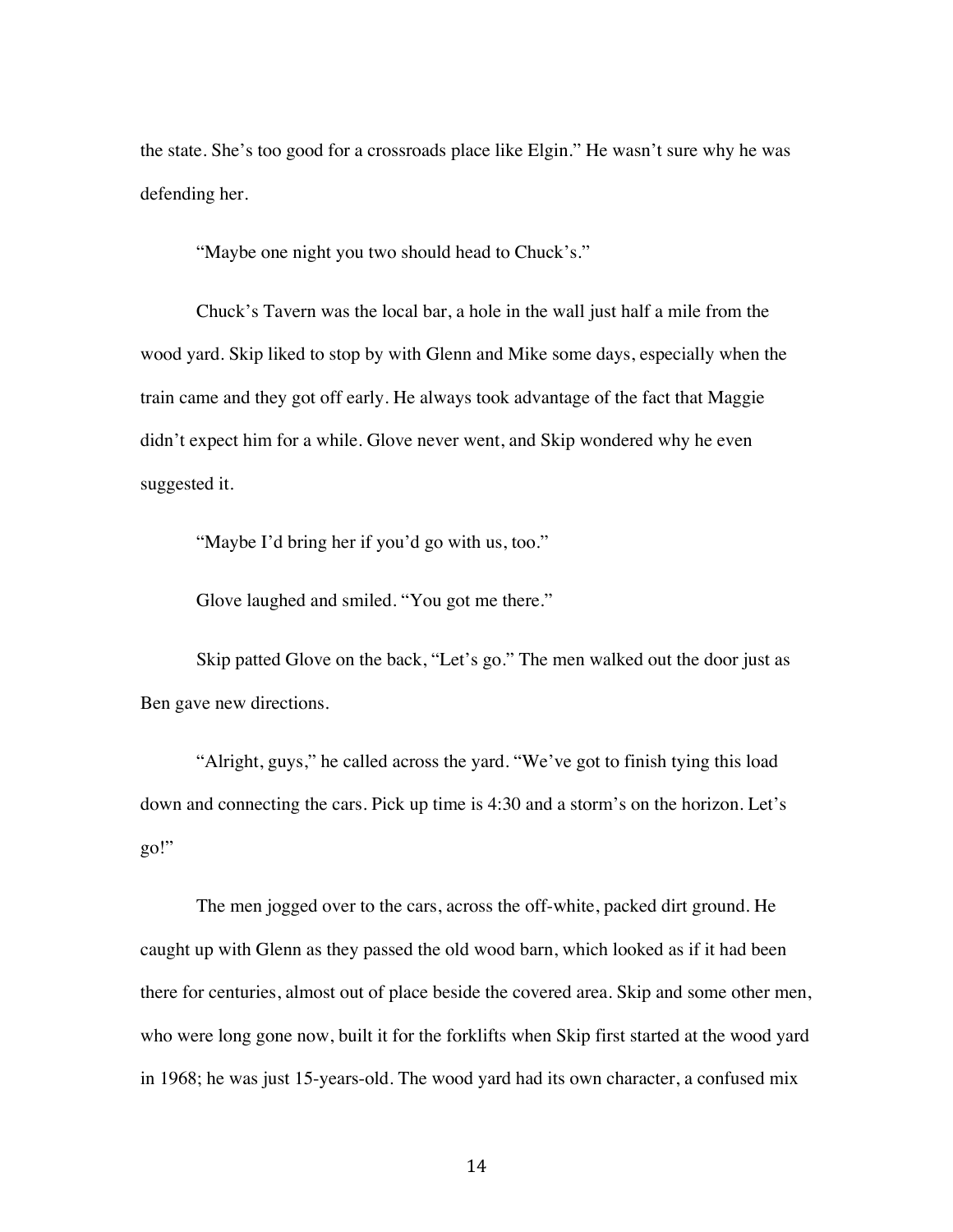of past and present, full of railway cars, steel frames, yet guided and haunted with the presence of the farmland past. Rusted, decaying farm machinery sat behind the barn between the single-wide and the front gate.

Working quickly, Glenn climbed on top of the car and Skip and Mike worked ropes around the sides of the load, preparing knots and bundling the logs together like firewood. While Ben and Glove got the couplers ready to hook the two rail cars together, Glenn moved extra logs around with his wood pick. They had almost finished when the storm hit. Lightning cracked so loud in the sky, the men shook. In one second they could all feel their arm-hair stand on end, and they saw a bolt strike the line so close they couldn't be sure where it hit. Standing on the top of the car, Glenn suddenly looked pale.

"You scared?" Mike asked.

Glenn just stared ahead and pointed. His wood pick was stuck in the middle of a log.

"Glenn, snap out of it," Ben called. "Is your pick stuck?"

Glenn nodded. "I didn't do it. Lightning did."

"So, the lightning threw the pick out of your hand?" Mike laughed.

"I ain't kidding," he swore.

They all looked at him as if he was joking, but Glenn kept a straight face.

"Damn, that's weird," said Skip, and Mike nodded in agreement.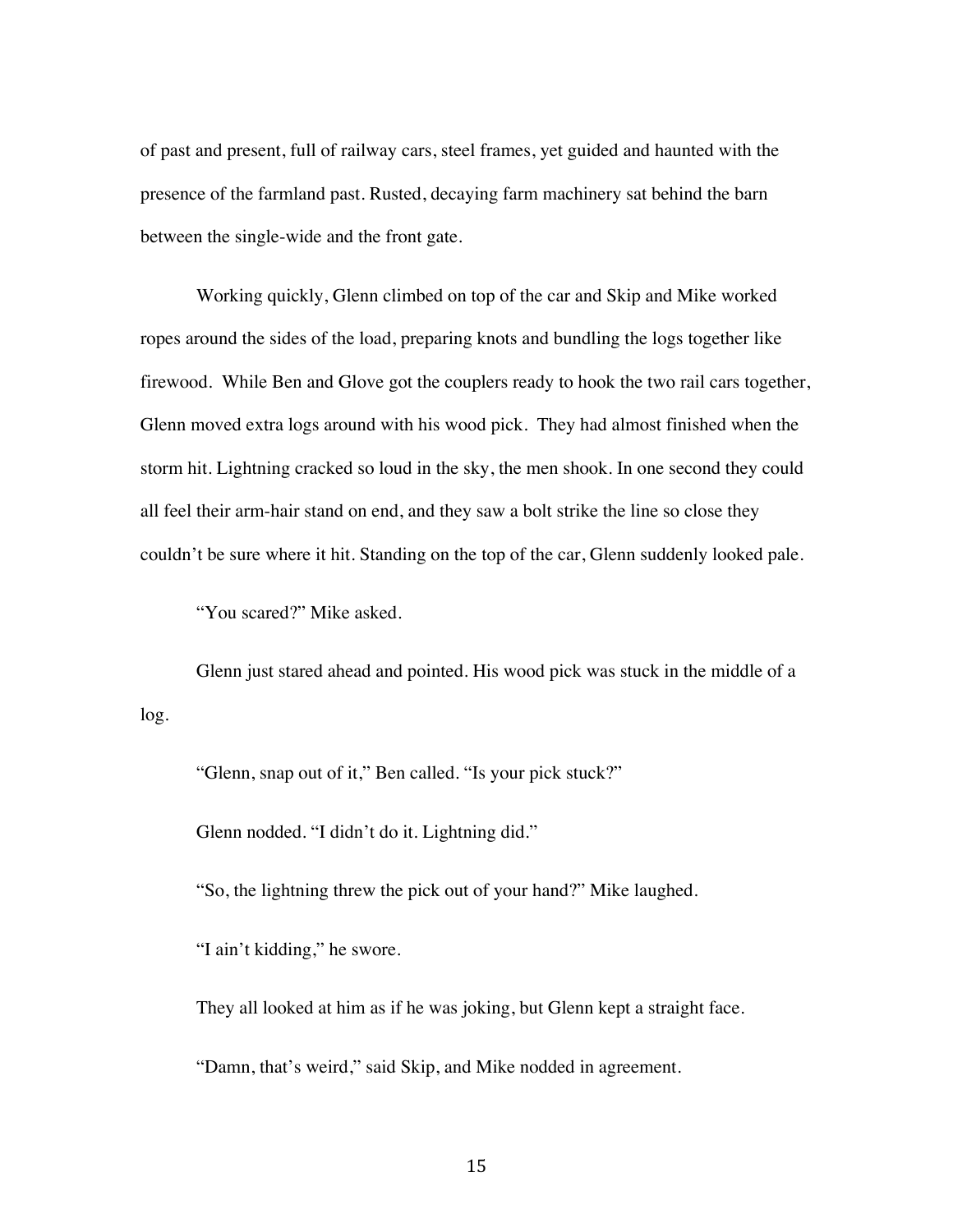"Did you get struck?" Glove asked. "A buddy of mine got struck once and felt like ants were crawling all over him, biting him."

Glenn shook his head. "No. I don't think so. I don't know. Felt like someone yanked her right outta my hands."

Lightning struck again. This time further off, but they all tensed up.

"Finish up, and get the hell inside," Ben broke in. Clouds rolled in closer by the second, dark gray and promising.

They piled into the office, trying their best to close the door as the downpour began. "It hasn't been so hot today. I didn't think we'd have one," Ben said, pouring himself a cup of coffee. Glenn sat down at the table by the cooler. He gripped the edge, his knuckles white, his eyes focused on the wall. Glove wrote in the notebook he kept in his pocket and gazed out the window at the rain, now falling in sheets across the wood yard.

Skip took the moment to gaze at the wall and clear his head.

He couldn't get his conversation with Maggie out of his head. They had been in love for years before they got married, but lately she just seemed to snap at any moment. Just thinking of her dark curls and the curve of her hips made him want to get the boys in bed early. Then he heard all the nagging in his head, and the idea of a beer at Chuck's sounded better.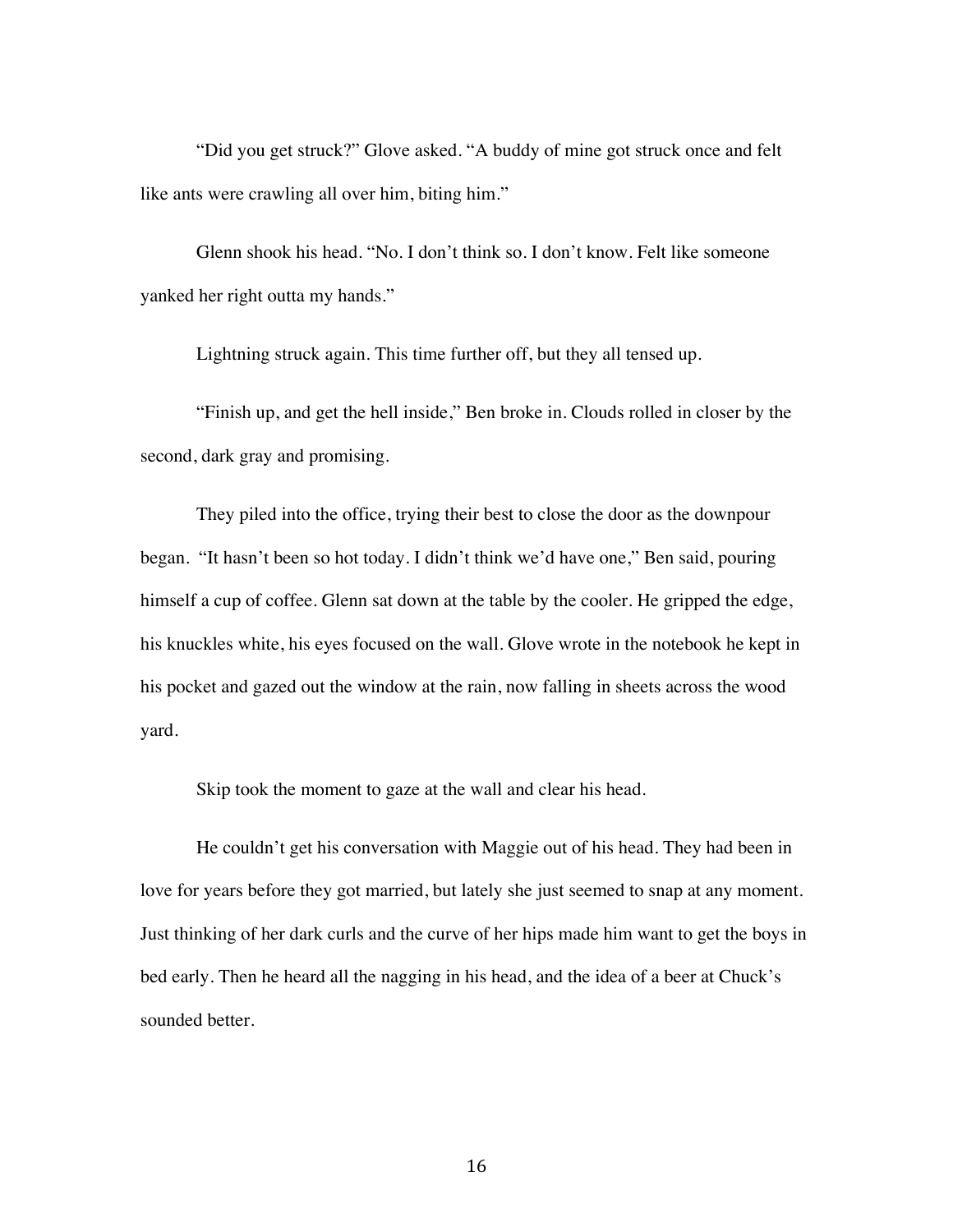He knew he hadn't lived up to all the dreams they had early on in college, but he'd worked hard for their home and kept food on the table. She'd always told him he could be a lot more than he was, but he dropped out the end of his sophomore year. Then they got married, and then the kids came along, and it never seemed the right time to go back to school. Now at 33, he felt like school wasn't an option.

He knew Maggie gave up a big job to stay home with their boys, Daniel and Chris. She patiently worked with them when they couldn't sit still or wanted to dump peas in their milk.

Ben came over and sat down. Skip tensed up. Ben regularly gathered with one or two of the guys for a pep talk about being diligent workers and keeping business profitable. Skip thought they made everyone uncomfortable, hearing a 22-year-old tell them how to work. Ben did help with some of the labor, especially getting the cars ready for pickup by the daily train. But his paperwork took up a lot of his time and his manner about work rankings offended Skip. To his surprise, Ben said, "Do you think you and Maggie would like to come over and eat dinner with Elizabeth and me one night?"

Silence.

"Skip?" Ben asked, learning closer.

"Oh, sorry. I'll have to ask Maggie." It didn't make sense for Ben to be nice suddenly.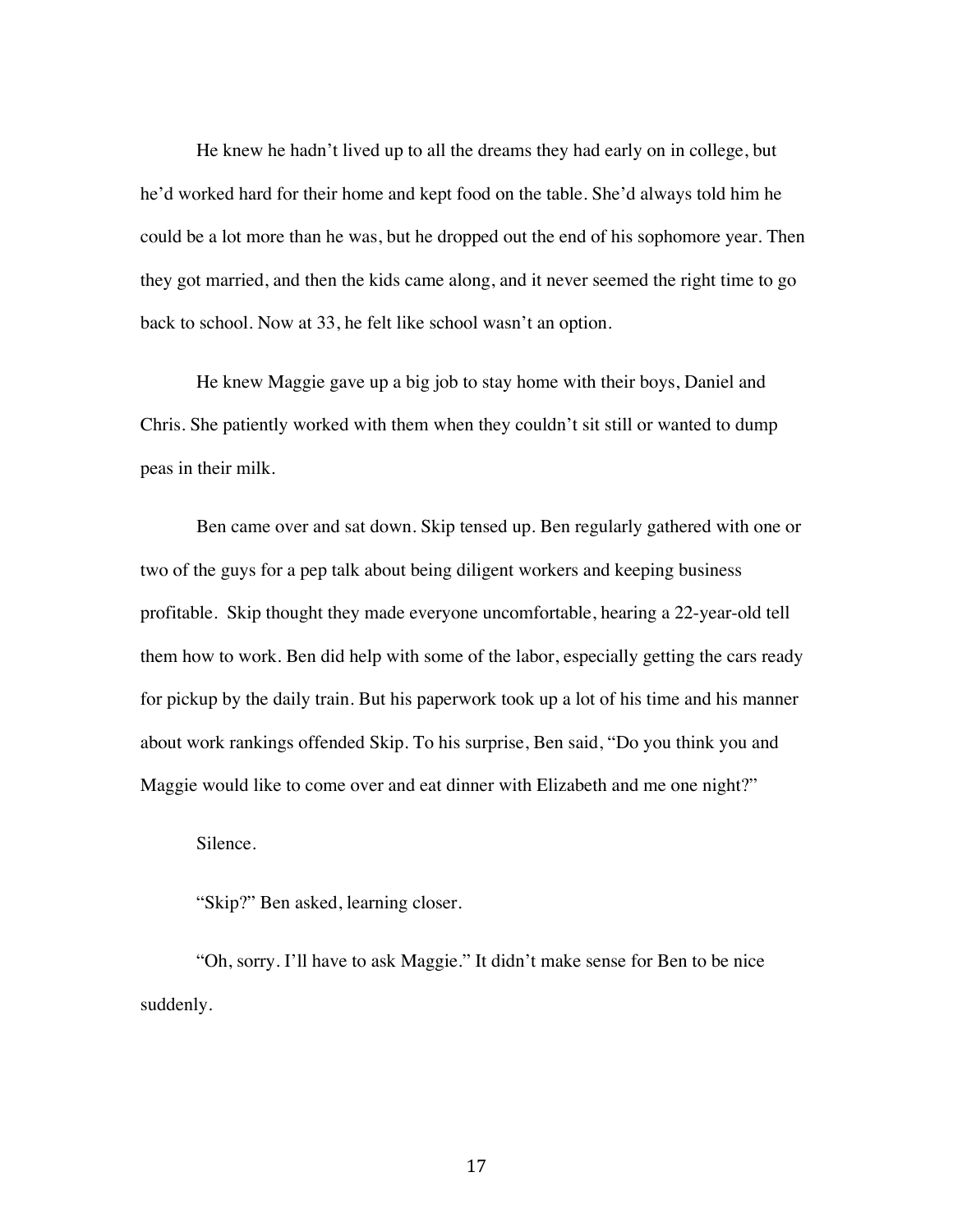Ben took a sip of his coffee. "It would be nice for her to have a friend. She hasn't made any yet."

Skip didn't know if he was supposed to feel bad for Elizabeth or Ben. Seemed like both of them had the short end of the stick. He looked around to see Glenn had gotten a drink of water, but was staring at the wall while Mike tried to talk to him without success.

Glove interrupted their conversation. "Storm blew over quick," he called. "Let's head back out and get it done."

Glenn gripped the rail as he walked down the steps. Skip wanted to ask if he was ok.

"Skip," Ben said before he could speak, "Just let me know later or something."

The two men sauntered over to the door and peered out the window. Skip watched Glenn raise his wood pick to grab a log. He saw the flash of the blade, no more than half an inch thick as Glenn's muscles flexed. Then Glenn's body jerked. He seemed to shake, then crumpled to the ground. The pick fell with him. Blood started running down the back of Glenn's leg and he lay on the ground, as if unconscious.

"What the hell?" Skip said under his breath, shoving Ben aside and striding out the door. He stopped and stared while Ben caught up. Glenn had managed to miss the log, and instead the sharp blade struck his leg and came out the other side.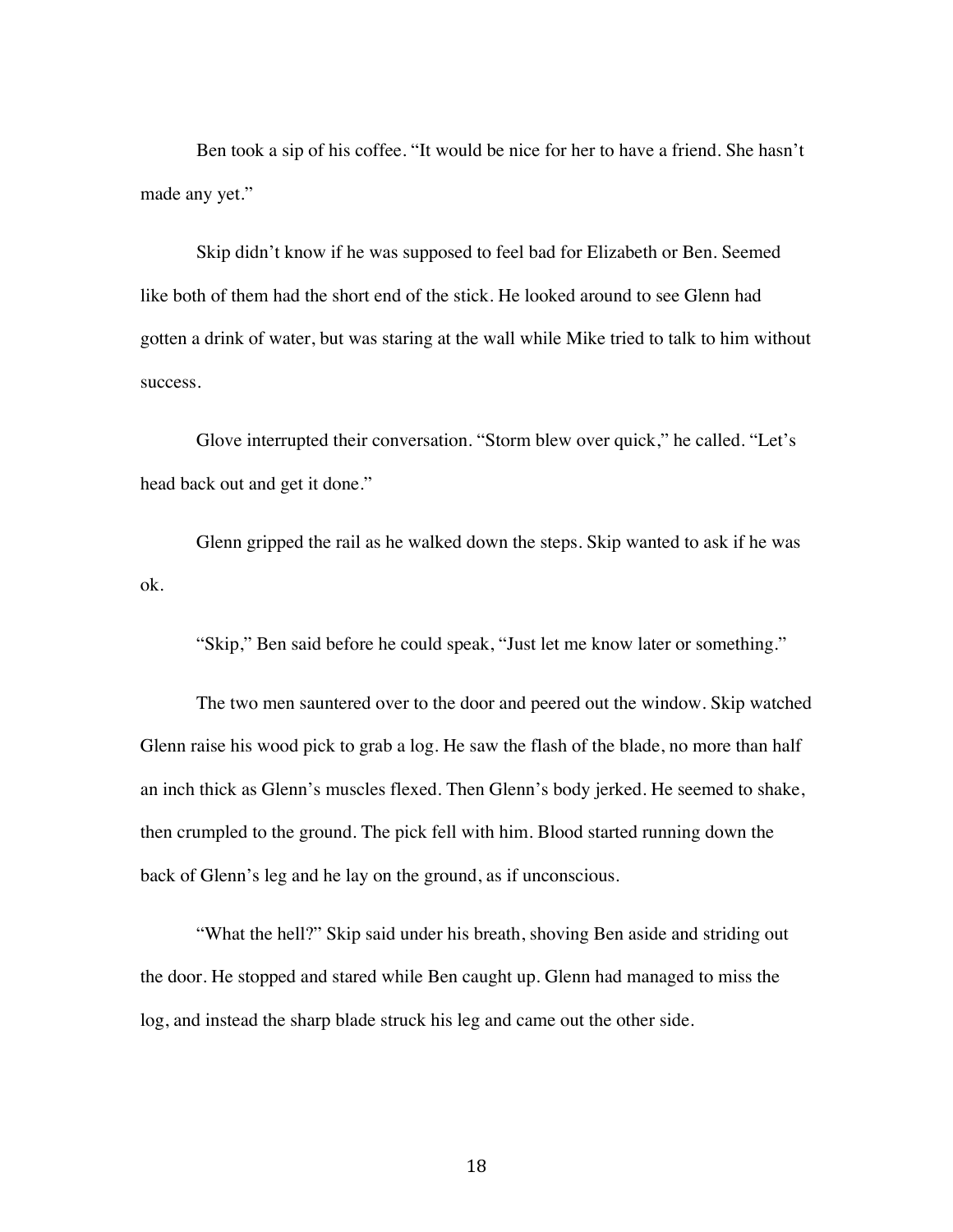"He must have passed out and hit his leg when he fell," Ben said. "Check his pulse, and I'll call 911."

Skip didn't move.

"I said, check his pulse," Ben yelled over his shoulder, running towards the office. No matter how much he tried, Skip couldn't move. Mike ran up just about the time Glenn's eyes started fluttering, his face the color of buttermilk. Glenn let out a guttural moan and immediately threw up. Then he yelled and gagged some more, but his body kept shaking as if he was having a seizure. Mike tried to help Glenn sit up, but the sight of blood stopped him cold, and he moved more slowly to help Glove. Glenn convulsed on the ground, and Ben came running back at about the same time Glove walked over. Ben reached down, trying to see if Glenn was conscious, while Glove calmly placed his hands on the man, trying to stabilize him.

"The ambulance will be here in ten," Ben said.

It seemed to take forever for Glenn's body to calm down, and for him to show any sign of comprehension. The whole time Mike watched and Skip stared straight ahead. When Glenn realized he was alive, he tried to reach down to his leg, the wood pick still stuck between his muscle and bone. He moaned and grabbed his chest, murmuring, "It's stuck" under his breath.

Glove sat down and supported Glenn under his shoulder. Glenn's veins bulged as he gained color back, his skin changing instantly from white to bright red.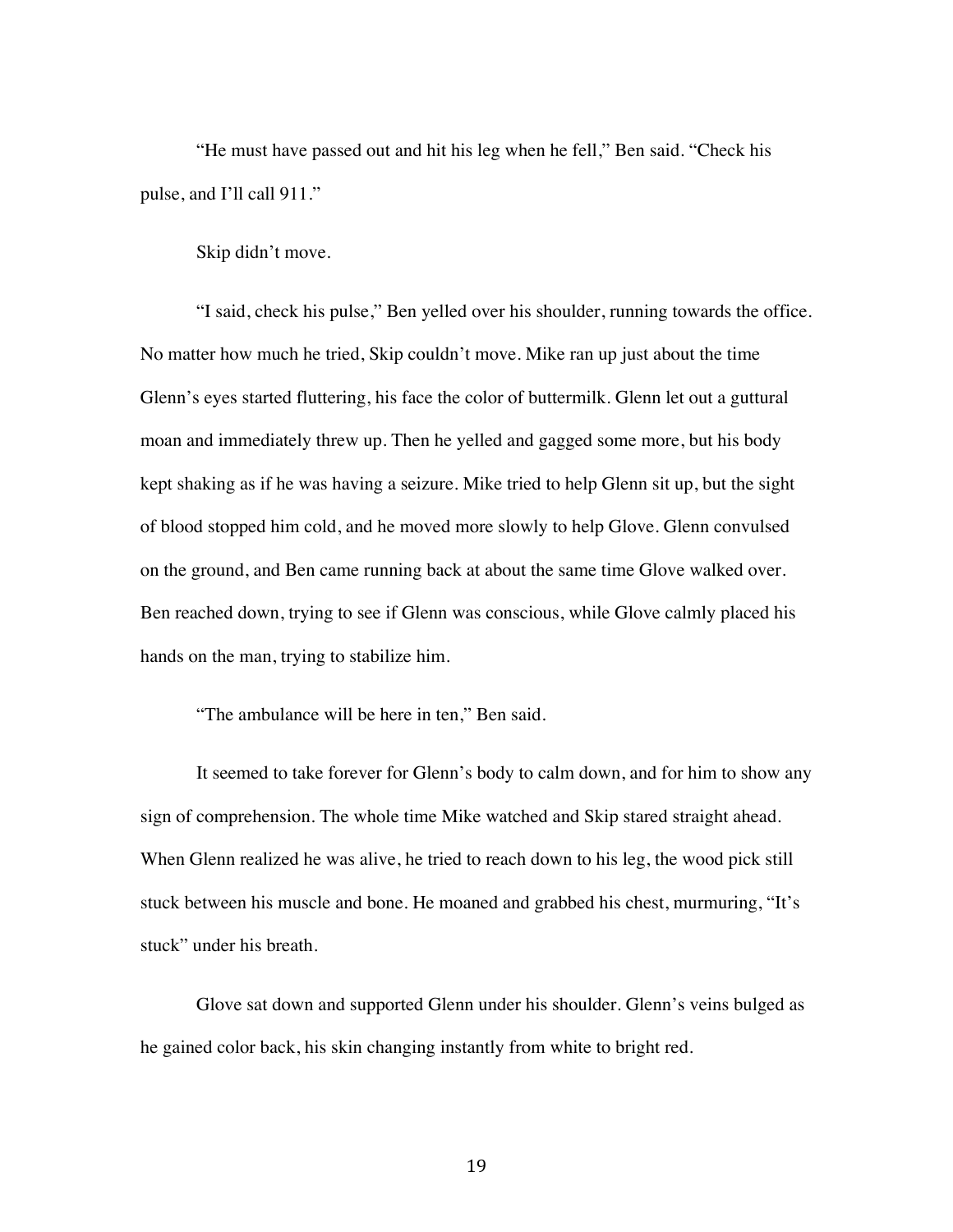"Skip."

Although he knew Ben was calling him, Skip's ears buzzed and his eyes locked on Glenn's leg. The gaping wound, the pick wedged between layers of skin, the tremors of nerve and muscle pulsing in response to the foreign object. Skip wondered what it would feel like if Glenn tried to flex his foot. He saw a gnat or two starting to hang around, the scent of a fresh wound drawing them closer as each minute passed.

"Mike, I need help to get this man off the ground," Glove said. "I can't lift him on my own. We should probably move him to a softer surface."

Skip stared at the ground even as they moved Glenn into Glove's truck. It was stained with blood, and more gnats and a few flies were circling now. The blood made him remember the time he and Maggie been walking downtown while they were still in school. They left a bar to get away from a fight. But they'd been just close enough that Skip ended up with some blood spattered on his jacket. After they left, Maggie sidled up to him on the sidewalk, stuck her arm through his, and asked what she would ever do if he was ever badly hurt. Said she wouldn't make it without him by her side. He thought now she'd be fine without him, and he hated it. Maggie. Just her name alone suddenly made his stomach calm.

"We've got to call someone." Skip startled even himself with how loud he spoke. "Who should we call?"

Ben walked up behind Skip, announcing the arrival of the ambulance.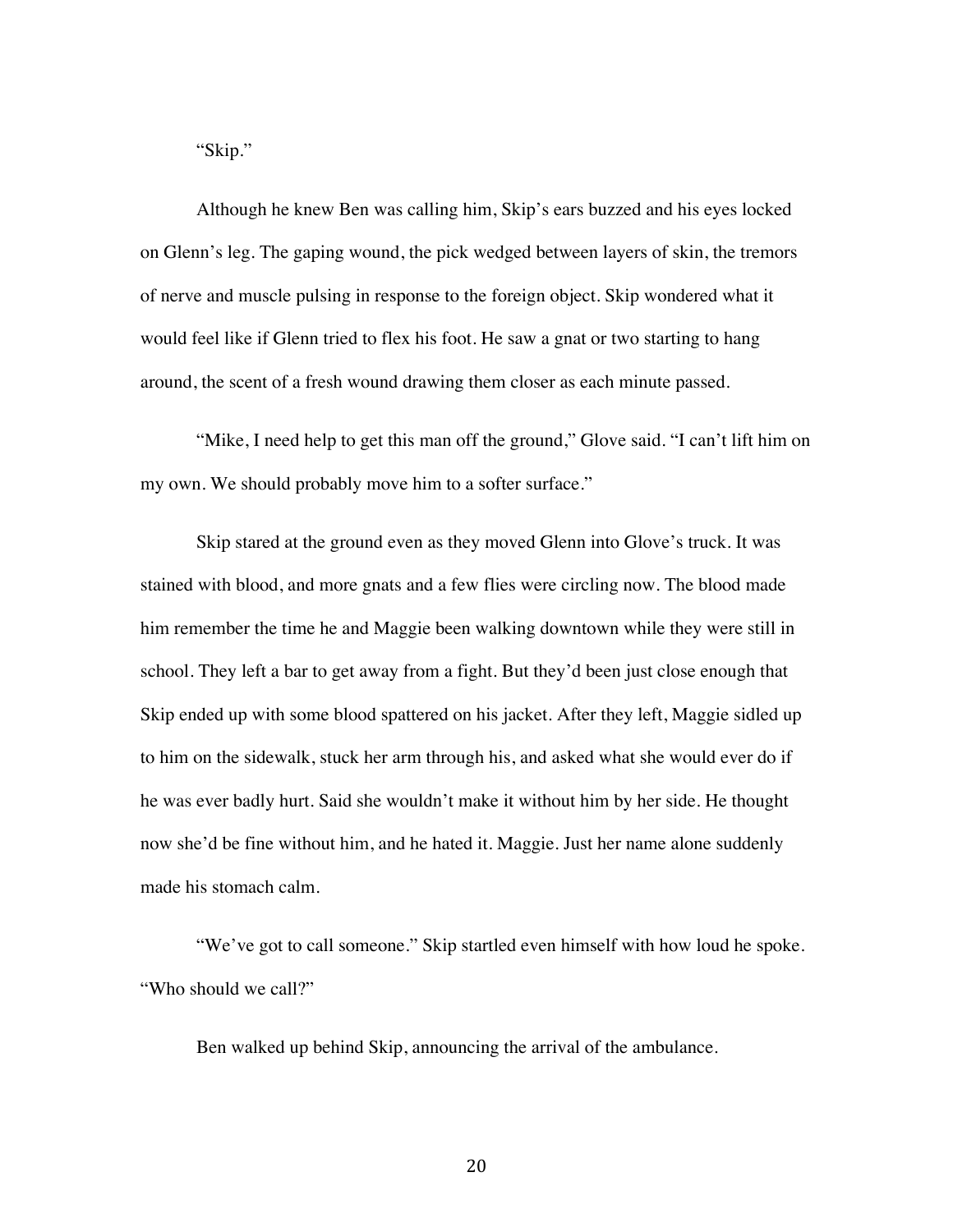"Hey, Skip. They're taking Glenn to the hospital. Seems like he had a heart attack. Maybe from that lightning earlier? I guess he got hit and didn't realize it."

"What about his family?"

"Going to phone his sister."

"Do I need to go with him?"

"What for? You've got a wife and kids at home. Get home to them. Mike says he figures unless his leg gets infected, he'll be ok. It didn't go through his bone. As for his heart, I don't know. Glenn isn't really with it right now."

Skip looked over at the stretcher being loaded onto the ambulance. He hadn't even heard the sirens as they'd arrived.

"Oh," Skip said. "Do we need to finish the load for today?"

"It can wait until tomorrow. We'll be one man short, but no train pick up, so we can finish it up then." He paused. "As for Glenn, I guess we can just hope he's lucky. Call his sister tonight. I'll write down her phone number and the hospital number."

"Ok. Where are Glove and Mike?" Skip watched the ambulance close the doors.

"Behind the ambulance. Come get your stuff. It's time to call it a day. It's been a hell of one."

Skip followed Ben for the first time without any question.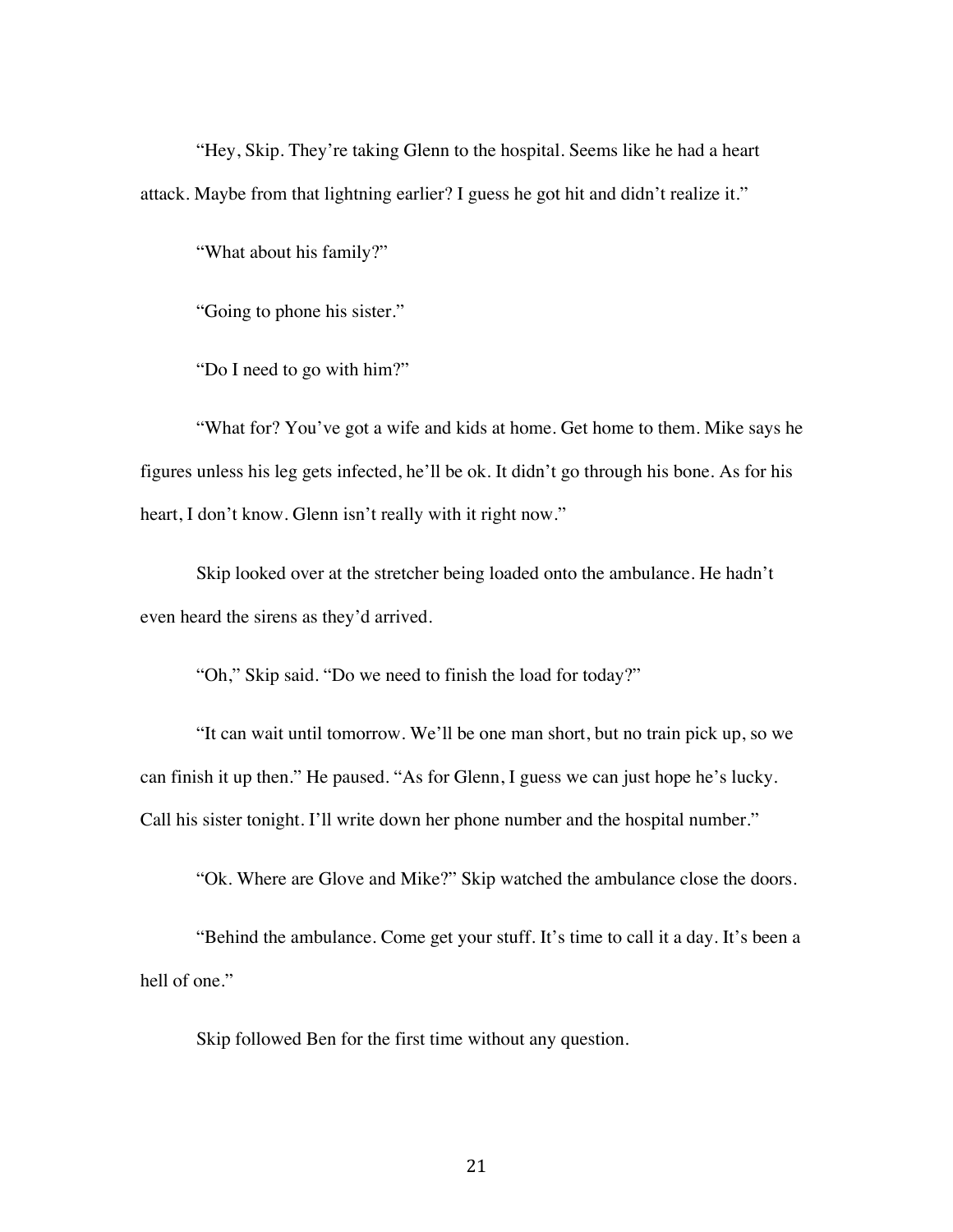Skip walked down the driveway to their small house. It had two bedrooms and a giant back porch. He repainted the shutters navy blue just a few weeks ago. The roof and gutters looked neglected compared to the fresh paint. Glenn had come over that morning and helped. Now Skip felt he didn't appreciate Glenn's help as much as he should have.

As he walked in the kitchen, he heard commotion from every room in the house.

"My soldier is going to crush yours," Chris yelled from his fort in the bedroom.

"Oh yeah? I'm older and my tanks are stronger," Dan yelled back from the den.

Normally the 4-year-old and 5-year-old boys made Skip smile, but not today. He sighed loudly and dropped his keys on the table. Maggie turned from the stove.

"You're just in time. I've got dinner almost on the table. We're having a salad, some chicken in the oven, and some healthy kind of grain I found called Teff. Do you want water or sweet tea for dinner?"

"Maggie."

"Anyways, how was your day? The boys were really disobedient today and had to be sent to time out a lot. I haven't let them go outside since, even though they've begged."

\*\*\*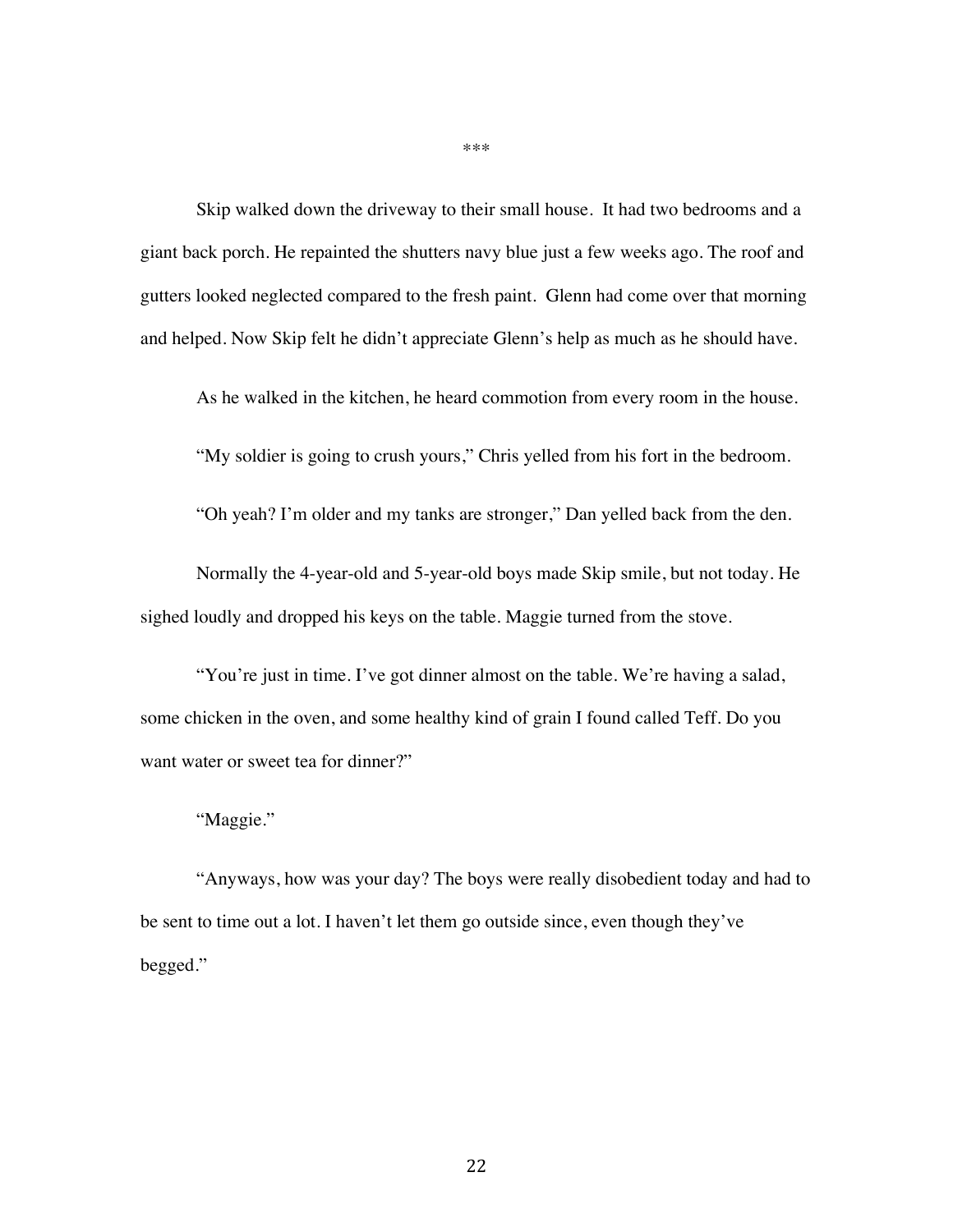"Maggie." Skip raised his voice. "Glenn got struck by lightning at work today, stuck a wood pick through his leg, and had a heart attack. They're not sure about any of it, but they just took him to the hospital."

"What?" Maggie stared at him as if he'd told a bad joke.

"Boys," Skip called. "You need to run out and play until dinner. Don't go too far from the house." The boys ran barefoot out of the house with whoops of victory.

Turning back to Maggie, Skip said, "He got struck but didn't know. He said he was fine. Then later, something happened with his heart because of the lightning and the pick went right through his leg."

"Oh god. What did you do?"

"They got him to the hospital," Skip said.

"Should I call someone? What can I do? Should we go up to the hospital?"

"Maggie! This isn't about you. We'll stay here, have a good, quiet dinner and pray this Teff stuff is endurable."

"Skip, I know. I wasn't saying –"

"You always think about what you need to do, instead of just accepting how some things are."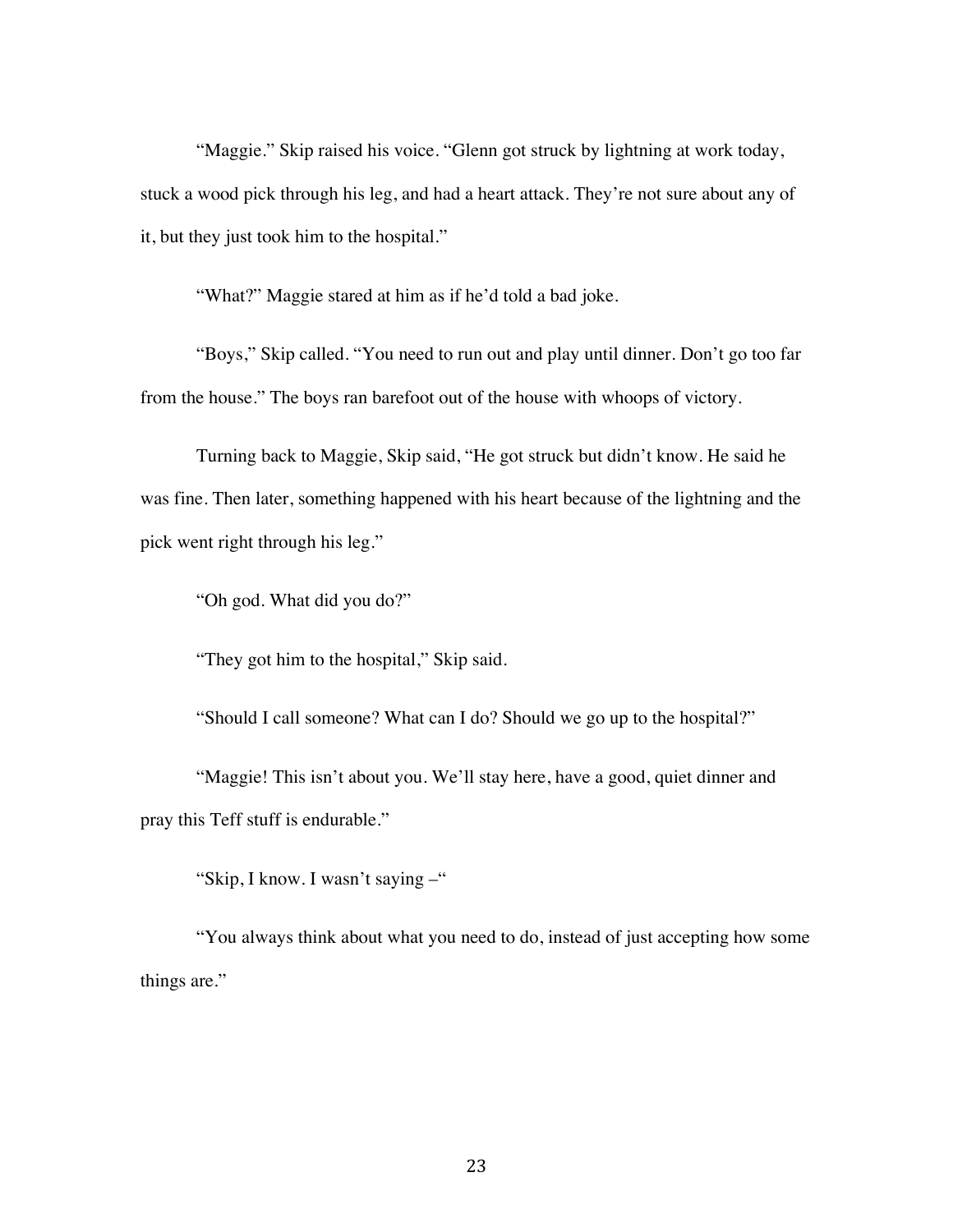He tried hard not to raise his voice. He knew he couldn't make a point by yelling too much. Her eyes fired up, as if suddenly offended by his accusations.

But before she could say anything, he walked over, suddenly closer to her than he'd been in weeks.

"Do you remember that time we were downtown, and I had just showed you the letter I wrote your dad about us getting married?"

"Of course." She squinted her eyes at him and turned her head slightly, looking for his hidden motive.

"Do you remember the bar fight and how I got blood on my jacket. It upset you a lot."

She nodded, still hesitantly.

"That night you told me you didn't know what you'd do if anything ever happened to me. Do you still feel that way?" He looked up, anxious for her response.

"What does this have to do with anything?" She started to turn back to the stove, but Glenn grabbed her arm.

"All I could think about while Glenn was screaming on the ground was what you and the boys would do if I had been the one bleeding everywhere, if I'd been struck by lightning," he said trying to look her in the eyes.

"You thought that?" Maggie looked confused.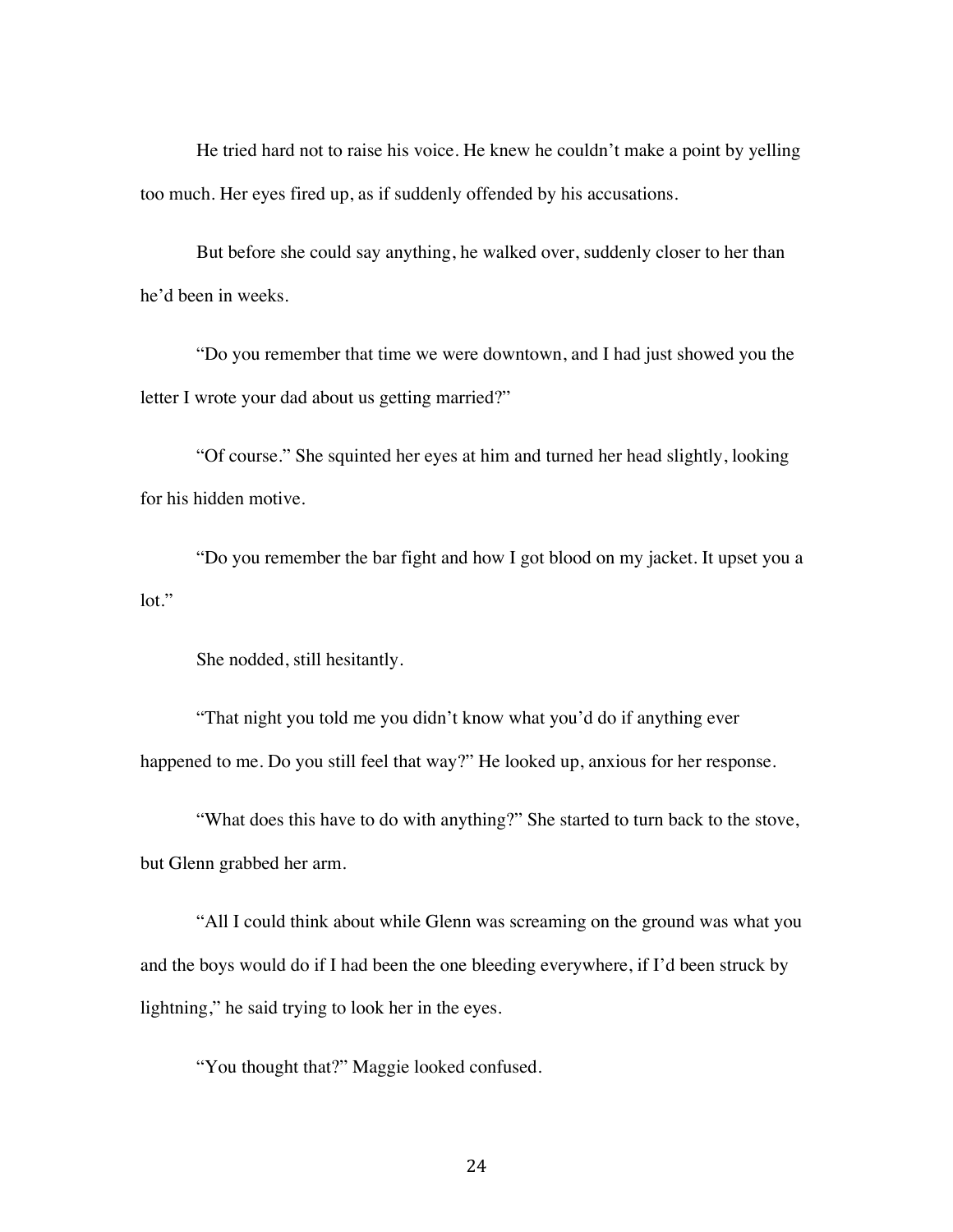"Yes," he said quietly. "Truth is, I couldn't do anything. I froze. I was thinking about how I was so glad it wasn't me in his place because of you, Daniel, and Chris."

"Oh," she said, turning back to the stove, as if embarrassed.

The clock in the den chimed the hour, and Skip stared at the water boiling on the stove.

"I'm going to get changed before dinner." He sighed.

There was no response.

"Maggie?"

"Yes?"

"I think I'll have water with dinner tonight."

"Ok. You don't have to. You can –"

"Just some water. Thanks." He turned and walked halfway down the hall before he remembered. Turning back, he suggested, "How would you like to go out one night with Ben and his wife?"

"Why would we do that?"

"Just think about it." With that, he made his way down the sun-lit hall.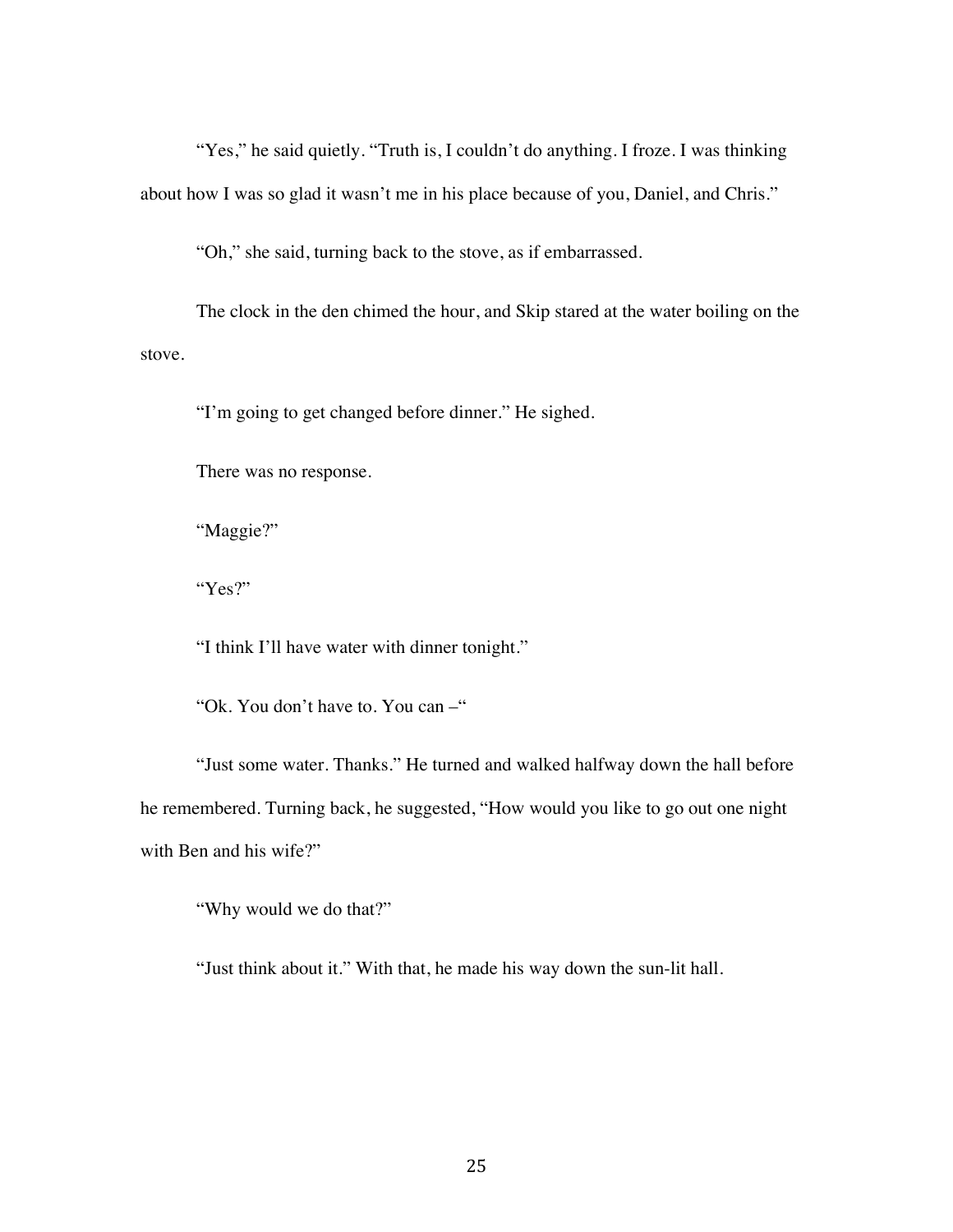Back in the bedroom, he heard the clatter of plates on the table, ice in glasses, and water from the faucet. But for the first time in a long while, Maggie was silent. She didn't even hum. Quietly, Skip unlaced his boots.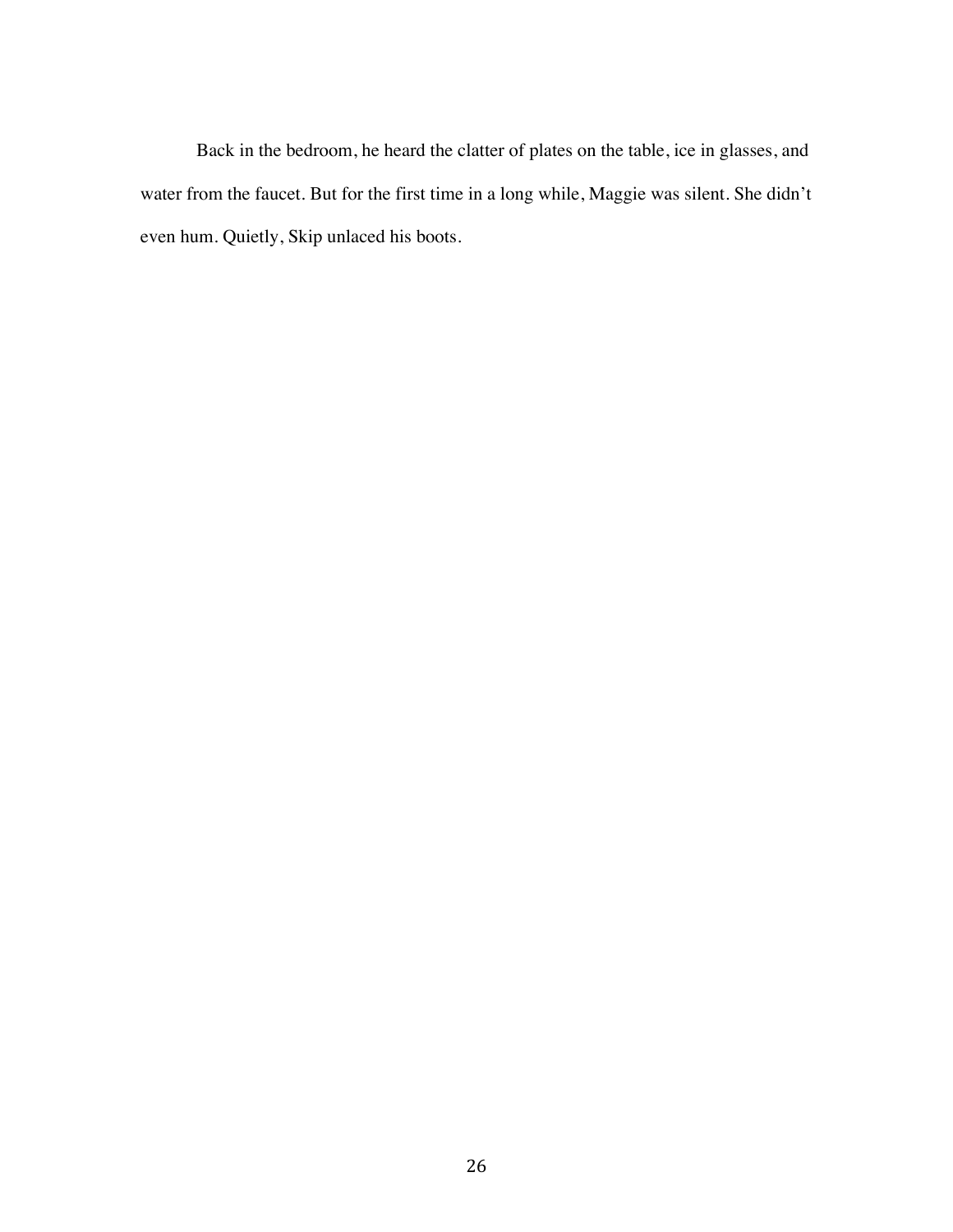### CHAPTER THREE

### NESTING

"Cliff swallow nests are gourd-shaped enclosed structures built of mud pellets, consisting primarily of sand with smaller amounts of silt and clay. Both sexes construct the nest, proceeding slowly to allow the mud to dry and harden. Egg laying usually begins before the nest is completely finished. Renesting will occur if the nest is destroyed." – "Cliff Swallows," University of California

Sitting in the old-fashioned window seat in the nook of her grandmother's kitchen, Rebecca could see the entire yard in the mid-afternoon sun. The tin roof of the chicken coop glistened in the hot rays, waves of heat rising from the shining surface. Chickens strutted around the yard, pecking at seeds, grass, and bits of dirt. Her grandmother, Nana, lived in the country outside of town and Rebecca couldn't remember her life without chickens in the yard. She sipped her coffee, black, just the way she'd been taught to drink it, and Nana walked in from the garden with a bucket of blueberries.

"All those lazy chickens want to do is bask in that afternoon sun," Nana said. "It warms my bones too. Guess we're not so different after all." She laughed, rinsing the berries in the sink and dumping them in a bowl. She poured herself a cup of coffee and brought the berries over to the table where Rebecca sat. Rebecca smiled as her grandmother sat down, noticing she favored her right knee.

"Is something wrong with your knee?" she said.

"I'm just getting old, Becca." Nana reached across the table and grabbed her arm. "Sometimes they bother me, but it's doesn't keep me out of the garden."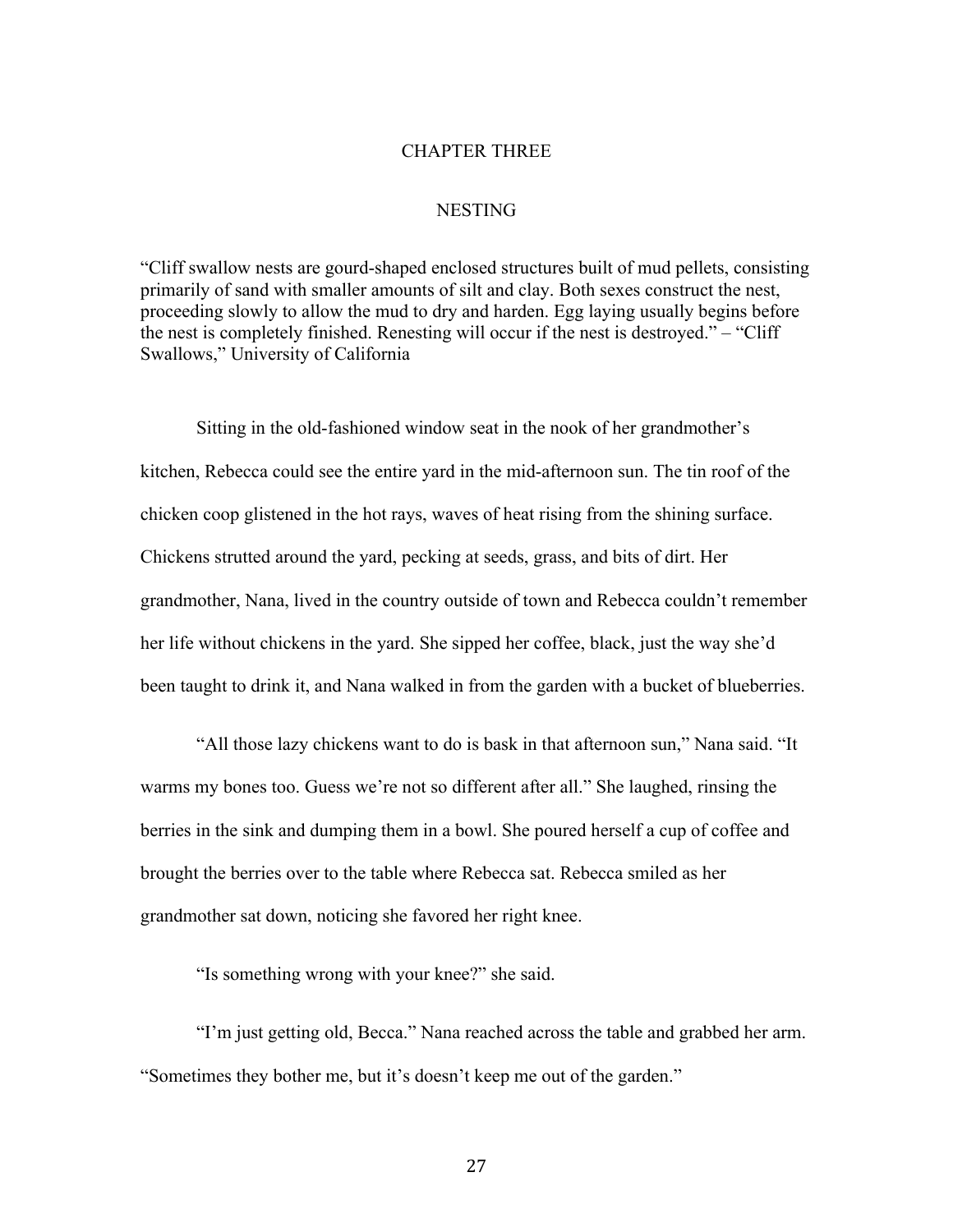She guessed she'd kept her grandmother young since her parents died when she was ten, and Nana had raised her since then. She was in her late seventies, and Rebecca hoped her health wasn't fading now.

She looked out the window and saw a few chicks walking around alone. "The little chicks look so lost when their mommas walk away. It reminds me of these penguins we studied in one of my zoology classes."

"I'm proud you've done something with your love for animals." Smiling back at her grandmother, she squeezed her hand. She wished she didn't have to leave soon.

Nana gestured towards Rebecca's belly. "Do you think the baby will enjoy birds and animals too?"

Rebecca slowly pulled her hand away. She hadn't wanted to get into this conversation. She knew her grandmother's opposing views on Micah and her decisions about the baby.

"Yeah. I guess so. We'll see, though. You and Micah should talk about the baby. He's already planned his whole life out." She wanted to make sure Nana knew what would happen. "I'm going to finish my degree before the baby is born in order to work at the zoo while Micah stays home with the baby."

"Why?" Nana asked.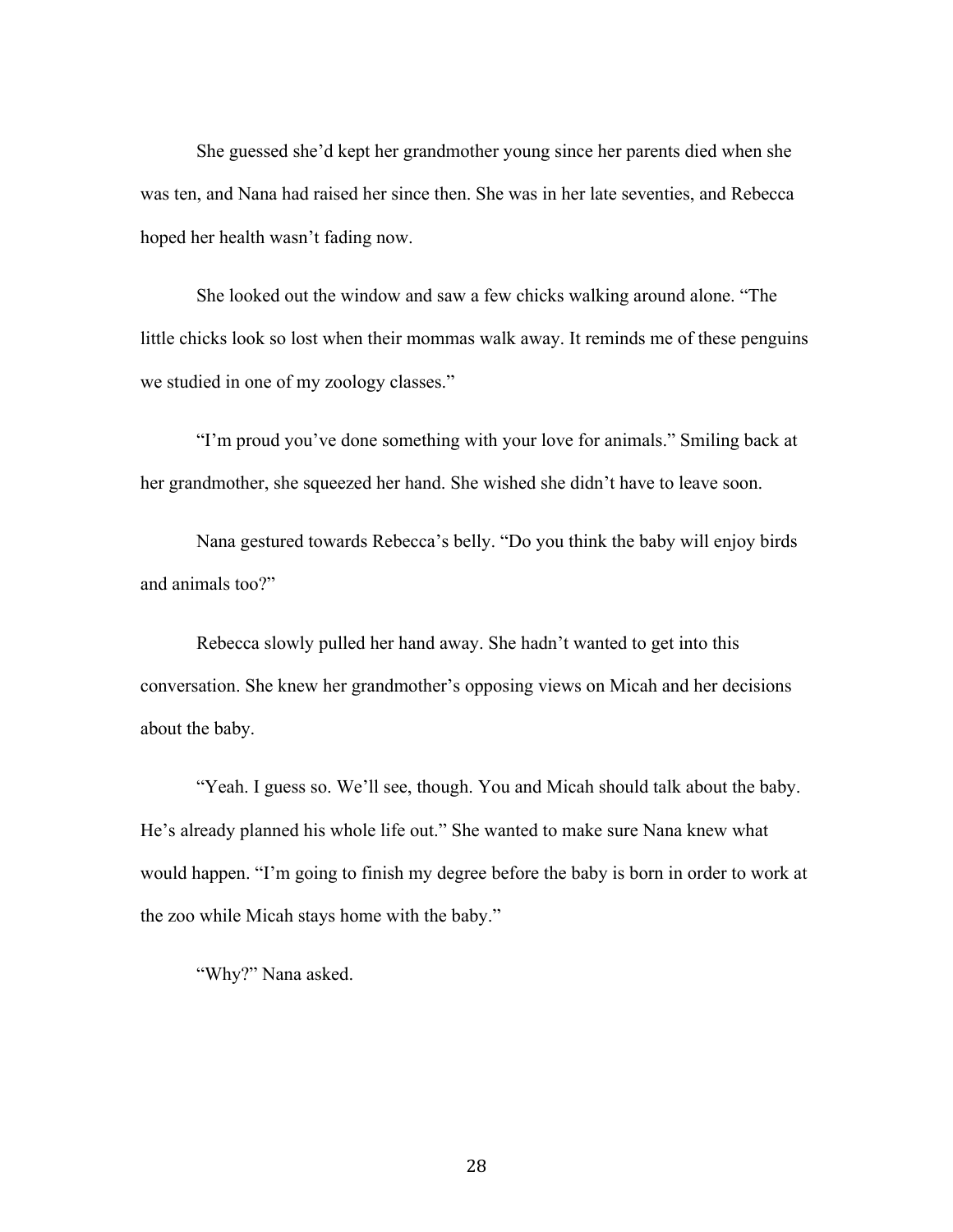Rebecca was aware of her gaze even while Rebecca studied the cherry blossom design on the blueberry bowl. "What's the point in going to school if I'm not going to get a job?" she said.

"Does Micah think it's best for your family?"

"Of course!" She laughed. "He's been asking me to get pregnant since the wedding so he could be the stay-at-home dad he's always wanted to be."

"Hmm," Nana chuckled. "Your granddad never responded that way, but he enjoyed all the kids and grandkids. One of my favorite parts was when I felt you move inside your momma's belly. You had the strongest legs of any unborn child I've ever heard of." Nana took a sip of her coffee. "Have you felt any of the movement yet?"

Rebecca nodded her head and smiled. The first time she felt the baby move, she'd been on a week-long vacation in New York City with two of her aunts and Micah.

They'd been walking out of their hotel and passed some men doing roadwork. The man with the jackhammer flipped the switch right before they turned the corner. The loud sound made her jump, and she felt the tiniest flutter like a butterfly flapping its wings inside her abdomen. When Micah asked a few weeks later if she had felt anything yet, she hesitated.

"You have! I knew it," he shouted, looking up from the game he was playing. "Why didn't you tell me?"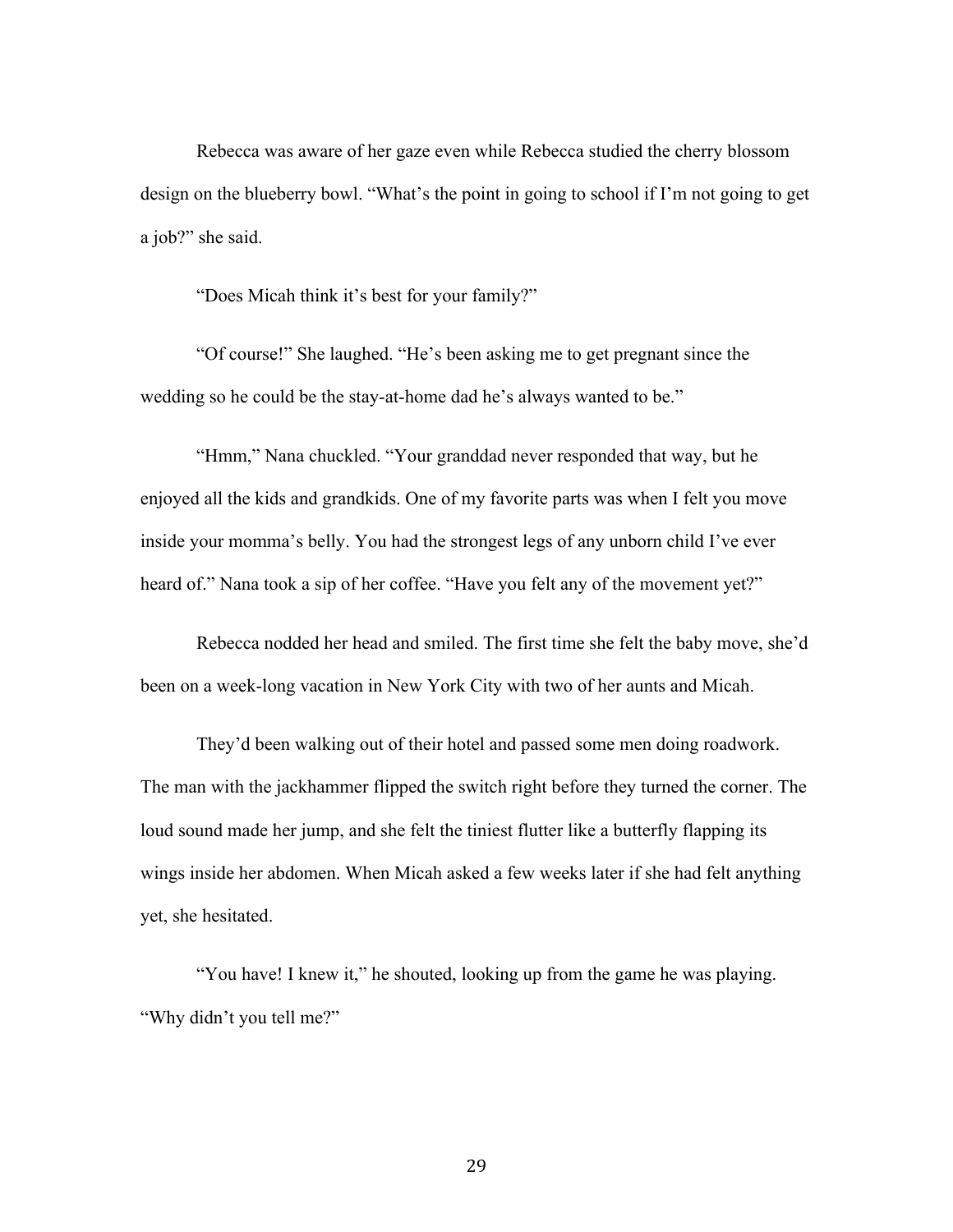"I wanted my own secret. Some part of this baby to be mine." She was unsure of what she said or even if it was true for that matter.

"What are you talking about? This baby is ours. It's mine. It's yours. There is no secret to have." Micah put his controller down and started to get up. Rebecca turned around and walked into the kitchen.

Looking back, she thought about what she actually meant. While the statement had come out abruptly, she felt there must have been some truth to it.

"Nana. I think I'm going to walk up to the attic. I haven't spent time up there exploring in a while. Do you want to come, too?"

"It's too hot for me up there anymore. Won't it be fun when the little one can run around up there?"

She nodded and kissed the top of Nana's head as she walked out of the room. She knew what her grandmother meant, but her body didn't feel excited about the new baby arriving. Indigestion from the acidic coffee had already started up, and she knew it would only get worse throughout the day. The "morning sickness" she usually felt in the evening hours would soon be here, and she had a hard time remembering why she was having a baby in the first place. Especially since Micah had already picked out everything he wanted for the baby's room.

Climbing the attic stairs, Rebecca remembered all the times she had been up there before. She used to hide from her parents when they came to pick her up. After they died,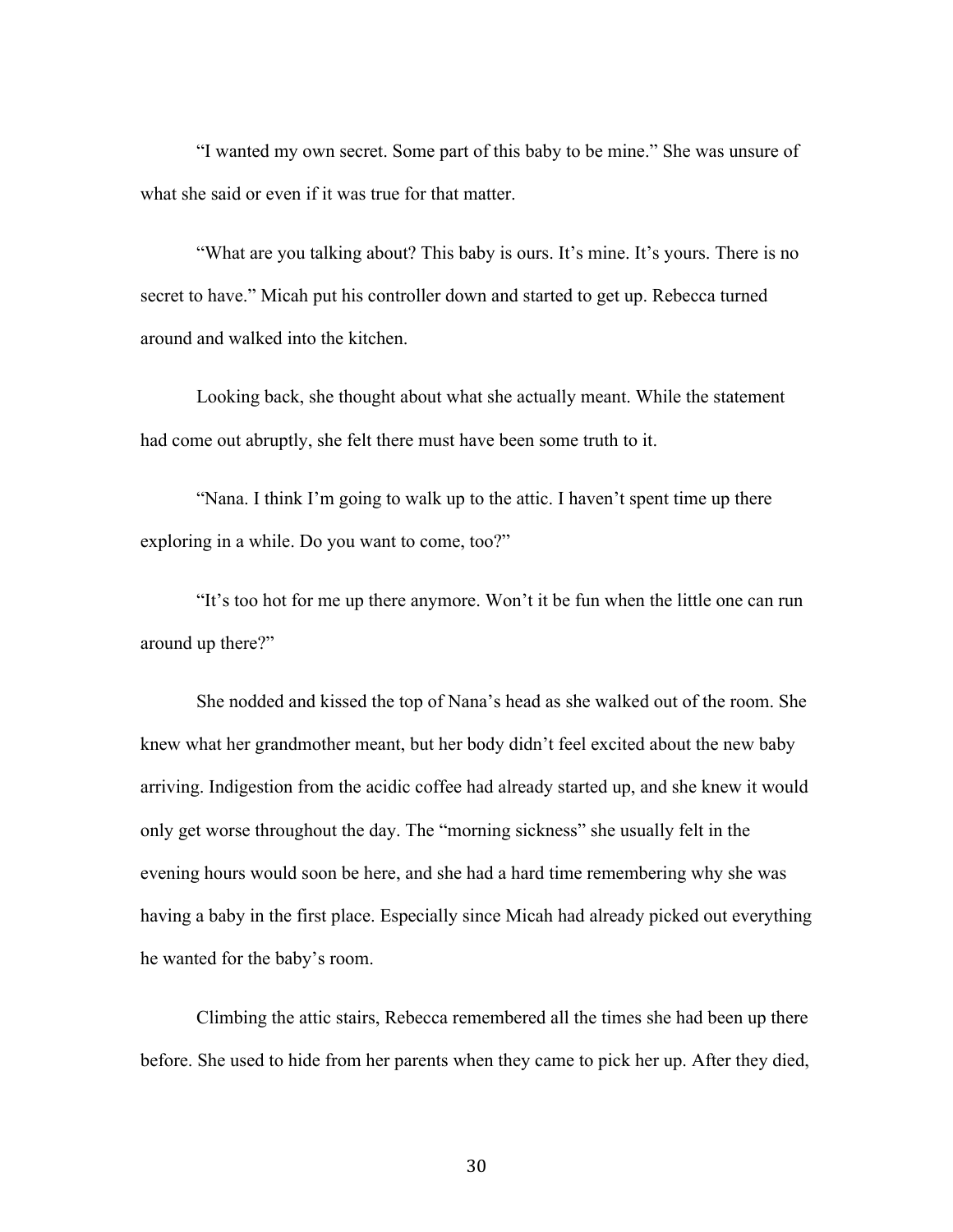the attic had become her hide out, her dream world away from the reality of their death and her loss. She would cover up with a dusty blanket and hope not to sneeze, giving her hiding spot away when she played with Nana or Pop-Pop. After Pop-Pop died, she and Nana would have picnics up there and talk until late in the night. She could see the sunlight illuminating the dust in the air by her grandmother's old blanket chest.

Opening the top, she smelled the pungent scent of mothballs, one fondly associated with her exploration of the attic. One time she told her grandmother she'd met an ostrich in the attic, who took her on a flight to Africa and fed her animal crackers and hot chocolate. In the attic, she could always hear the creaking of the boards and the sounds of her imaginary world. Everything else below was muffled and didn't seem to exist. Rebecca suddenly felt overwhelmingly hot and sweaty. She knew she'd have to cut the visit short. Looking through the quilts and wool blankets of the past, she found one she particularly loved and pulled it out. An old necklace fell out with it.

Picking it up with the blanket, she went back downstairs. Nana met her in her old room with a glass of water. The pastel pink walls and flowered quilt hadn't changed in the last fifteen years.

"You look as if you might faint." Nana grabbed Rebecca's arm, trying to sit her down on the bed.

"It's just so hot up there. Thanks for the water." She smiled reassuringly at her grandmother, fearful she would worry too much. "But, look! I found this old necklace and my favorite blanket. Could I take them home?"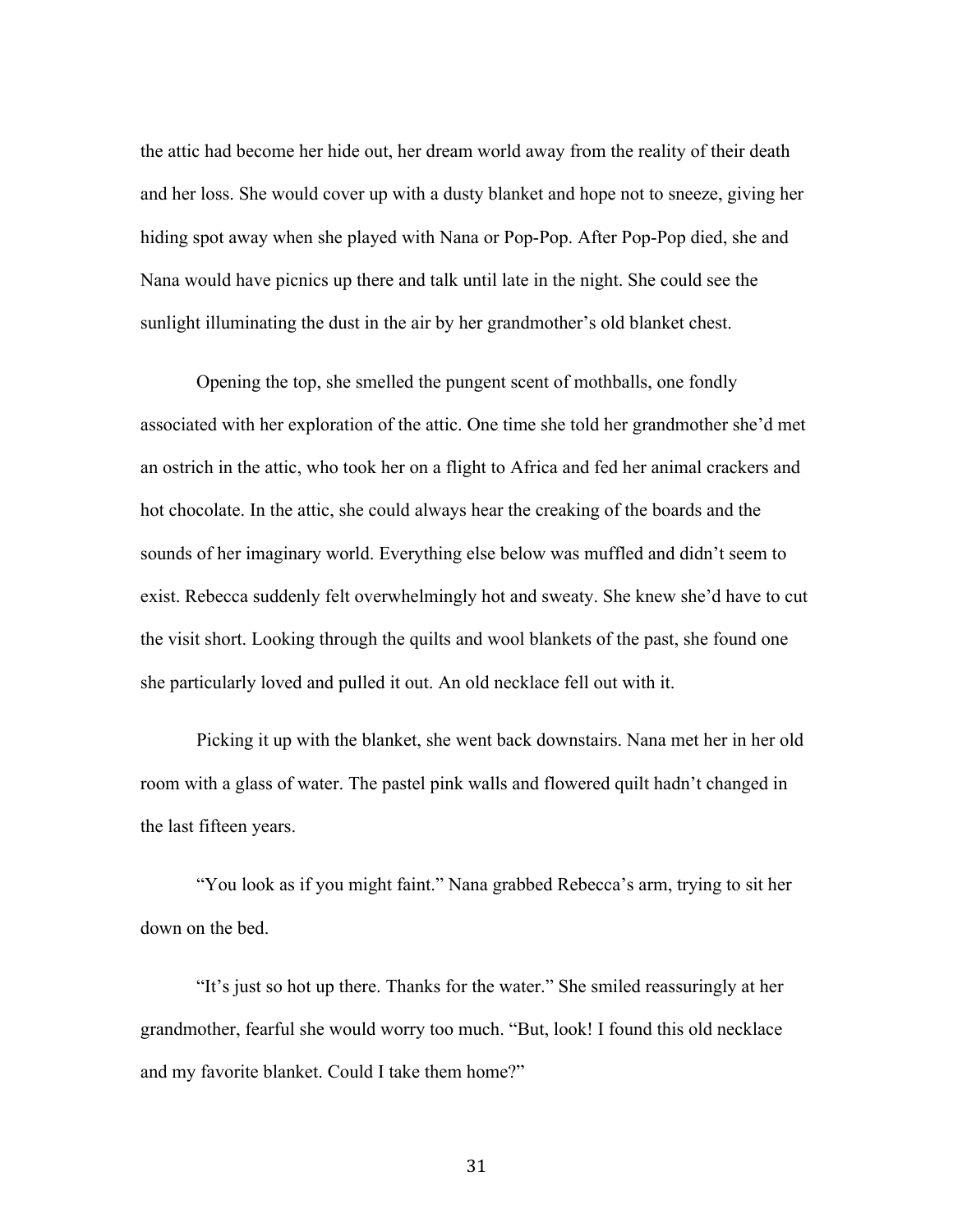"Of course you may. You could even use the quilt for the baby."

"Yeah. Maybe." She hadn't thought about it.

"Of course. We've had that necklace in the family as long as I can remember. You know, your mother used to play with that when she was little." She smoothed down the quilt and sat down beside Rebecca.

"Really?" Rebecca said. "I never knew that. Funny we liked the same necklace." She couldn't remember if her mother had ever shown her the necklace. She always worked and never spent much time at home.

"I can't believe it was up in the attic. I should keep it down here. Or you know what? You should wear it."

"Really? Thanks, Nana," Rebecca said, pushing her black curls away from her neck. She situated the leather straps and tied the wooden mini cat-statue around her neck.

#### \*\*\*

When she got home late that afternoon, Micah sat in the living room playing his latest Xbox game, with the volume turned up on the instrumental music playing on the stereo. Rebecca immediately set her things down and walked to the sink to wash the quilt when Micah walked in.

"What stinks?" he asked.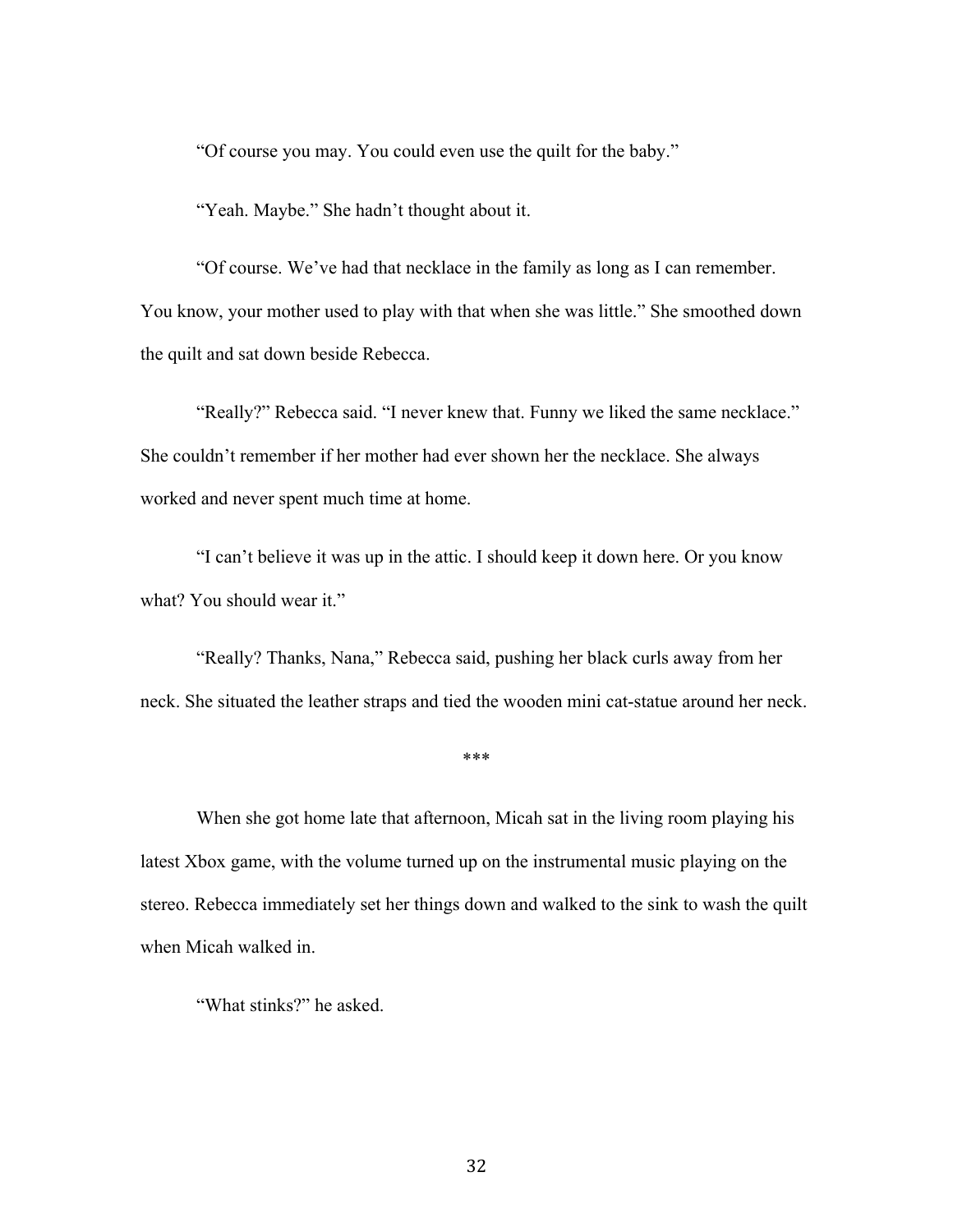"This great old quilt I got from my grandmother's house today. I can't wait to curl up in it in my office while I'm doing research. Part of me is tempted not to wash it because it smells so much like Nana's."

"That's kind of gross," Micah said with a grin. "What's that thing around your neck?"

"A necklace I found. I used to pretend it was a whip for my horses. Isn't that ridiculous? I was just four or five."

"At least now you have more interest in preserving animals than beating them." He laughed.

"Yeah. It reminds me of being a kid."

"I loved being a kid." Micah said.

 He started rubbing her back and added, "I'd be willing to let the little guy use the quilt instead of the dinosaur one I picked out."

"Really?" Rebecca looked surprised. She had decided to use it at work. The baby seemed so detached from any other aspect of her life and solely related to Micah. Maybe sharing her blanket would connect the two worlds.

She raised her eyebrows and smiled. "I'm hungry," she said looking in the fridge for dinner ideas. "Leftovers from last night sound good?"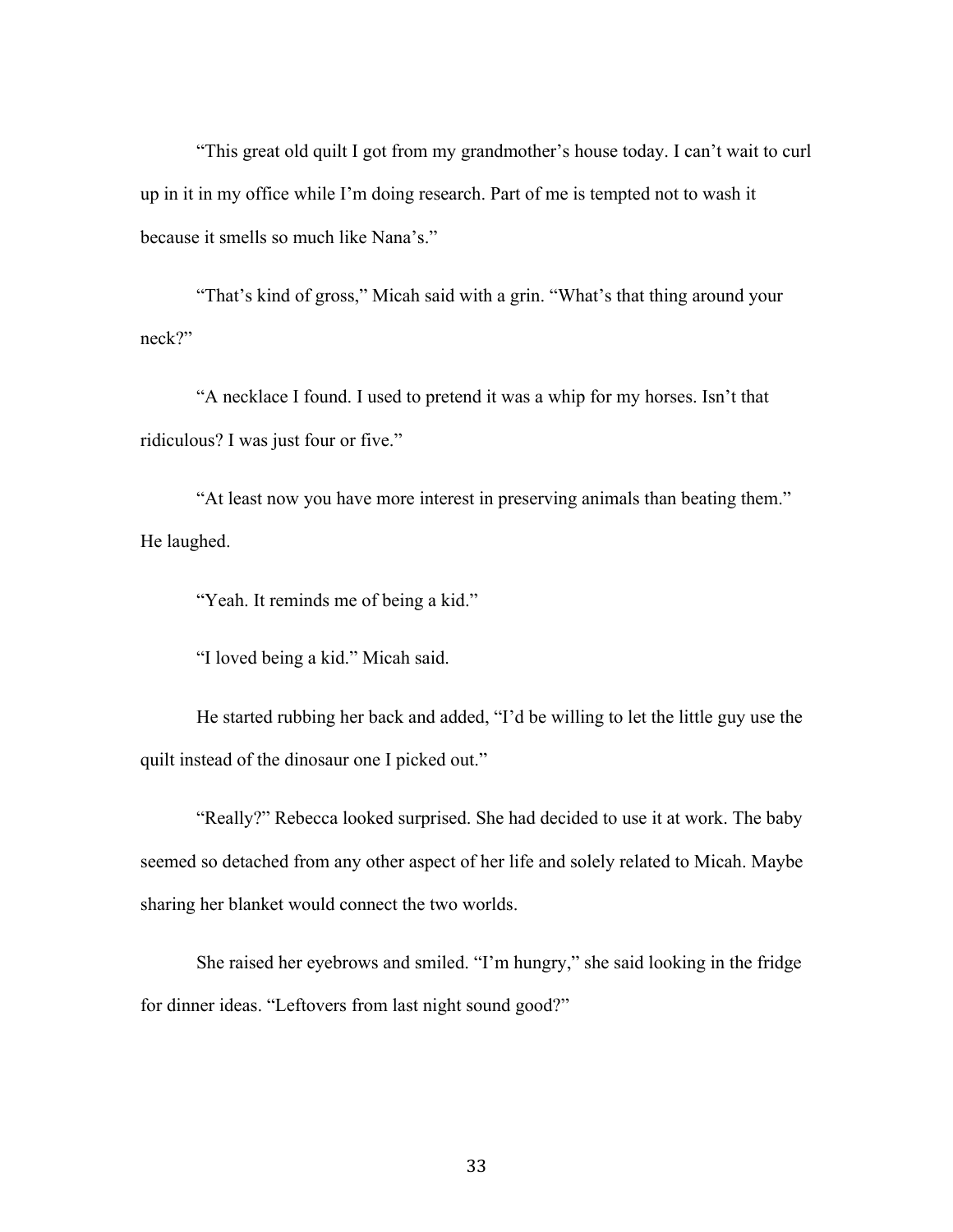"Actually, no." Micah looked apologetic. "I ate all the leftovers for lunch today. Sorry."

"Micah, that was a whole meal's worth," she said turning around. "For both of us. Why don't you cook our dinner tonight?" she asked.

"We don't have anything here to cook. And I didn't go to the grocery store. You know I don't like having all those choices." He looked at his feet. "I guess I could run go now if you want me to."

"We'll just have cereal." Rebecca checked the date on the milk as she pulled it out of the fridge and got some bowls out. "So what did you do today? Did you apply for any jobs or clean up or anything?" She tried not to sound too frustrated.

"Obviously I didn't clean. Look at this place. It's a wreck." He sat down on a bar stool while Rebecca cut bananas and put them on top of the cereal. "We've got to clean before my parents get back tomorrow. I looked around for jobs, but didn't apply for any. I just didn't see anything I was interested in doing."

Rebecca stopped.

"Micah. At this point I'm hoping you can find a job, any job. I feel so unprepared for him or her."

"We'll be prepared. I'll be home with him. It is going to be a him," Micah added with emphasis.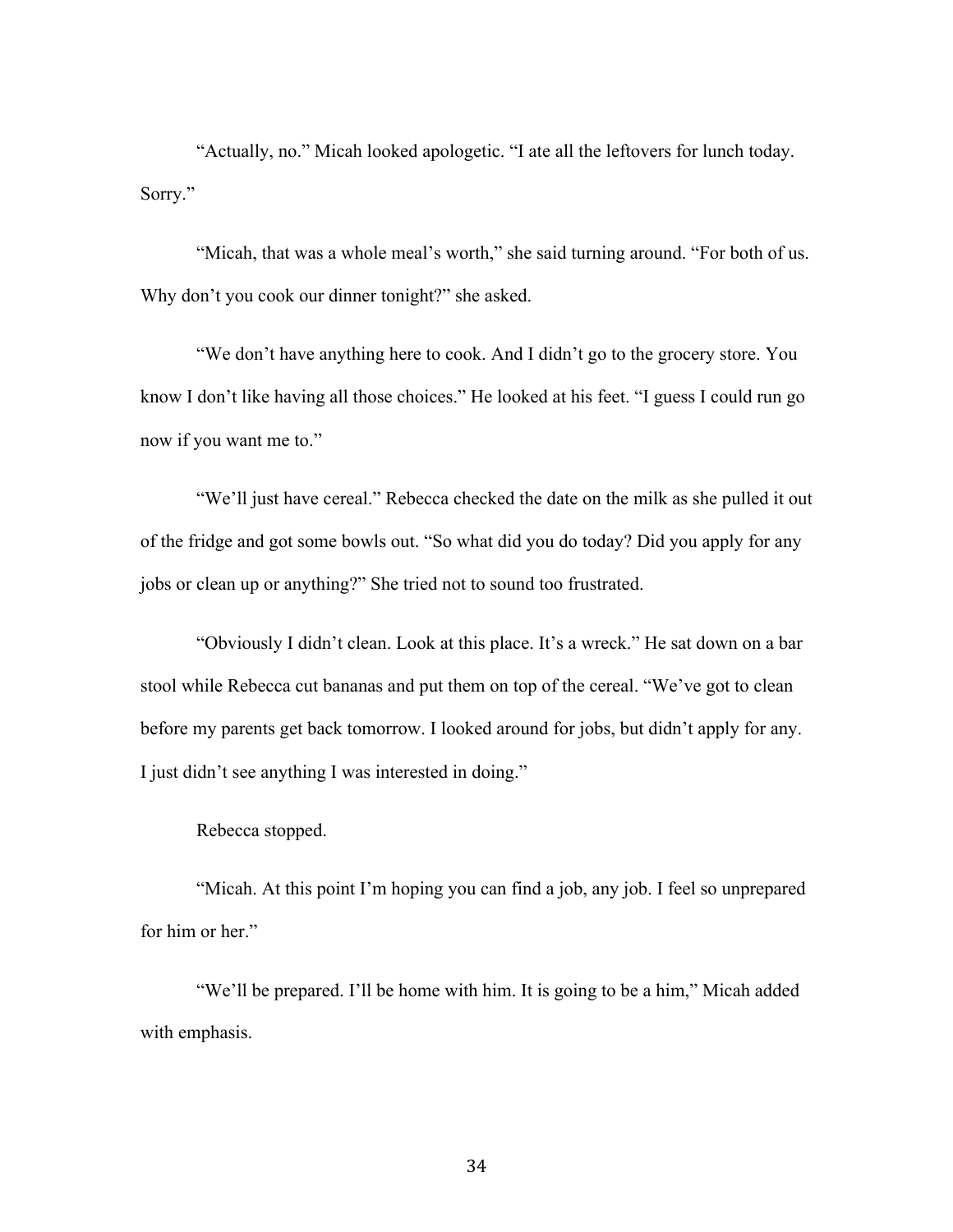"Ok, ok. But we've got to stockpile some diapers and formula since I'm not staying home."

She hoped he understood the ultimate meaning of the statement. He didn't.

"Yep. We will continue to buy that stuff at the store. Why wouldn't we? Mom and Dad will be back in just a few days and it'll be back to the usual."

"What about next year when I have to find a job at a zoo? I won't find one around here. We'll have to move. We can't live here with your mom and dad forever."

They were lucky to be living with his parents and she knew she should be thankful, but they never pushed Micah towards any future.

"I know that, Becs. Get off my back about it." He got up.

"I just want my own kitchen. I don't want to feel obligated to cook for your little sisters. They act as if they can't microwave a hot dog." She set his bowl of cereal down in front of him. The clatter of the bowl surprised him and he sat back down.

She hadn't even known she wanted her own kitchen. She didn't know where all these mixed thoughts were coming from.

"I thought we cleared this up before we got married. You wanted this big career at the zoo, and I wanted to be a stay-at-home dad. Now, here we are, and you want me to get a job?" He spoke calmly, reasoning out the situation.

"I know. You're right. I don't know what's wrong with me."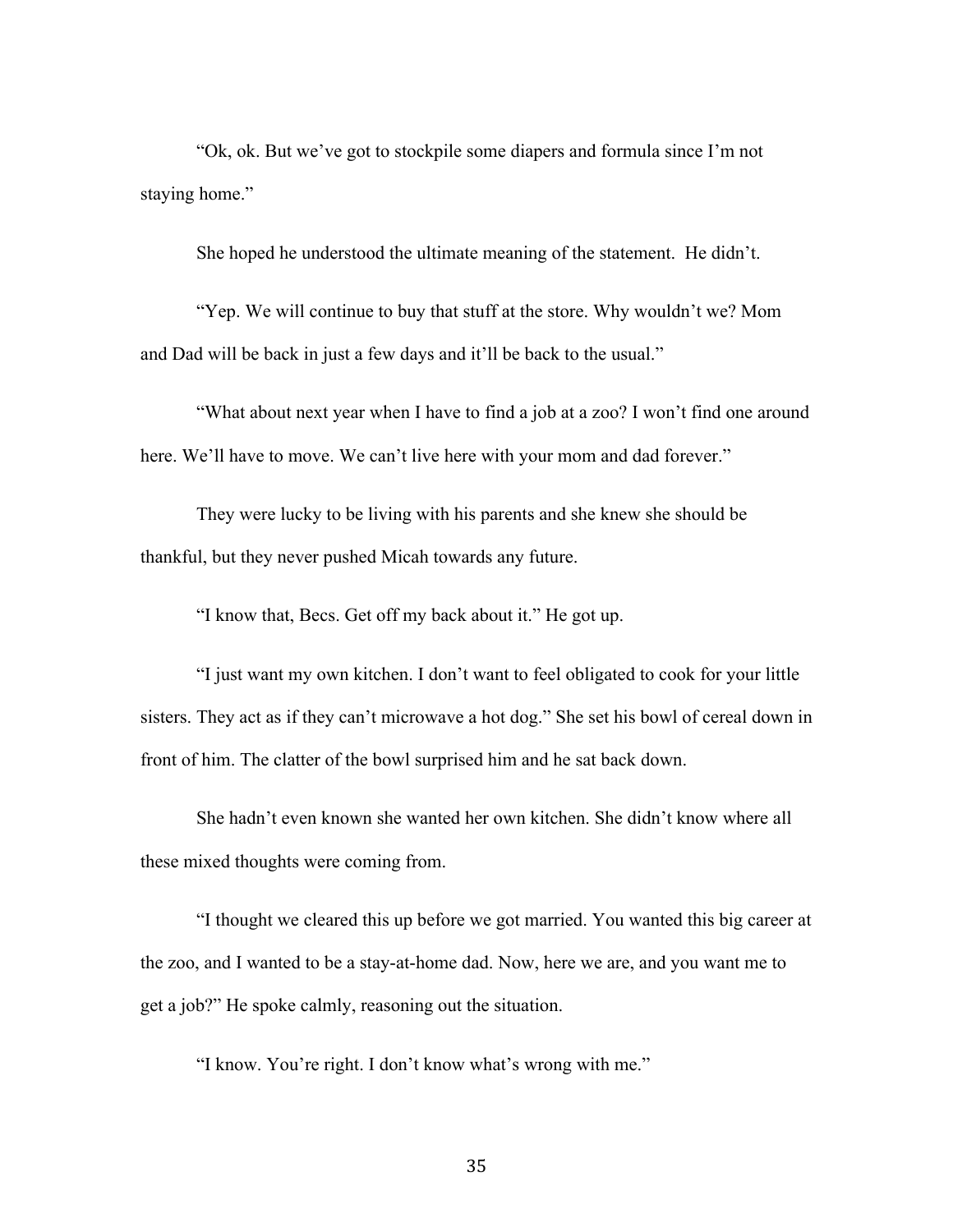"You're pregnant. Your emotions are going haywire. It's fine." He walked over and put his arms around her, softly kissing her lips, shoulders, and finally her protruding belly. Standing back up, he looked at her and said, "Want to go see a movie?"

Rebecca laughed, tears in her eyes. She would be fine she convinced herself. There was no reason to get upset about it. She wanted her career. She wanted this.

\*\*\*

The next day at work, Rebecca went through the motions. She focused on preparing lessons for her freshmen. She taught her Biology 101 lab and worked on research with the instructing professor. She'd finished her final project on howler monkeys and even sent applications to multiple zoos throughout the country. Now she had to wait.

During lunch she talked with the only other girl in her program. Madeleine was 24, single, and partied three nights a week. But she was the only person Rebecca could relate to at school. At home, she had Micah's mother's conservative opinions. She got the liberal version of everything at work.

"So what do you really want?" Madeleine asked, biting into her tuna sandwich.

"What do you mean? I want a career. It's what I've always wanted." Rebecca coughed and covered her nose, the smell of Madeleine's tuna making her gag.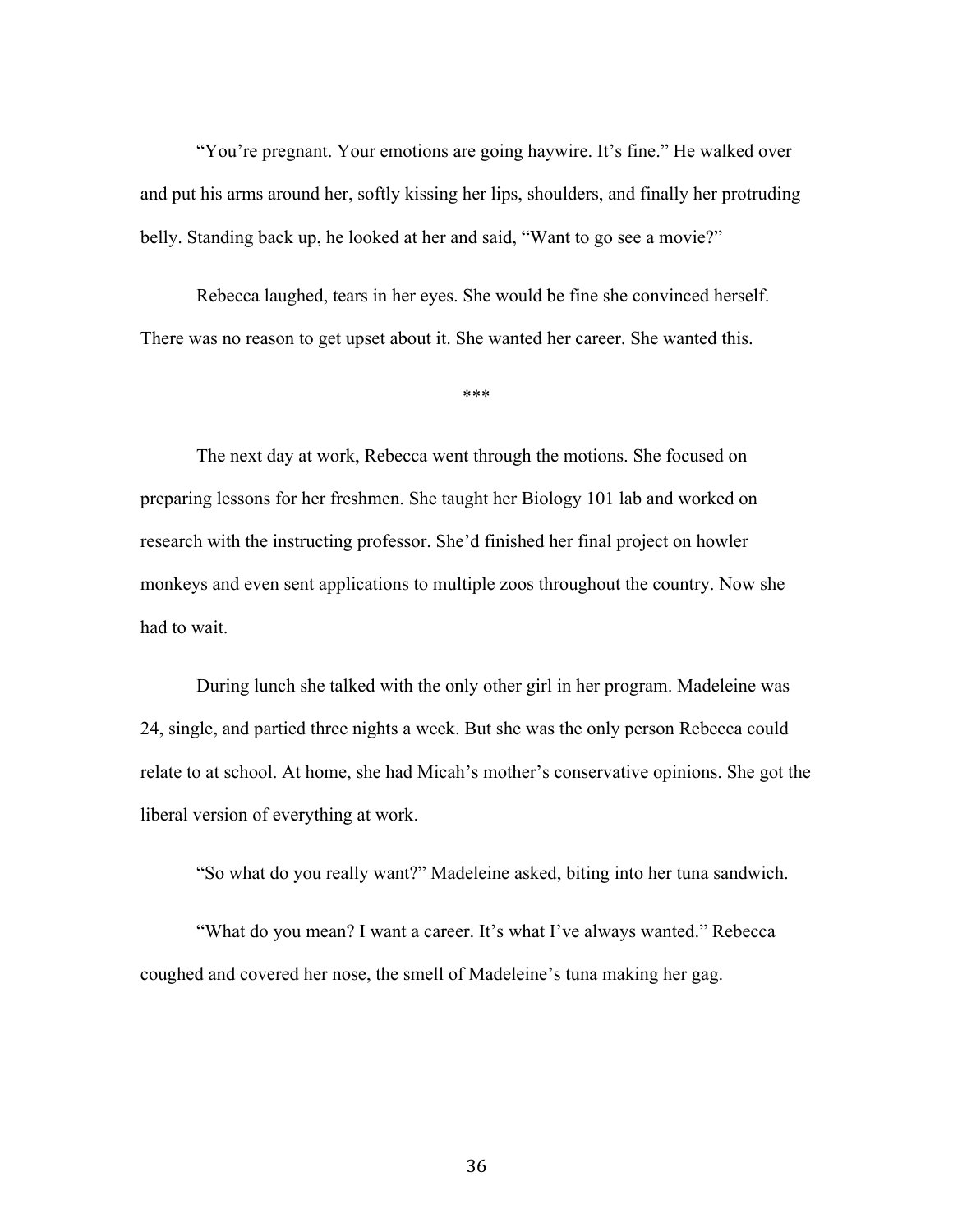"You get your job and you get a kid, but it doesn't even seem like it will be yours. Don't you just want to run off to an exotic country and live the life? Your kid could swim every morning and surf by the time she was three."

Rebecca ignored the final comment. "Why do you say that? Of course she will be mine. Micah thinks it's a boy, but it's a girl."

"Yeah, but what have you really decided about this kid? Nothing! You only got prego because your husband pressured you into it."

Rebecca focused on the peanut butter and jelly she threw together that morning.

"I mean, do you want to have this baby?" Madeleine asked between bites.

"Yes. I don't know that I would have said that a few months ago, but now I really think I do," she said confidently. She knew she hadn't been excited, especially with all the morning sickness and body changes, but with each conversation she felt her excitement growing.

"So Micah will be at home, cooking, cleaning, and shopping right?"

"I don't know that he'll even do that. I'll have to reform him."

"Wait. Stop." She put her sandwich down. "Reform him? Why are you married to him again?"

Rebecca thought of Micah's independence. He rarely cared what others thought of him. He had gone shopping and danced with her in the streets. He loved to have fun.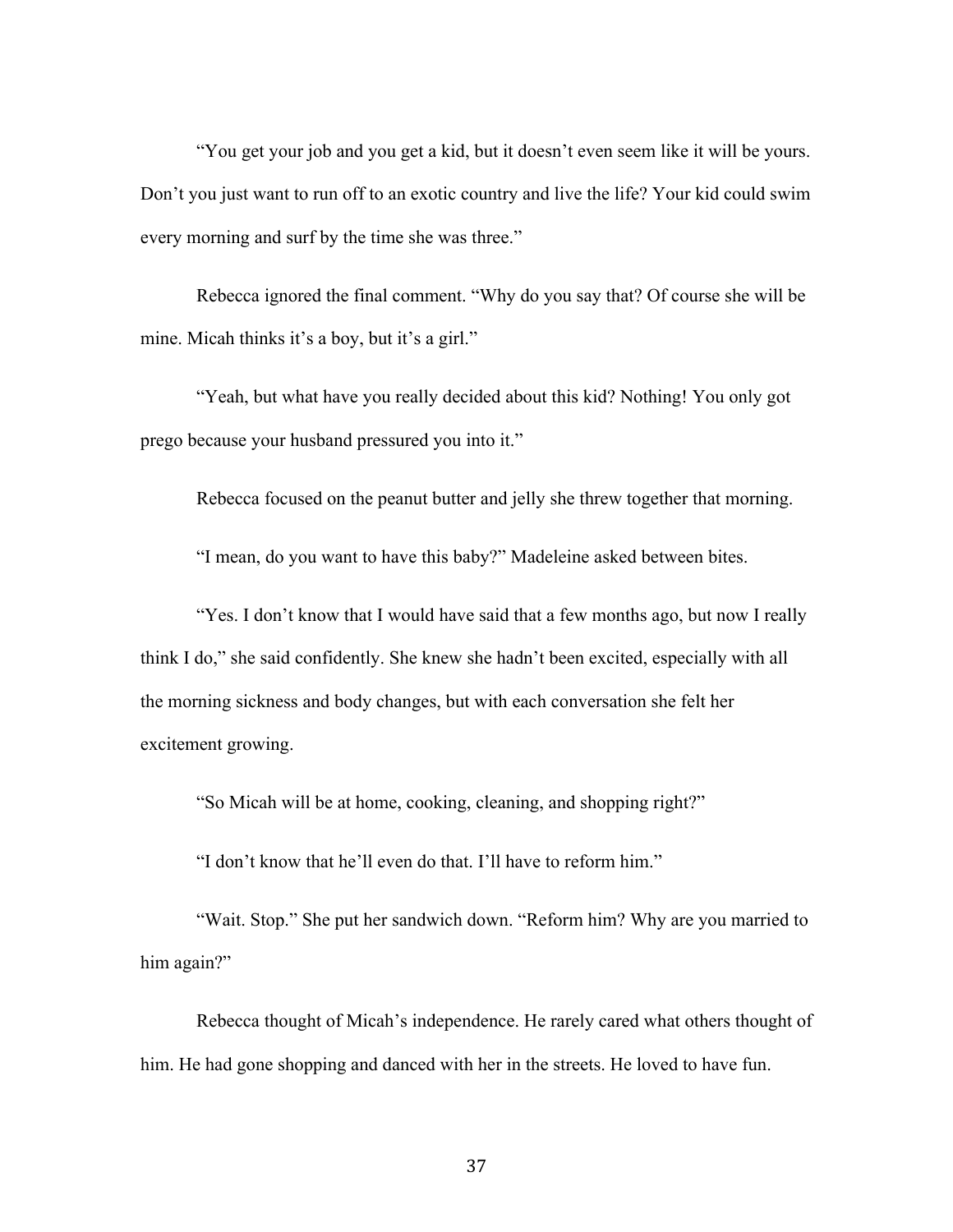'Does he really understand being a father? It seems to me he thinks the kid is going to pop out a six-year-old ready to challenge him to a race on Mario Kart or something."

"I don't know." Rebecca wondered where Madeleine's credibility came from. What did she know about parenting or even being married? She never kept a boyfriend for longer than three or four months. If that.

"I'd hate for you to convince yourself something would work, when it won't."

"It might work out well." But Rebecca had to admit Madeleine had a point. Even if she wanted to stay home, she couldn't.

"I've worked my ass off trying to get this program done, so I can have a career. This career." She thought Micah could be a good dad. They could share the responsibility. She spoke more firmly. "And what about Micah? He can get it together and be a good dad, right?"

"Maybe. But this baby is inevitable now; you're going to have it in four months. You can still have your career. Micah just has to get a job."

Rebecca finished up her sandwich. "You're lucky you've got another year left in school before you look for a job."

Madeleine laughed. "You talk as if they'll be hiring in a year. I hope. If you need me to kick Micah's ass into a job, let me know." Standing up, Madeleine threw out her trash and grabbed her stuff.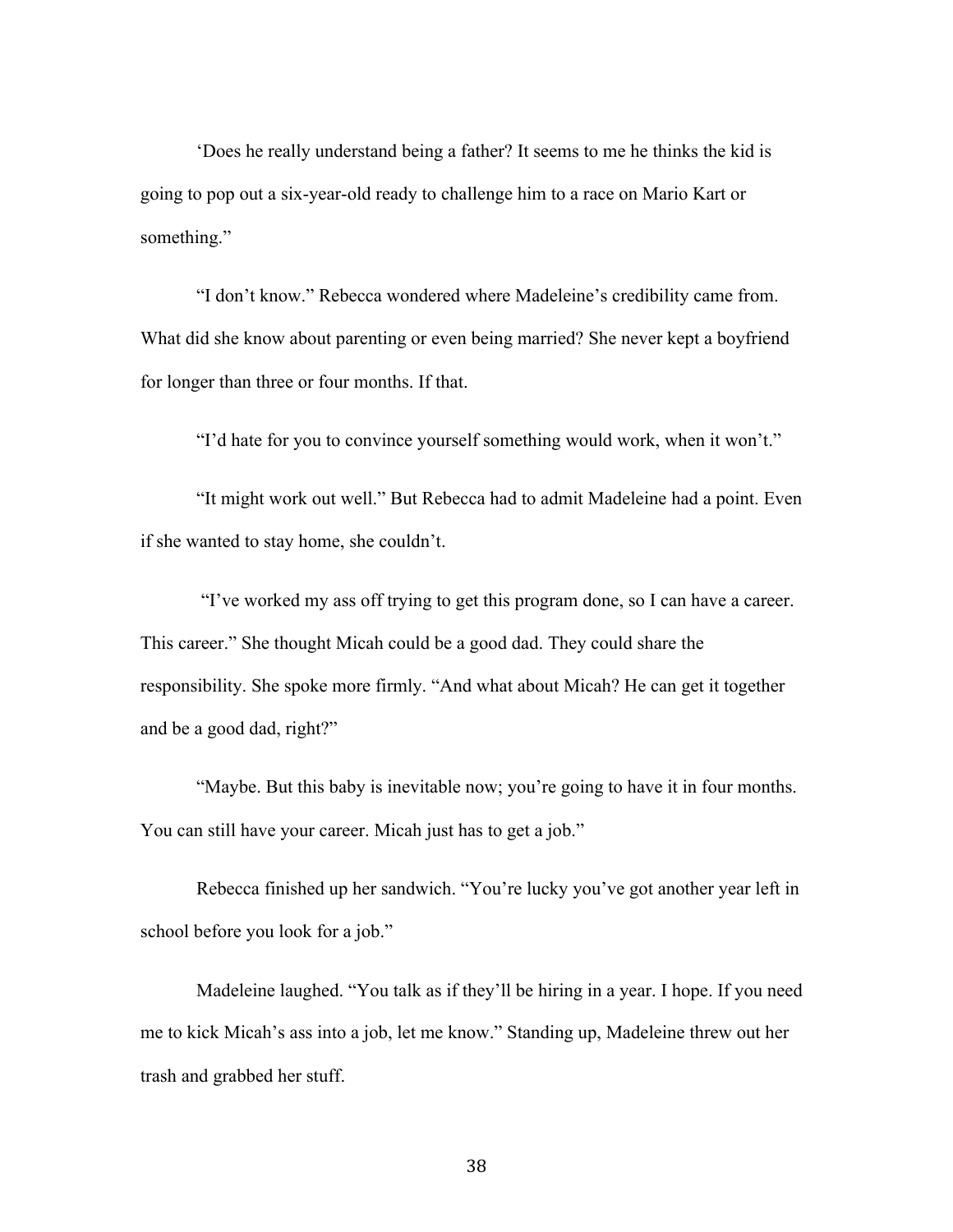Rebecca didn't want to talk about the baby anymore. It was obvious Madeleine couldn't understand the problem. Rebecca wanted both the baby and her job. She wasn't sure how it could work out, especially since Micah didn't give her any options. Rebecca followed her back towards the multi-story building behind them.

\*\*\*

She got the call at 4:40 p.m. Micah's family waiting at the airport. Of course he forgot about his parents and assumed she'd pick up the slack. His mom had said Micah was out job hunting. She could only hope it was productive, but his mom had thrown a fit about her not being there already.

She was ready to get out of his parents' house and into a place of their own. She was ready to drive to the beach at dawn to surf and build a fire on the beach to warm up afterwards. She was ready to be guided with closed eyes to a surprise dinner on the roof of the house without anyone else there. But with the baby, that might not be possible anymore either.

When they got back to the house, Micah was sitting on the couch beaming with joy.

"I officially got a job," he exclaimed to the whole group before his parents could even put their suitcases down.

Everyone spoke at once. "Micah! That's great. Seriously? I'm so proud son. We knew you could do it!"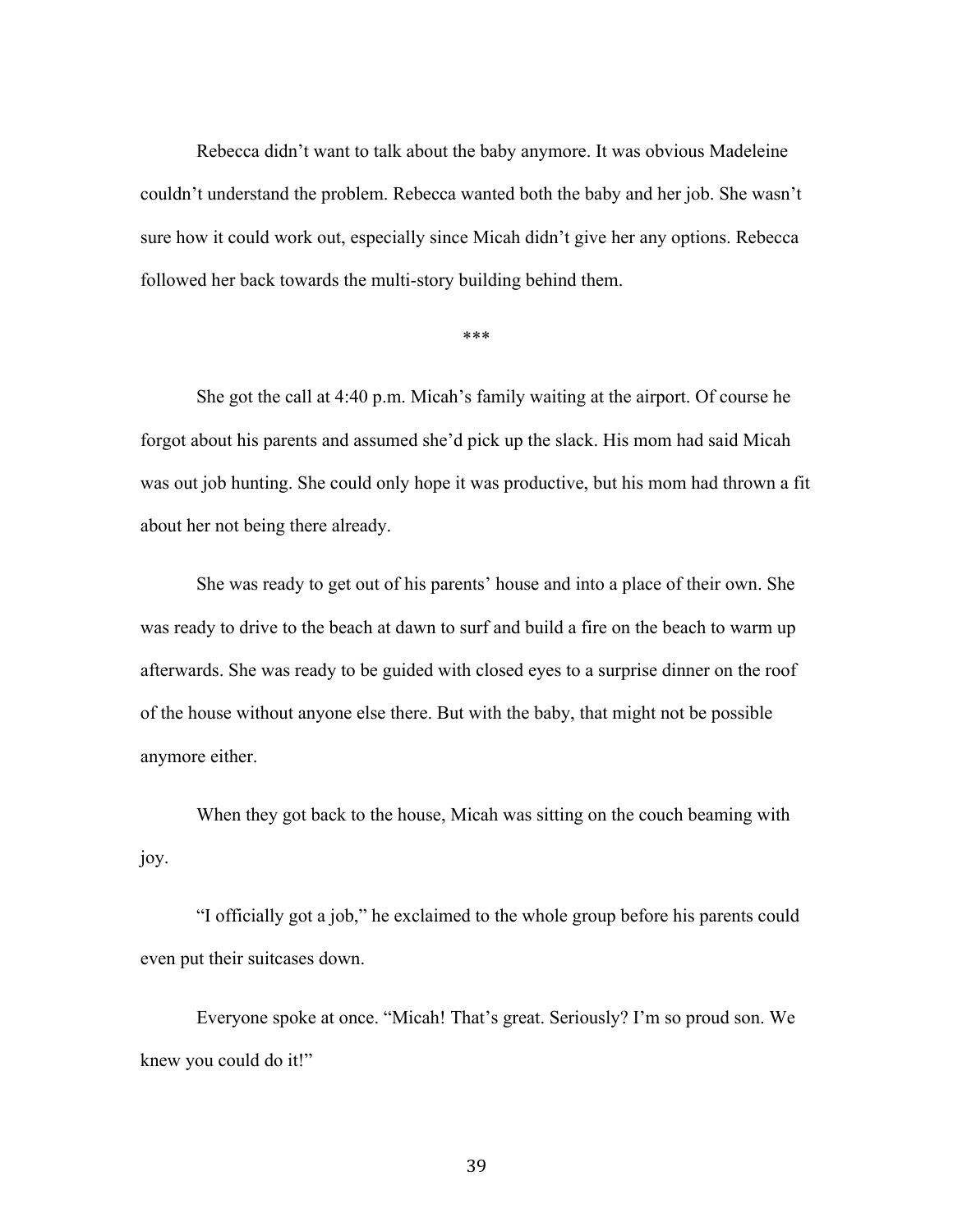Rebecca broke in.

"So where is this job?" she asked stepping towards him.

"It's great! They're getting ready to open up this shop downtown. It's all about comic books and video games and anime. I get to be the first employee."

"Sounds right up your alley," his mom said walking towards the kitchen.

"Thanks. I'm really excited about it." He got up and started to follow his mom to the kitchen.

Rebecca started to take luggage down the hall, anxious to get away from the whole group, but Micah noticed her struggling to get too many bags, stopped her, and took the bags from her.

"Hey. I'll get this."

Rebecca didn't really know what to say. He hadn't responded that way since she made it clear she didn't like help. She was pretty independent, especially if she was capable of the work. She walked into their bedroom, half expecting the bed to be made and clothes put away. No such luck. Pushing his pile of clothes on the floor, she lay down on the bed. Her body was so tired. Micah came in and lay beside her.

"How you feeling, porky?" He rubbed her belly and smiled.

"Really, Micah? I haven't gained that much weight." She rolled her eyes, and looked away.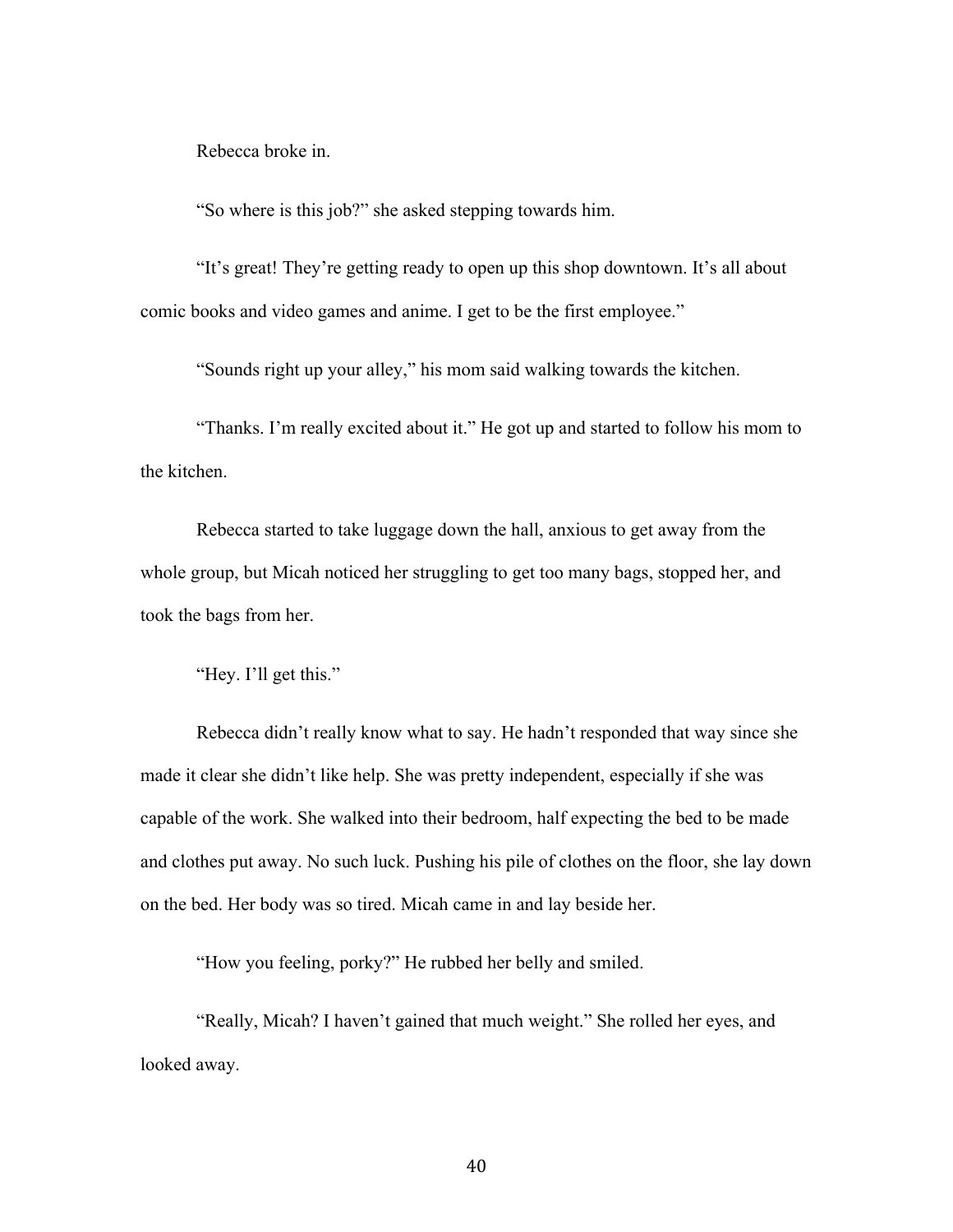"I'm kidding." He pulled his hand away, suddenly aware he'd offended her. "You look great, really." He kissed her cheek. She stared at the movie posters on the wall.

"It's all I can do to keep my eyes open right now."

"I know. I see you nodding off and it's not even six, you old woman." He kissed her cheek and pulled a blanket up, so she could rest.

"So tell me about this job. I want to hear more about it." Rebecca turned over on her side to face Micah, snuggling down in the covers he'd provided.

"It's not that great. I made it sound better because I think my parents care a lot about me getting a job. I'll be working about ten hours a week at first. They can't really afford to hire me more than that because they haven't really started up yet. And I'll only get minimum wage, if that."

"How can they pay you less than minimum wage?" Rebecca looked cynical.

He was quiet for a minute. "I volunteered until they could pay me."

"Seriously?" she said.

"Come on." He was defensive. "It's the first job I've been interested in. They'll pay me eventually."

She sat up. "No. Eventually doesn't count." What if they couldn't pay him for a year? She knew that wasn't rational, but neither was this job.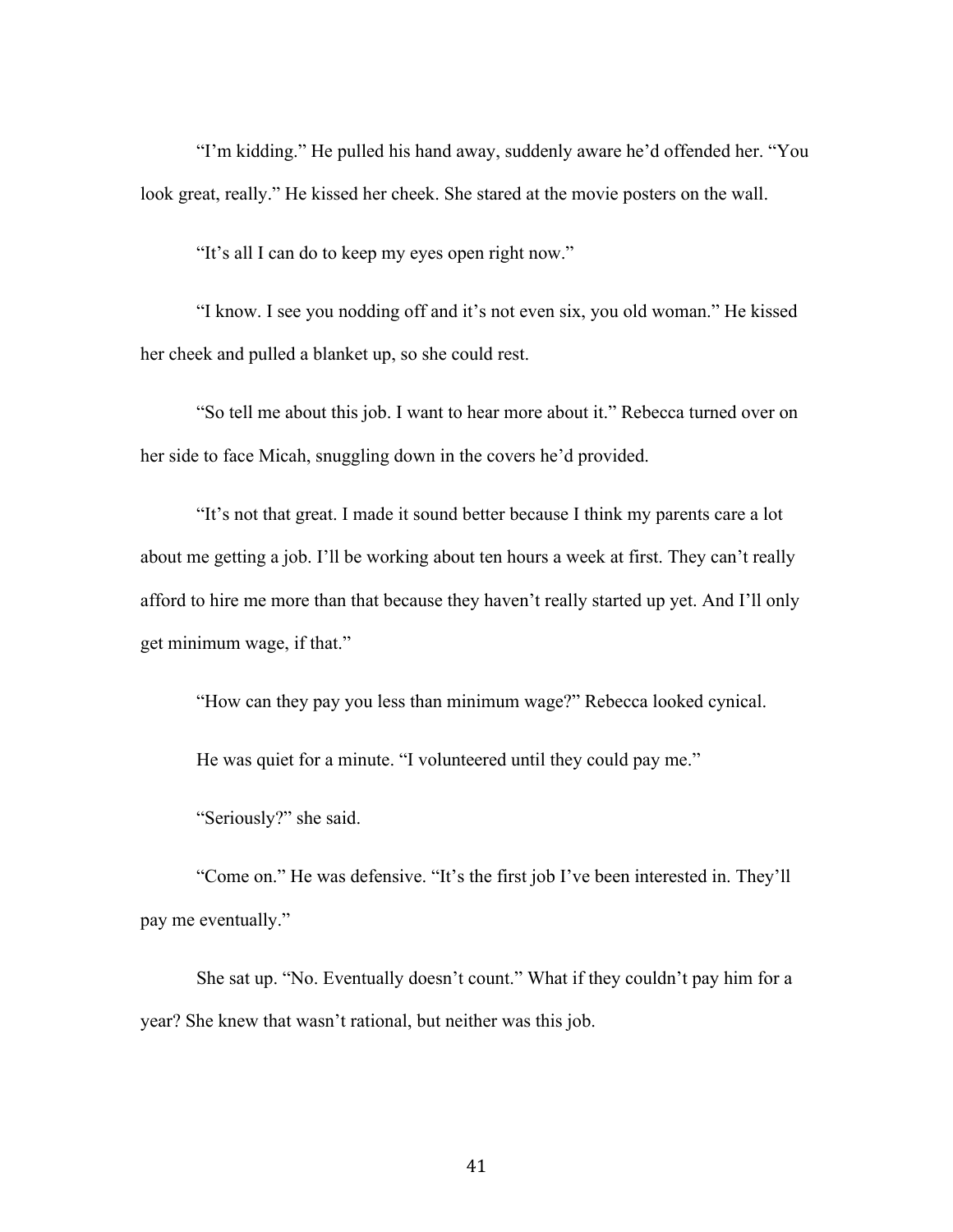"This baby is coming soon." Her voice rose. "I didn't mean for you to just take up your time with something to do." She started getting out of the covers, but Micah lay his hand on her arm.

"Listen, Rebecca. I love you. But we've been over this from the start. And I've been open and up front about it. I want to be a stay-at-home dad."

As the tears formed in her eyes, Rebecca moved away from the bed and said, "But I don't know that I'm ok with this anymore. What if I want to take care of this baby, too?"

"You? The one who has always been career driven? Whose future always focused on animals and zoo work? Now that you've basically finished a zoology degree and a management degree, you're not happy?" His look of shock was evident to Rebecca.

"It's just different now that it's happening. I'm starting to think I could actually stay at home, at least for a little while."

"What do you expect me to do? My degree won't make any money for you to stay home." He'd gotten a degree in psychology and planned to go to graduate school, but never finished the application process.

"So I can't change my mind about this. Now is the time for us to make decisions, not base it on a decision we made three years ago." He didn't respond. "I'm going to drive over to Nana's for a bit." She picked up her keys.

"For a bit? It's a thirty-minute drive. What about dinner?"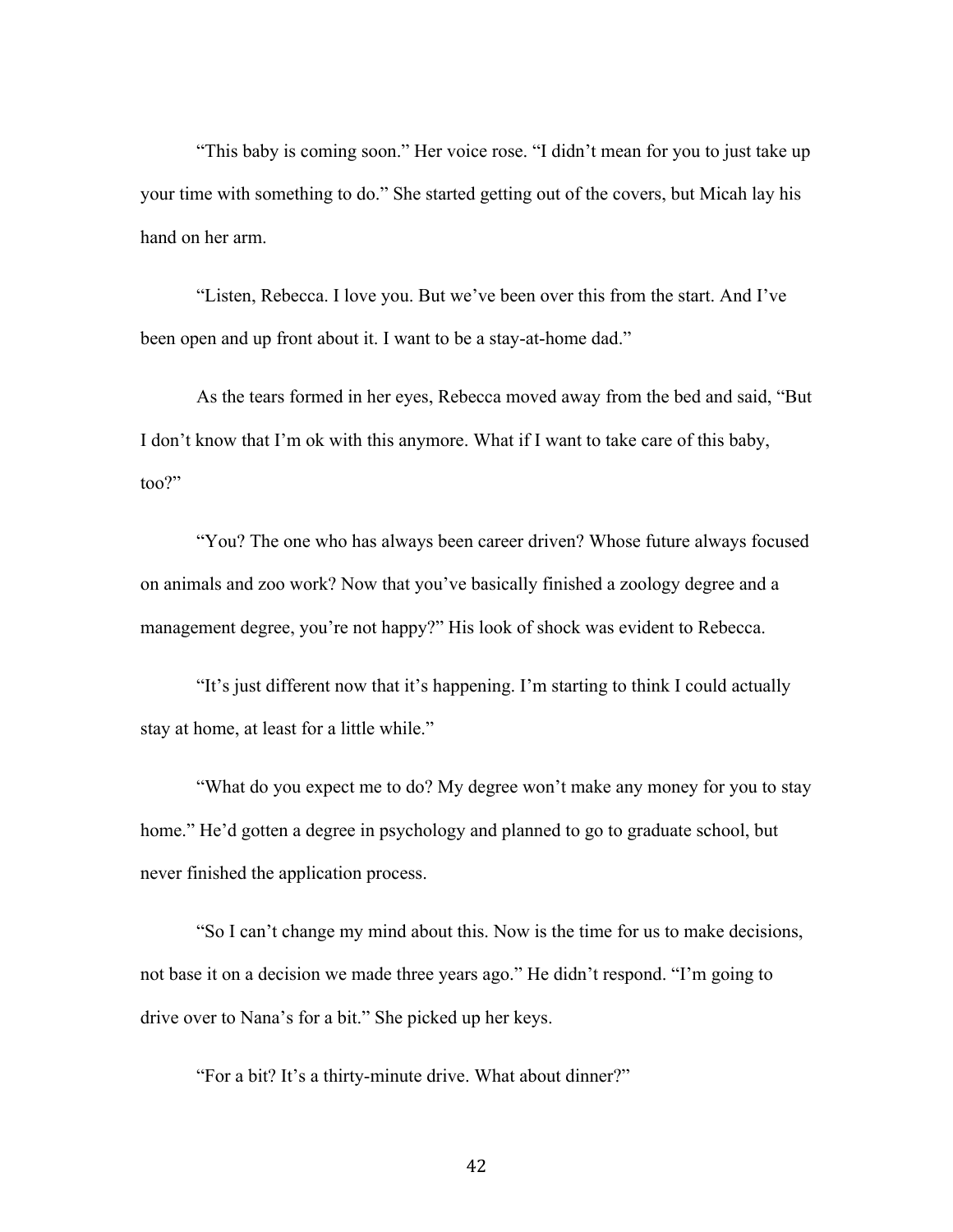"Eat with your parents." She walked out. Fuming in the car, Rebecca drove along the highway twenty miles over the speed limit.

Turning off the interstate onto her grandmother's road, she relaxed and tried to look for some solution to Micah and her differences. Driving down the gravel driveway to the house, Rebecca looked around for the chickens. There were a few in the trees, one by the small barn-like building beside the house, and a few more walking around in the yard. She knew most of them would be roosting now, sitting on their eggs and preparing for the hatching in just a few weeks.

When she reached the back of the house, she realized Nana's car was gone. She slammed her fist into the steering wheel, causing the car to send out a frustrated honk and the chickens to scatter and flap about. Tears came hot and fast, coursing down her cheeks. She couldn't rely on anyone else to take care of her. She had to decide what to do about this baby and her career. She had to decide about it alone.

Driving back home on the interstate, Rebecca calmed her nerves by shouting lyrics to her favorite 90's songs. "Sorry I'm not home right now, I'm walking into spider webs, so leave a message and I'll call you back." She hoped and prayed she'd be strong.

Walking into the house, Micah and his parents were sitting at the table with his two sisters. They looked like a perfect family. She knew she had excluded herself by running off to Nana's, but the image just confirmed her purpose. She walked to their room and was mostly done packing a small suitcase when Micah walked down the hall.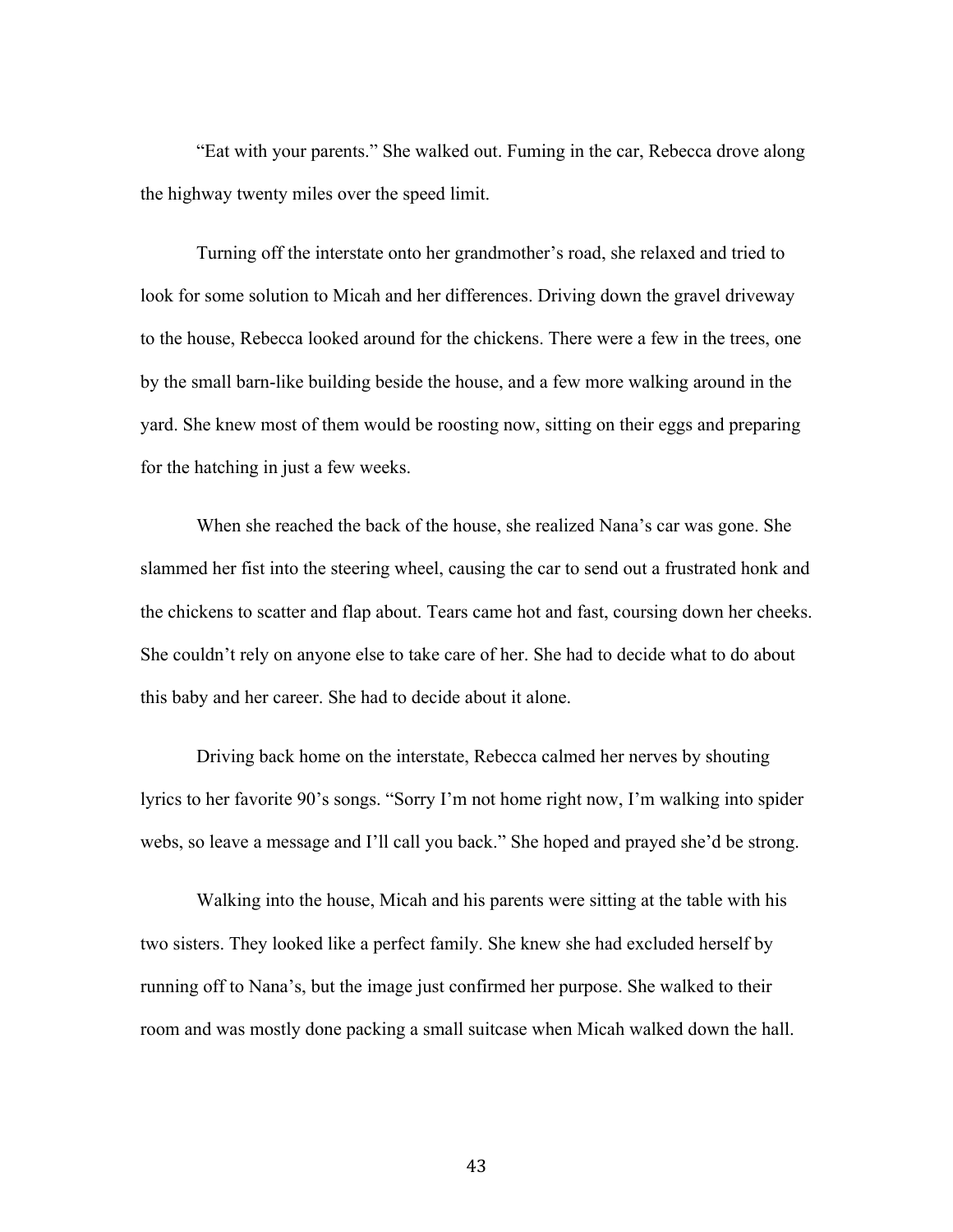"Do you still have that weird cat necklace on?" he called.

"Yes. Why?"

"I was telling my parents about it at dinner. I wanted to show them."

He walked into their room laughing. "Could you take it off?" He stopped. "What are you doing with that bag?"

"I'm leaving."

"Where are you going?" He sounded confused.

"I can't be here anymore." He kept staring at her. She continued, "I love you. I just don't think we work together. If you need us, the baby and I will be at Nana's with the chickens."

Micah paced back and forth in the small area between the bed and the door. He sat down. He stood up. He looked at her with his head tilted to the side and said, "What? What do the chickens have to do with anything?"

"I don't know. I don't know why I said that, but they seem to know what they're doing. I don't, but I need to figure it out." Giving her bag a final zip, Rebecca set it on the floor and looked at Micah. "You don't know what you're doing either. You're not a stayat-home dad. You're still a child, looking for your parents' approval." Rebecca sighed. "Nana raised me after my parents died. She can raise our daughter. And it is a daughter. I know it."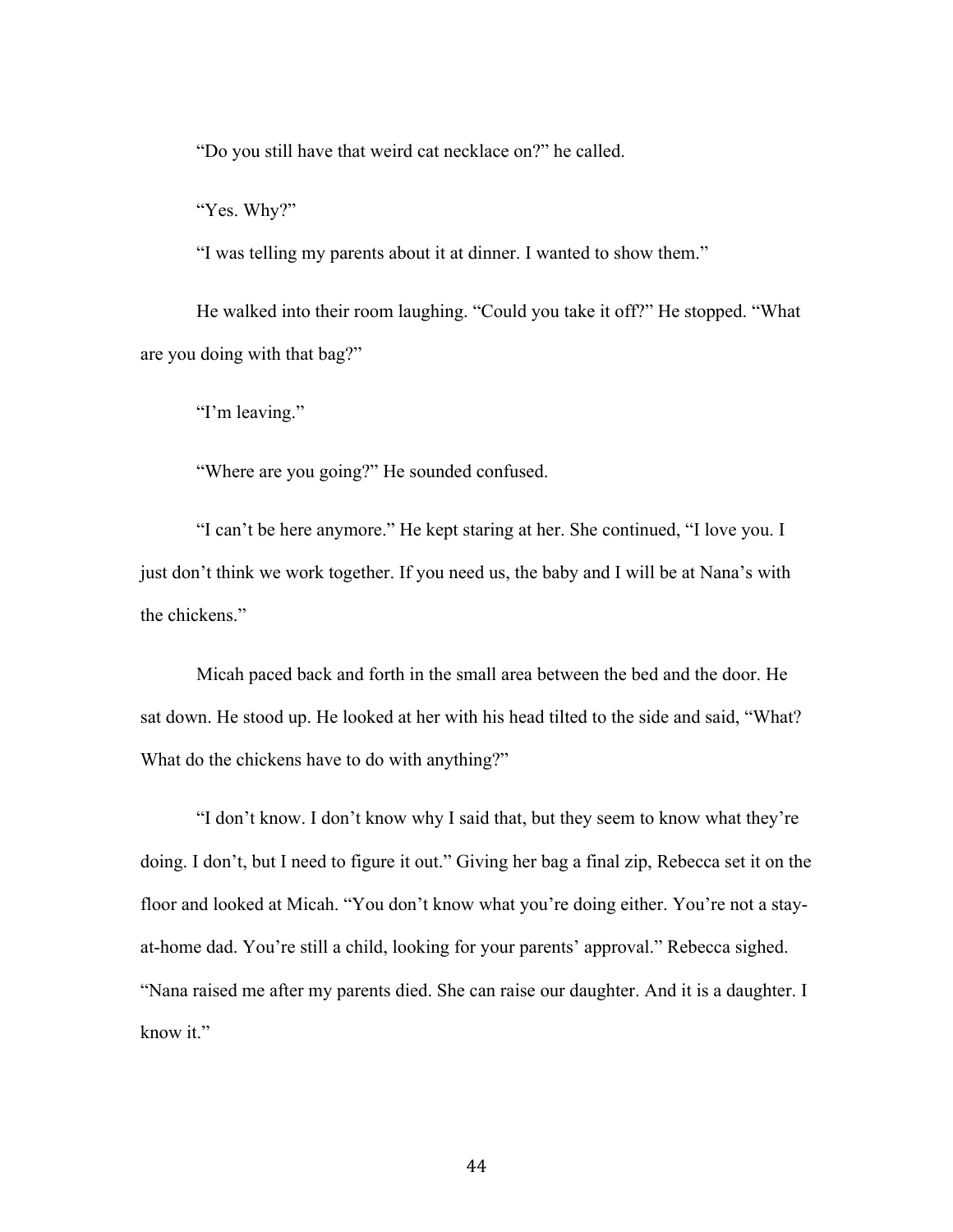With that, she picked up her bag and walked down the hall and out of the house. Micah didn't stop her. She knew he wouldn't.

\*\*\*

Arriving at Nana's, she found the spare key under the third stepping-stone from the back porch. It started raining just as she got her suitcase out of the car and struggled to unlock the door in the dark. Of course, she thought. Everything happened at the wrong time. Her pregnancy seemed wrong, Micah's job was wrong, and this rain falling on her head didn't make anything better. Her slick hands made getting the key in the door impossible. She couldn't see the key-hole and fumbled with her bag before dropping it as she pushed the door open.

She kicked the bag in the door and walked in, dropping everything immediately. Her pocket book spilled open onto the floor, keys, chapstick and phone fell out. She disregarded the pile and walked through the silent, dark house to climb the stairs to the second floor, and then the attic.

The rain fell in heavy drops, pinging loud on the eaves, pounding and re-pounding the roof. She looked around the room full of shadows of covered couches, boxes of clothes, Christmas ornaments, and house decorations from the seventies. She could hear rain in the gutters, flowing around the house then falling to the ground. Faint light came through the window at the far end of the attic.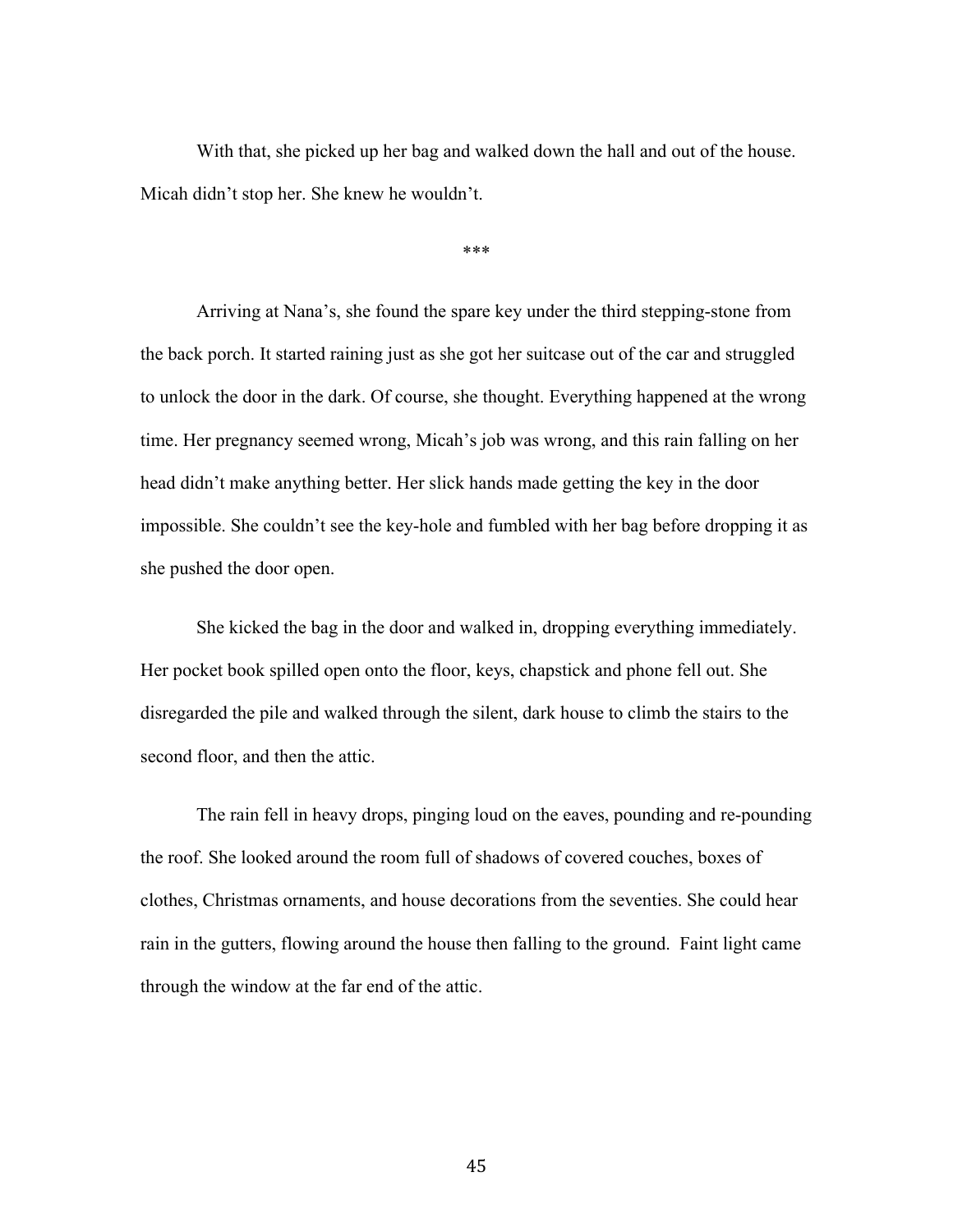She walked towards the window, where she once again found the chest and looked inside, pulling out a few blankets. Making a nest on the floor, she settled down to listen to the rainfall. The consistency of the pattern calmed Rebecca for the first time in a few weeks. She needed something she could count on because she had more options to weigh through. She smiled at the thought and peered out the window.

Headlights fell across the lawn as Nana's old Buick crept up the gravel drive, windshield wipers flying back and forth. She prepared for Nana's shocked face, but felt confident she made the right decision. For now, it would work. She'd wait for her Nana in their favorite place.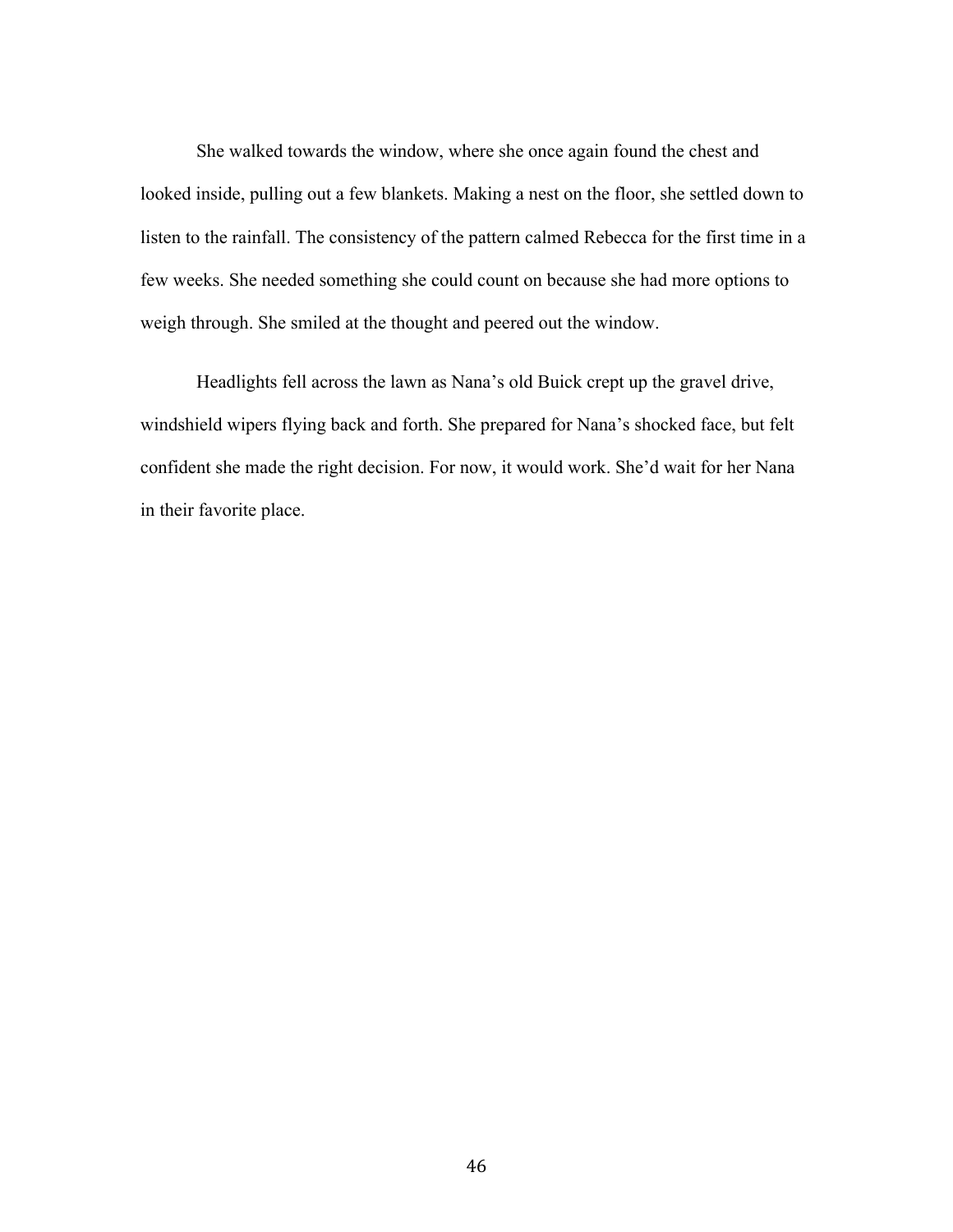### CHAPTER FOUR

# ANOTHER TOWN ON THE MAP

Eli's gaze followed the road across to the horizon, searching for signs of life. He'd been driving since sunset yesterday, and as the sun once again crested the hill, this time on the rise, he figured he'd almost made it to a possible destination. He'd been on the road two years now, working his way through the heart of America. He stopped in small towns, suburbs, and small cities, always avoiding the larger ones, never getting into a metropolitan area, just the way his father had taught him when he was six. They had always traveled, their streamliner taking the family from ocean to ocean, and back again. His mother taught him math and literature. The road always provided enough history and never ending social studies lessons and built-in field trips.

Sometimes they would stop in town for a few months, just long enough for his dad to earn some money hauling packages or flipping burgers. Then one day, Morgan would wake up, he'd grab Eli's arm and ask, "Do you smell it?" Eli had never known what his dad smelled, but inevitably, within the week, they were always on the road. He couldn't say how many times he'd seen the Alamo or crossed the Mississippi River, but Eli knew for sure he'd been to Niagara Falls eight times in the last twenty-eight years.

Eli followed his dad's road now, but alone. Morgan had died of a heart attack back in '91, and Eli and his mother, Gloria, settled down in a rural town in Kansas, close to where his mother had grown up. She taught second grade at a local elementary school. No matter how much Eli prodded, he couldn't get her to travel again. She seemed lost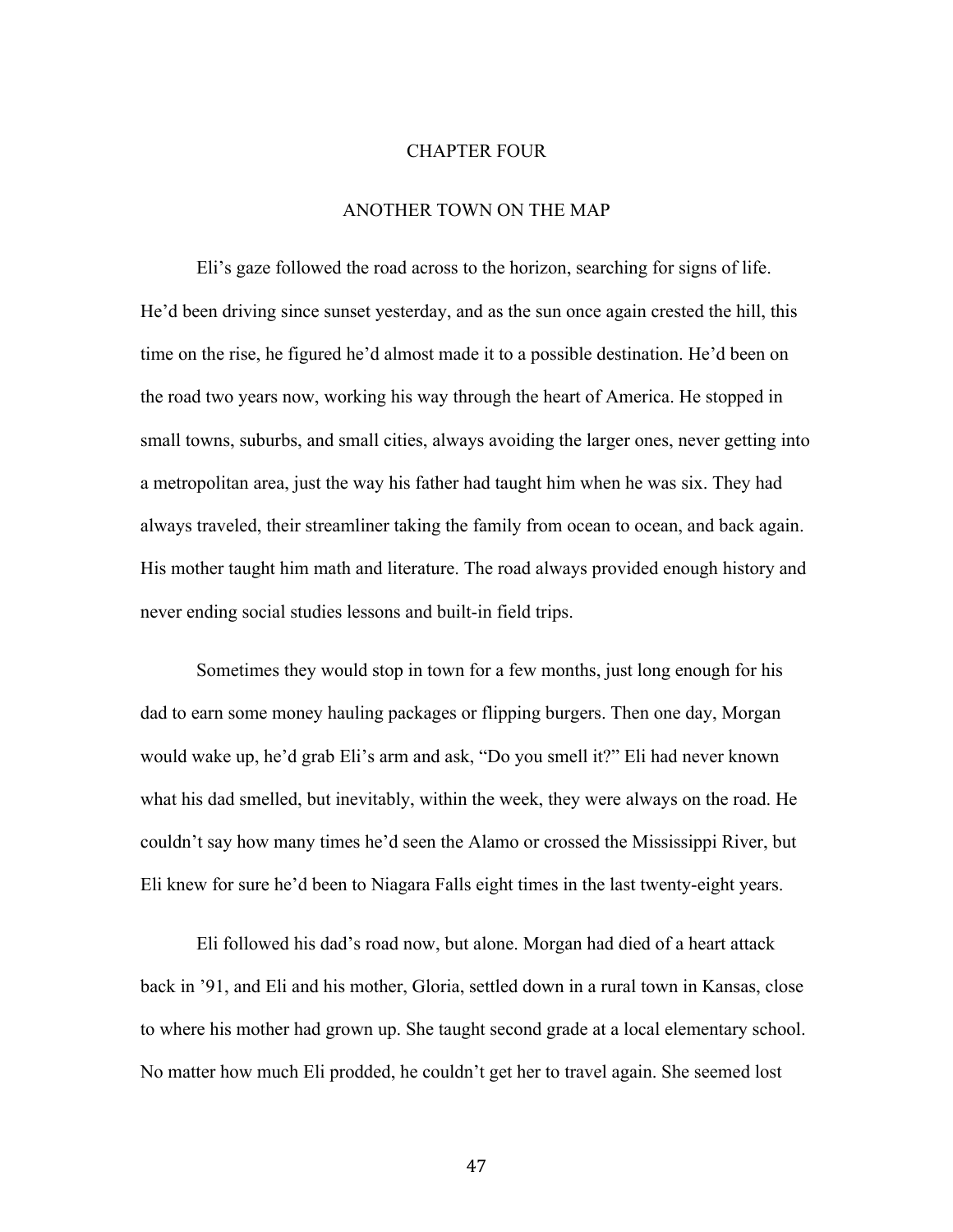without his dad. Eli suffered through tech school, college, and even completed a master's degree in Library Science before he took off. He had been aching for the road, to discover that smell that had propelled his father on, and had been searching for his dad in all their favorite places since he traded in all his gas station pay for a 1995 Dodge Ram van, complete with extended ceiling and dining table, but no air conditioning.

He knew his mother worried. He refused to buy a cell phone. He drove around Kansas instead of passing through, avoiding her house at all costs. He loved his mother, but wasn't ready to settle down, which she would inevitably convince him to do. He worked as a bartender, busing tables, or washing dishes. Women called him shy and mysterious with his curly brown hair and green eyes. They threw themselves at his lanky frame, offering a place to stay the night, buying him drinks while he was on the clock. He always smiled and accepted their generous tips, but went back to his van alone. He bought calling cards and weekly called his mother to check-in. He didn't always tell her where he was. She hated to hear stories of places they'd already been and how they had changed over the years. Only when he indulged himself by describing his boat ride on Lake Palourde or the evening glow from a nearby city, would he find himself speaking to a silent listener. Sometimes she would even find excuses to get off the phone suddenly. Mostly she talked about the weather and her students. When she brought up his travels and maybe settling down someplace, it was Eli's turn to run, without giving any more thought to giving up the road. Usually it would end in an awkward silence for both. Eli would sigh and head back to his van, Gus.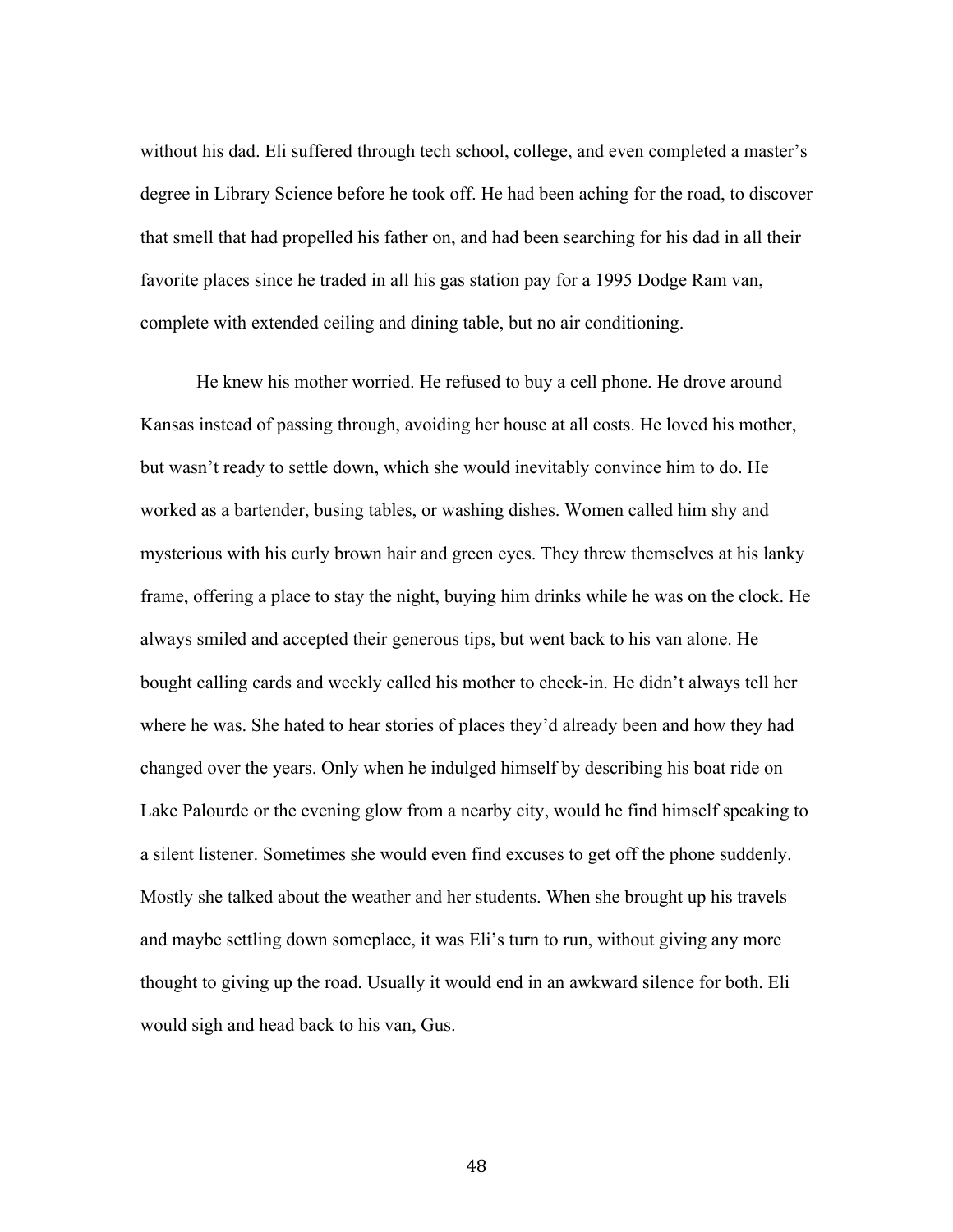Good ole' Gus offered his only company. Especially this morning as he headed towards Wellton, AZ. He saw the sign from Highway 8: "Wellton 20." Almost there, he thought. Almost to the patches of farmland and a washed out town dancing on the edge of the desert. The best of both worlds, both the civilized and miles of empty solace. It had been fifteen years since he had seen the town and visited with his great aunt and uncle. Both had since died. Not quite sure where he wanted to go first, he pulled over on the side of the road and pulled out his dad's old map.

The worn creases on the state of Arizona almost erased Yuma, Flagstaff, and Casa Grande from the map. Looking over his dad's markings, he wrote the date beside the last mark on the map by Wellton. He decided to drive by the cemetery there and find Aunt Sally and Uncle Ned's stones. He knew his mother would be pleased when he told her he'd visited. Maybe he'd even scrape some change out of the seats and buy flowers to put in front of their graves. He found the small church in the center of town, but decided against flowers. After snapping a picture for his mom, because it would almost be like she'd made it to the funerals, Eli walked around the lawn of the church. He pictured a funeral procession working its way from the church to the small grave yard, people with downcast faces from all the different eras of someone's life: the first love, the best friend from college, the spouse. They'd all walk in a line to the graveside and pretend they knew the deceased better than anyone else in the crowd. It was their own personal loss and no one could console them enough.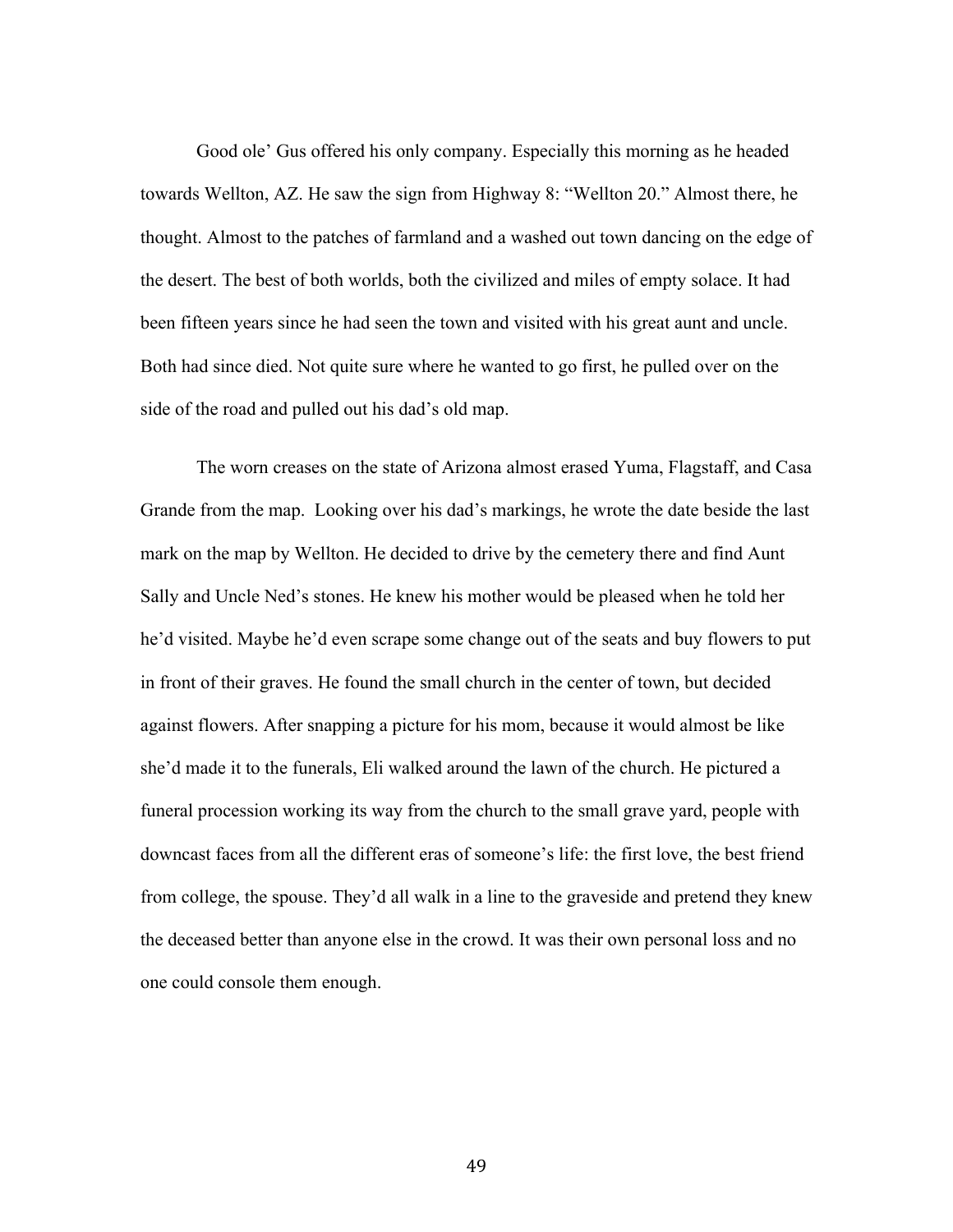By the sign in front of the church, Eli noticed a street sign directing him towards the Wellton branch of the Yuma County Library. He took a picture of it and walked back to Gus. He had a few options of where he could stay: Sun Country, Desert Rose, or M&M. M&Ms made him think of childhood, so he headed back out of town to sign in to the RV Park. His wallet held \$300. He picked up a local monthly flyer and flipped through the quarter-page classifieds for local jobs in the office of the place. He frowned. Putting the monthly paper back, he headed to unpack.

\*\*\*

Eli enjoyed walking. Just like driving the scenic route across the country, walking through town appealed more to his slower pace of life. He'd never liked the idea of an airplane. His dad was flown out of Virginia to Washington D.C. when he had his heart attack, but Eli had no other experiences with planes. He liked taking things slower, and walking suited him just fine. He left his van on the outskirts of town and went back towards the church to find the library he'd spotted. It was an older building, obviously in need of restoration. The front sign was faded and barely hung on by a chain. The only entrance didn't even have a scanner to make sure people didn't steal books. They obviously went by the honor system.

Settling down into the non-fiction section with some history books on Wellton as well as other cities in Yuma county, Eli erased everyone else from his mind. Though he'd really only gotten his library science degree to pacify his mother, he was fixated on books, especially history and biography. He didn't always understand why anyone would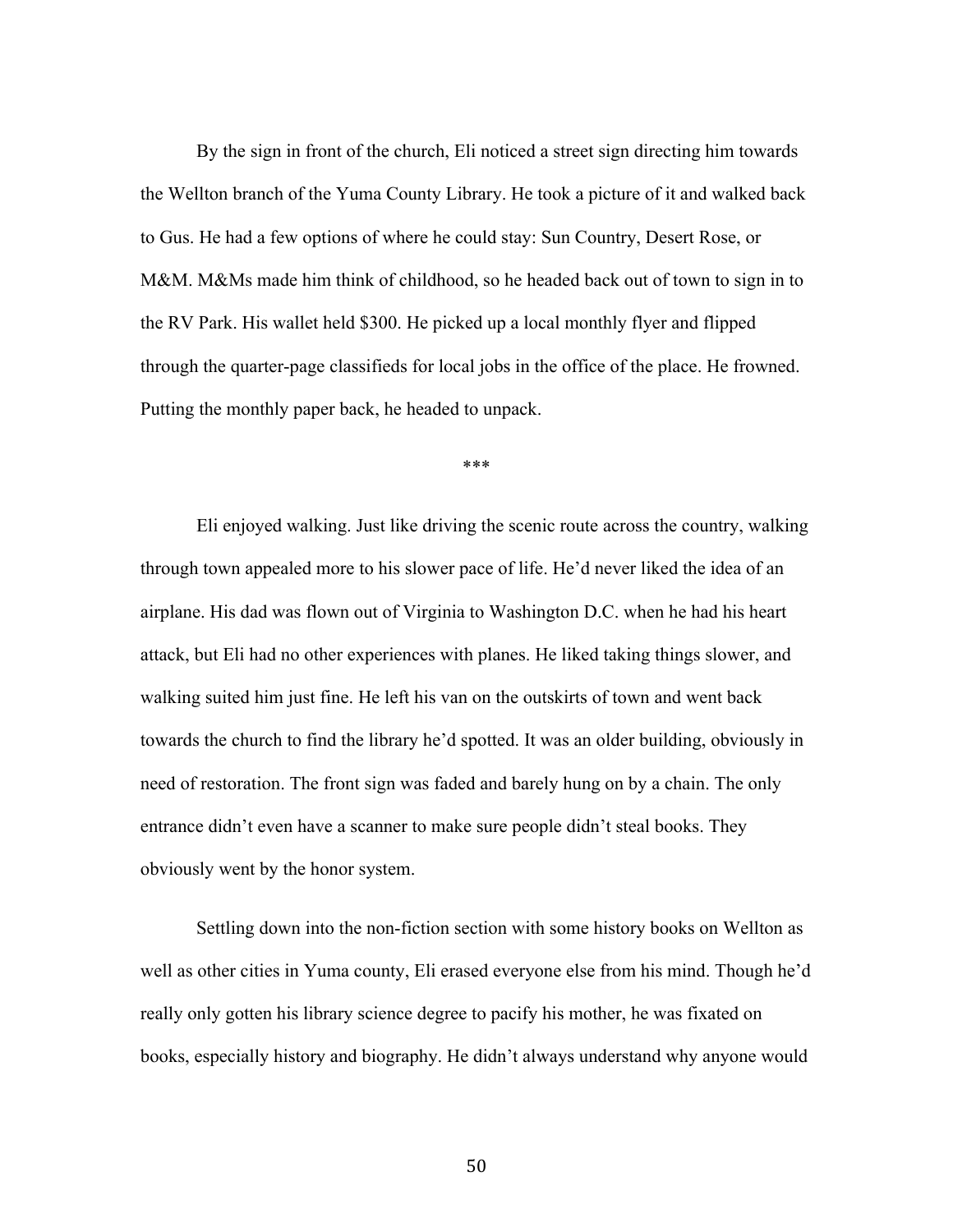want to read a story about people who weren't real, when he could just as easily come up with a story in his head. He wanted facts, to know something actually happened.

He'd only been reading his book a few minutes when a man in his fifties sat down across from him. Eli looked around. They seemed to be the only people in the whole library who weren't behind desks or re-shelving books.

"Are you reading the book by Andrews?" He didn't hear the man until he'd repeated his question twice. Eli looked down.

"Yes, I am," he said. He hadn't noticed the author before.

"You read it before? Pretty interesting to think it actually happened around here," the man replied.

"Yeah. It is." Eli started reading again.

"I'm Frank Jacobs." He held out his hand. "I've never seen you here before. You must be visiting."

"Eli." He held out his hand and barely looked up. He didn't want to seem rude, but he was there to read, not talk. The man didn't notice Eli's evasiveness and continued talking about Wellton, finally drawing Eli into conversation about growing up there, moving to the big city of Phoenix for school, and then moving back because he loved being so close to the desert. He talked about Wellton as if he owned the place, and certainly knew everyone's business.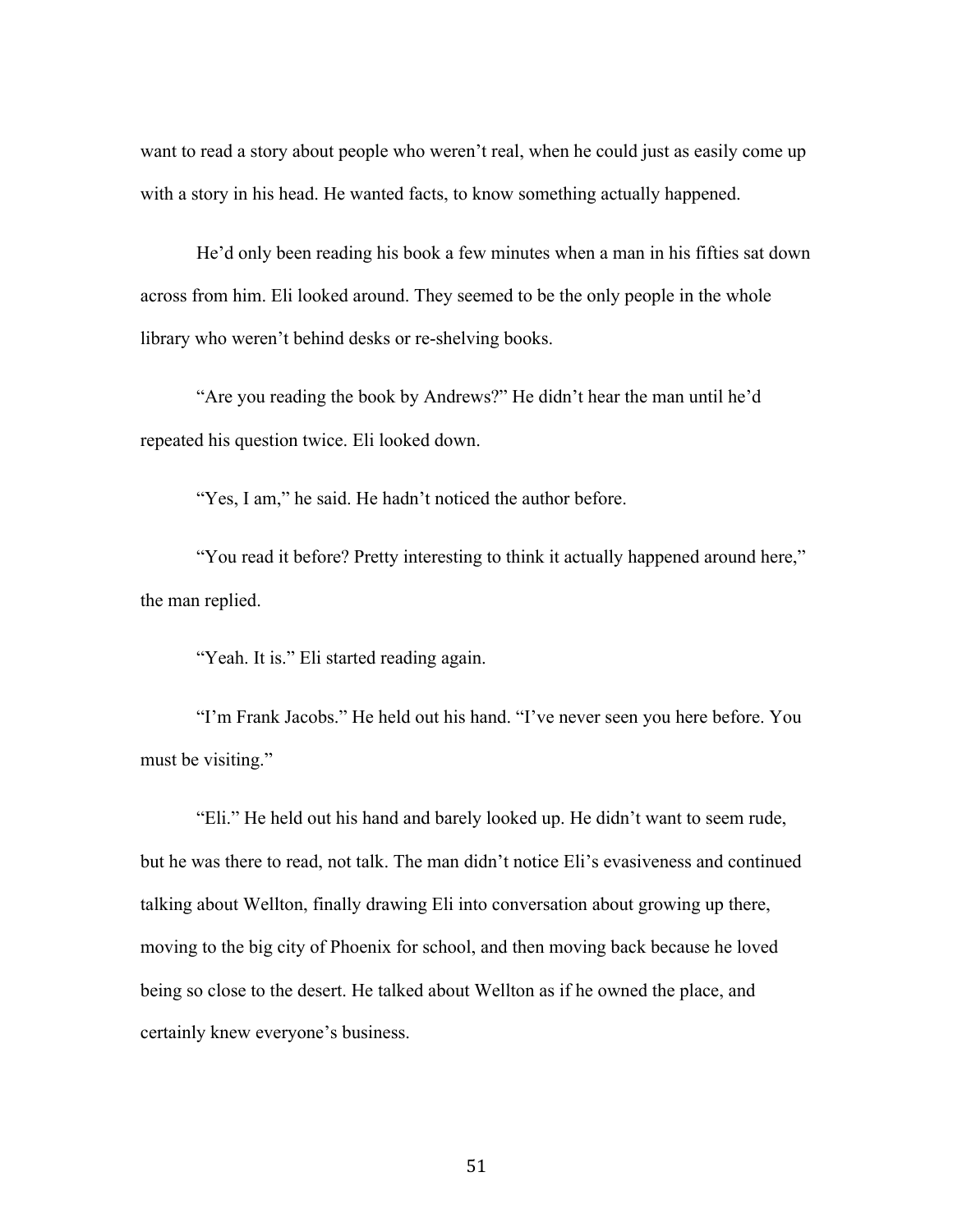Eli listened for a while but clammed up when Frank asked about his own life. He left quickly, memorizing the call numbers when he returned the books to their shelves. As he walked back out of town, he stopped at the grocery store and bought enough granola bars and apples to last a few days. He was already tired of Wellton. It was bad enough he couldn't check books out because he didn't live in the county, but he couldn't even read them if Frank was going to constantly talk. He decided to avoid him the next day.

But there he was again. He seemed to be waiting on Eli to sit down so he could come over and talk. But surprisingly, he just greeted him and then read a few magazines and scanned through a new release before turning to Eli.

"Did you see the new sign out front today? They're finishing it up right now."

Eli nodded politely and glanced out the door. He didn't want to admit he hadn't noticed it as he walked in. He'd been thinking through his finances and hoping to have enough money for a shower or to call his mother.

"The library got a grant from the county. Upgrading the children's section and the history section. It'll be pretty nice when they finish." He kept staring at Eli, waiting on a response.

Finally Eli looked over. "Sounds pretty nice. I've spent my time in plenty of libraries and for this size town, I'm surprised it didn't have a new sign before now."

"How many places have you lived?"

"Only two, but I've visited a lot." Eli shifted in his seat and looked up at Frank.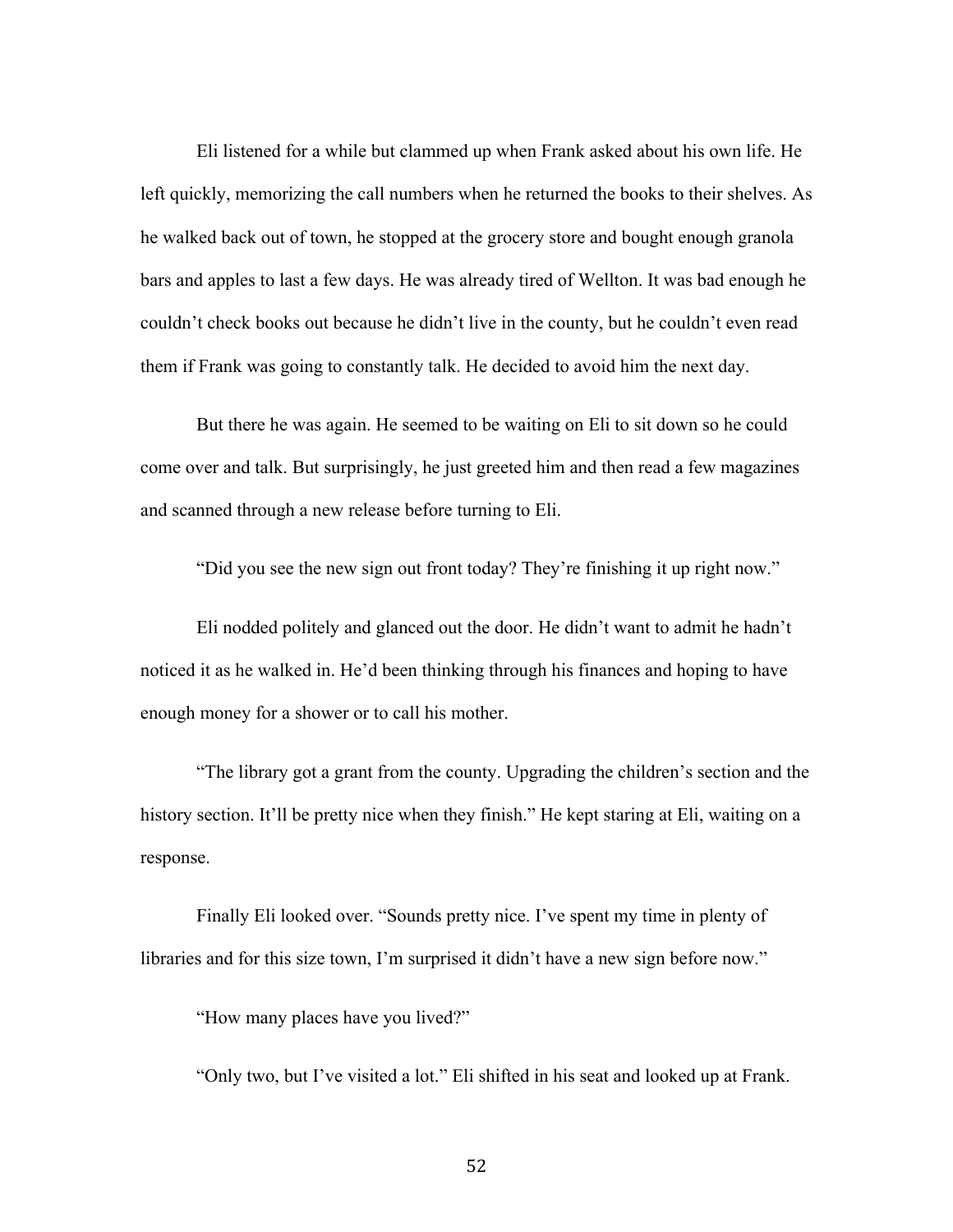He looked pretty puzzled, but smiled at Eli nonetheless.

"You don't look old enough to have been too many places. How old are you?"

"Twenty-eight. I've been to every state at least twice, except Alaska and Hawaii." Eli looked over at a stack of books. "My dad considered driving to Alaska once, but decided it was crazy and impossible. I was seven, and thought it would be just like Stone Fox, but colder. We went to Montana instead." He answered the run of the mill questions people always asked. These were the details he found easiest to share.

"How long have you been traveling?"

"This trip has been just two years. Before I went to college and graduate school, my family traveled from the time I was four until I graduated from high school."

"High school?" Frank seemed confused.

"My mother home-schooled me. She's a teacher by profession."

"What kind of master's do you have?"

"A degree in library science. I really enjoy history a lot."

Frank looked surprised. He stopped for a moment. "So you have a degree in library science, but you don't work in a library?"

"Never have. I left Kansas after I graduated."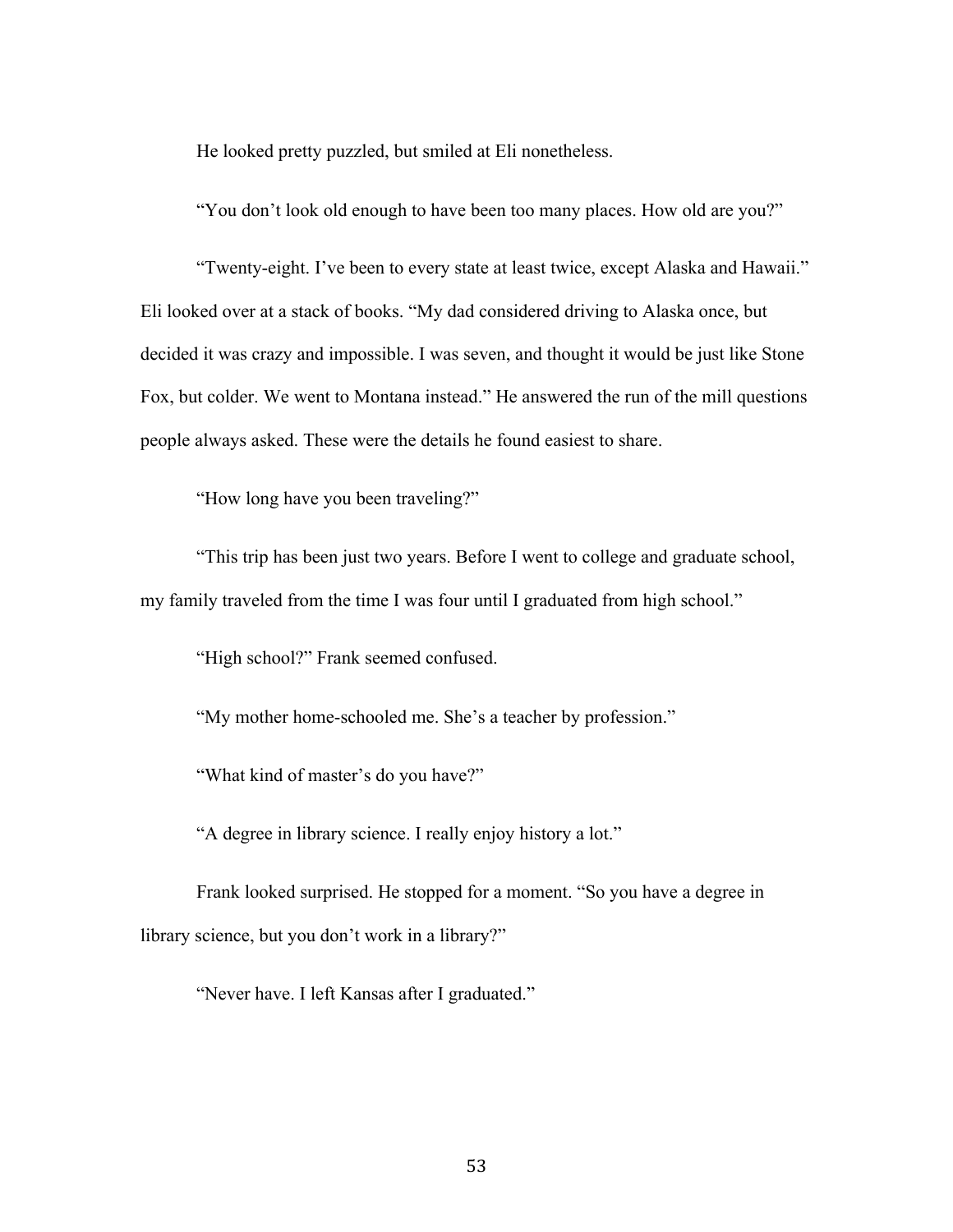They continued talking. Eli could see Frank getting more and more worked up every moment they spoke. He couldn't seem to understand how Eli had been living, and that he had taken the time to get a graduate degree, but didn't seem to have an interest in using it. Eli was shocked at how much Frank reminded him of his father when he smiled, and with that realization, how oddly comfortable he felt around him. However, Eli found he could always relax amongst library shelves because they seemed the same no matter what state he visited, so he wasn't sure what to think.

When he left the library late in the afternoon, he stopped by a pay phone and called his mother collect. Usually, he bought a phone card, but he'd run out of minutes and still hadn't found a job.

"Mom, hey." He quickly jumped in when the operator connected them.

"Eli. How are you?" Her voice sounded urgent.

"Great. I'm in Arizona." He felt bad for making his mother pay for the phone call, though he knew she appreciated any communication with him.

"Really? You were in Washington a week ago. Why did you drive so far?" Her voice sounded empty.

"I came to Wellton. I found the gravestones and took a picture for you. I met a nice guy in the library here who likes to talk too much. How was school today?" The wind gusted around him, and he turned in the phone booth to cover the headset.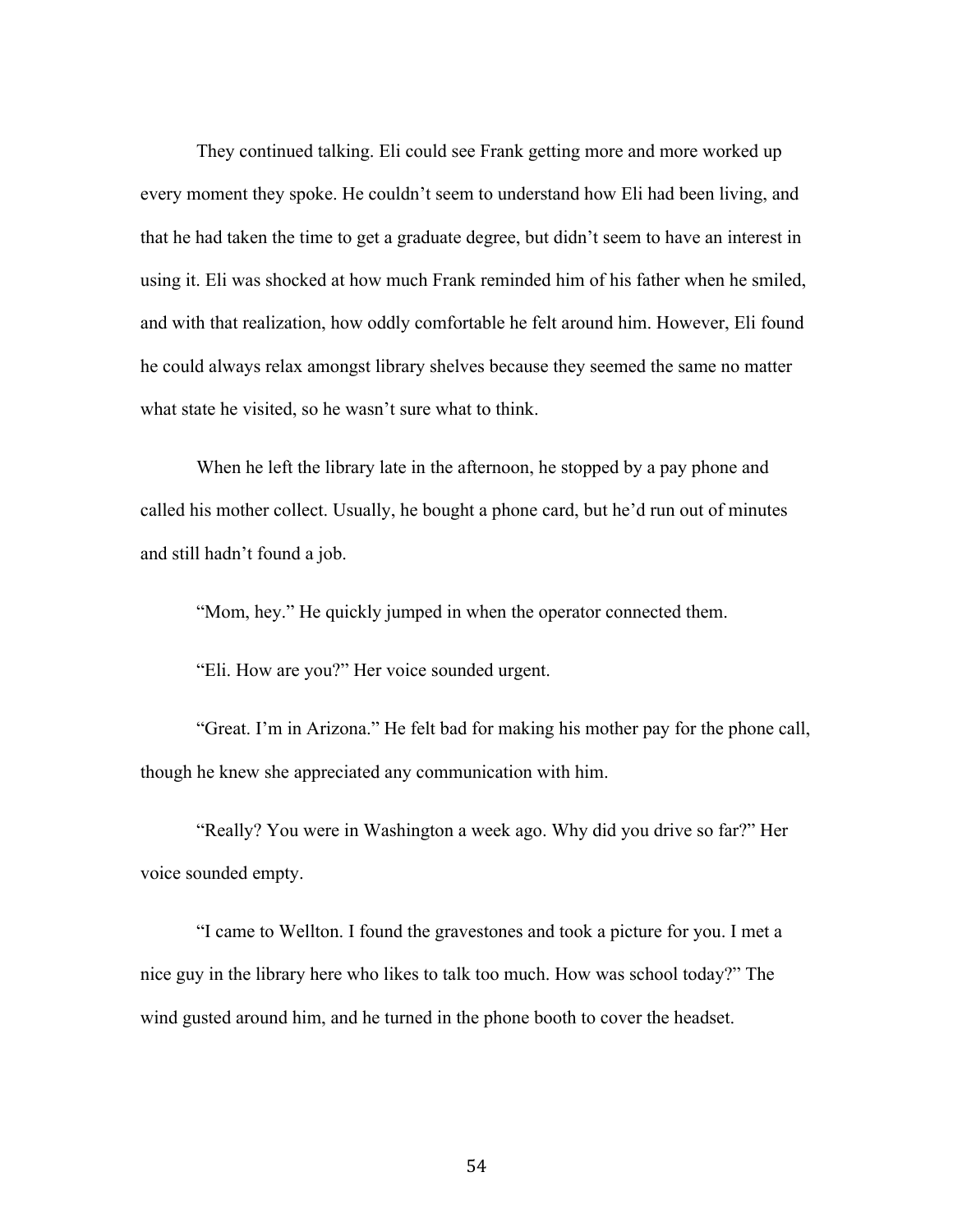"Good. The students are busy getting ready to put on their Easter play. It sure would be great if you could be here to see it. Your friend Ivy, from school, you know the nurse? Her daughter is in my class. Cutest little chick out there."

"I'm glad, Mom. Tell Ivy you told me. I'm glad she's doing well."

His mom cleared her throat. "You doing ok with money?" That was her way of asking if he had a job or if he was starving.

"I'm fine. I haven't had a chance to get a new phone card, but I've got enough money right now." He didn't want her to worry, especially when he really was doing ok.

After they got off the phone, Eli ran by the photo counter at a pharmacy and printed out the pictures he'd taken so far in Wellton. He went by the post office, where the postal worker was angry because he walked in at five o'clock sharp. But he quickly addressed an envelope to his mother and paid for the stamp.

He woke up in a cold sweat the next morning, worried about his Mom, worried his Dad would be angry with him for not taking care of her. It took him a while to reorient himself, and when he finally did, he decided it was a day to visit the desert. He didn't feel like chancing another encounter with Frank at the library. He needed a day of silence.

Eli spent half of the morning preparing, making sure he had enough water, gas, and some fruit to eat. The other half he spent driving to a place where he couldn't see any form of civilization. He spent the day reading some old books he used to watch his dad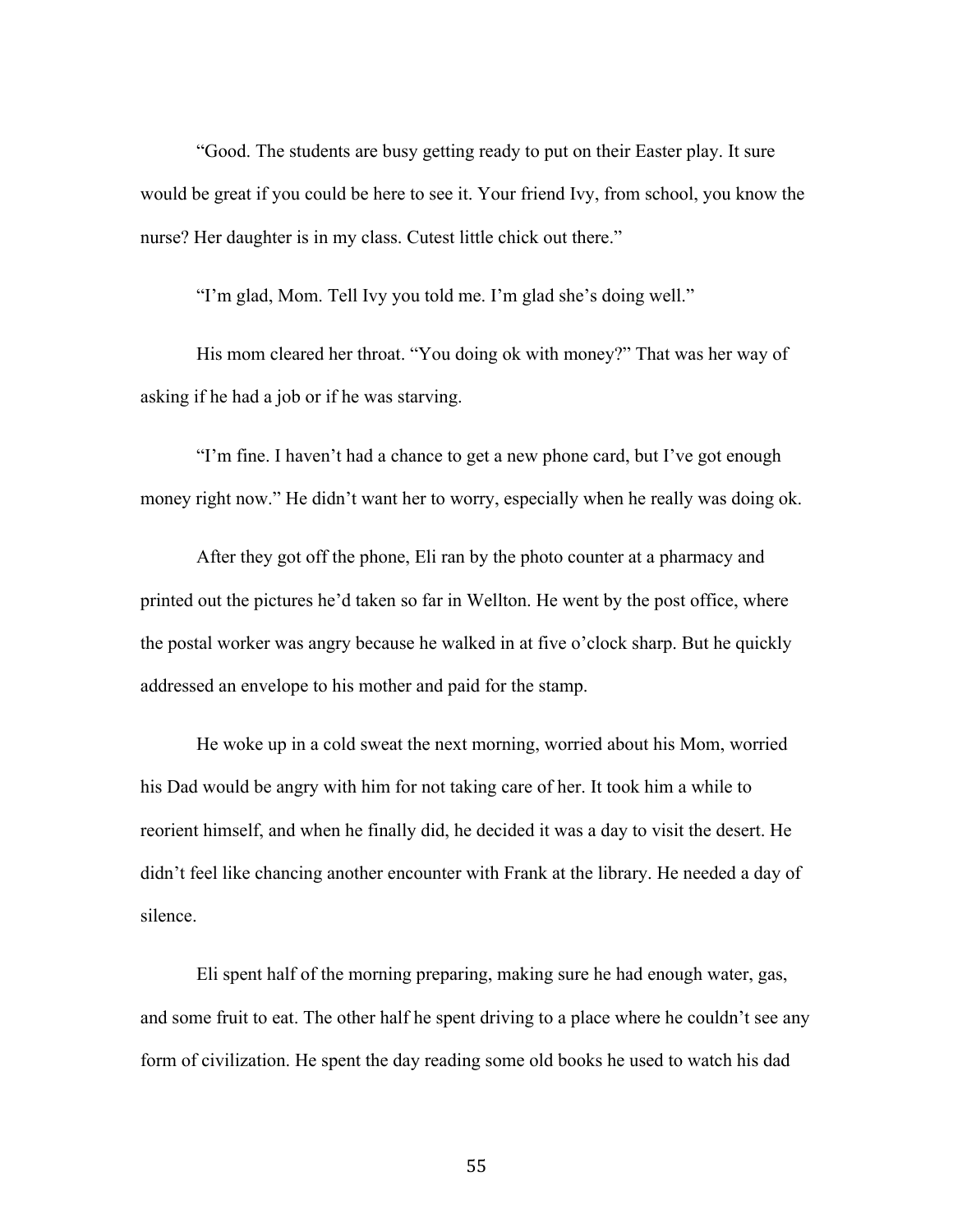read. His dad loved the adventures in *Swiss Family Robinson*. Eli thought it gave his Dad vindication for raising their family in an unorthodox way. He played in the sand, making sculptures with water he brought, working his fingers around the particles, designing his own shapes and landscapes. He walked around without a shirt on and no sunscreen, knowing he'd be sunburned later. He loved the tight feeling of his skin when the sun shone on it for a while. At dusk, the temperature immediately started to cool off, and Eli collected his belongings while quickly snapping a few pictures of the remnants of the day before heading back to the M&M.

Even though his back was more burned than he had imagined, he peeled himself out of bed the next morning, heading first to the grocery for some coffee, and then to the library, where he glanced around for Frank. Not seeing him anywhere, Eli found his books on the shelves, and sat down to read again. He heard Frank's voice before he saw him. He was leading a group of businessmen around the library, giving them a tour of changes they were going to make to the building. Frank must work here, Eli thought. It was the first time he'd considered the man's presence as more than just a coincidence. Frank winked at him as he went by, and kept walking with the men.

He came over and sat down about thirty minutes later, just as Eli was finishing one book and beginning a biography on Neil Armstrong.

"Those were the financials people. They help decide the budget."

"I didn't know you worked here," Eli said.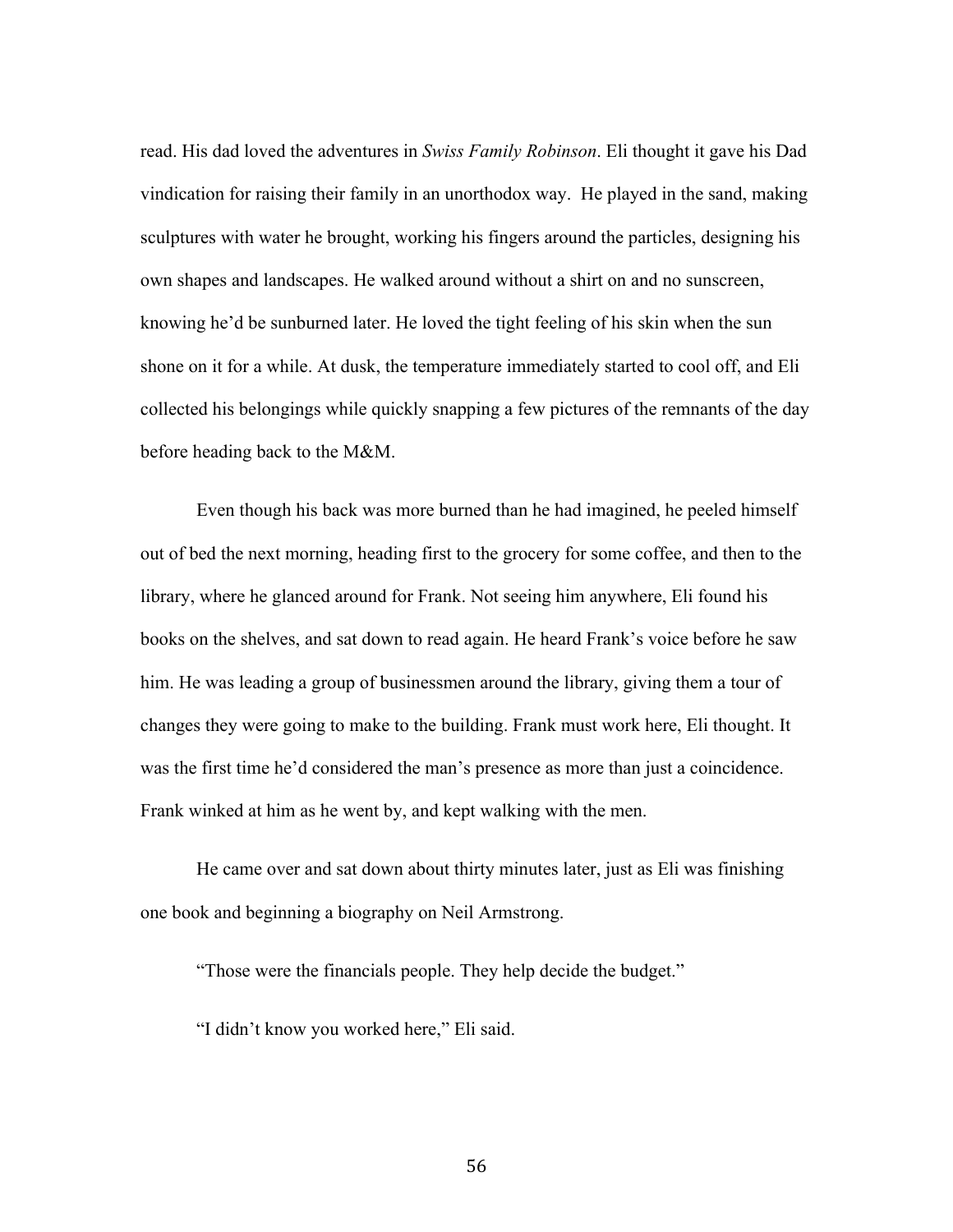Frank apologized. "I assumed you knew from the start. Actually, I was waiting to meet with those guys today before I asked you a question."

Eli quickly looked at Frank. He fidgeted with his book.

"Ok."

"How would you like a job?"

"What?" Why would Frank offer him a job?

"Since we got a new grant, we're thinking of hiring a new librarian to focus on the historical aspects of the library. I can't promise it would be permanent, because it's a grant, but it would allow you to continue to study history. And you'd finally use your degree!" Frank seemed overly excited about the opportunity, freezing Eli's ability to respond.

Eli looked back down at his book. His first response was to laugh. He wasn't sure why he didn't, but he guessed it was because he'd never had the option of a professional job before. He asked Frank if he could think on it before giving an answer. For the first time, Frank got up and left Eli in the reading area, alone. After only five minutes, Eli put his books back on the shelf and walked to the front desk.

He asked the quiet woman to speak with Frank. He figured he should ask her name, but didn't.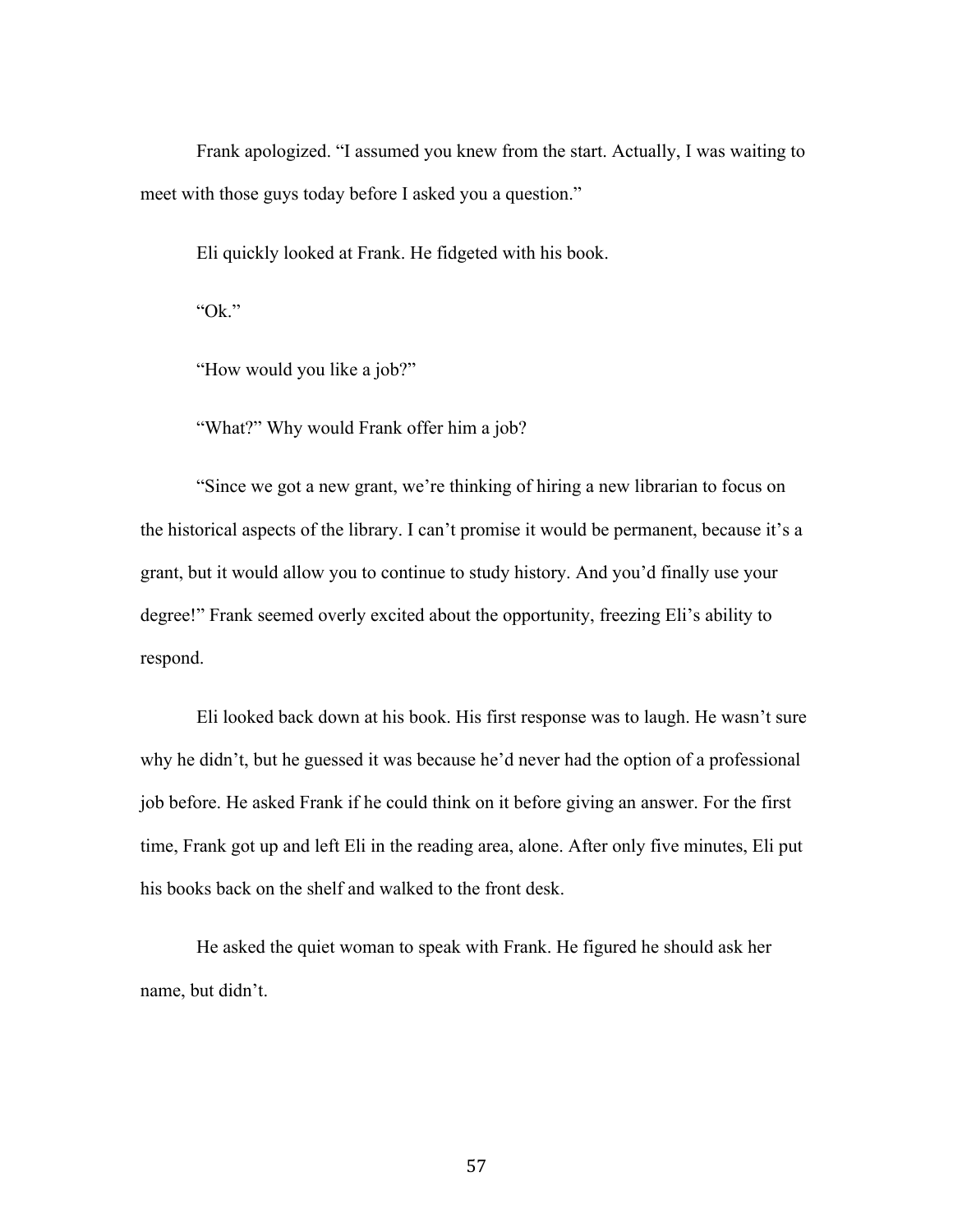"I think I'll give it a try," he said casually, when Frank walked out of the library office.

"So, is that a yes?" Frank was cautious.

"Yes." Eli turned to leave. He knew his decision was impulsive, but maintained it was best.

Frank walked Eli out of the building. "Can you be here at nine in the morning?"

"Yeah. I'll be here." Out in the open air, Eli heaved a sigh of relief. It wasn't nearly as hard as he thought to accept the job. His world didn't come screeching to a halt.

To prepare for his first day at work, Eli figured a shower would be in order. He drove Gus out of town to the closest truck stop. He was thankful the RV Park had public toilets, but knew for a cleaner shower he'd have to get back out on the main highway. The chaos of the truck stop calmed his nerves. He knew the process. He paid, wandered around the gift shop until they called his number. When he was locked in the shower stall, he stripped down and stepped under the hot water. The torrent felt like needles on his freshly sunburned back and he stared up at the ceiling, watching the steam rise over the top of the shower. It dissipated at the shock of cold air outside the stall.

He thought back to his earlier decision, questioning how quickly he decided to take the job. He could spend his days off in the desert. He could call his mom confidently, knowing she wouldn't worry. Maybe she'd even visit, though she hadn't traveled further than twenty miles from her house since the day his dad died. But he'd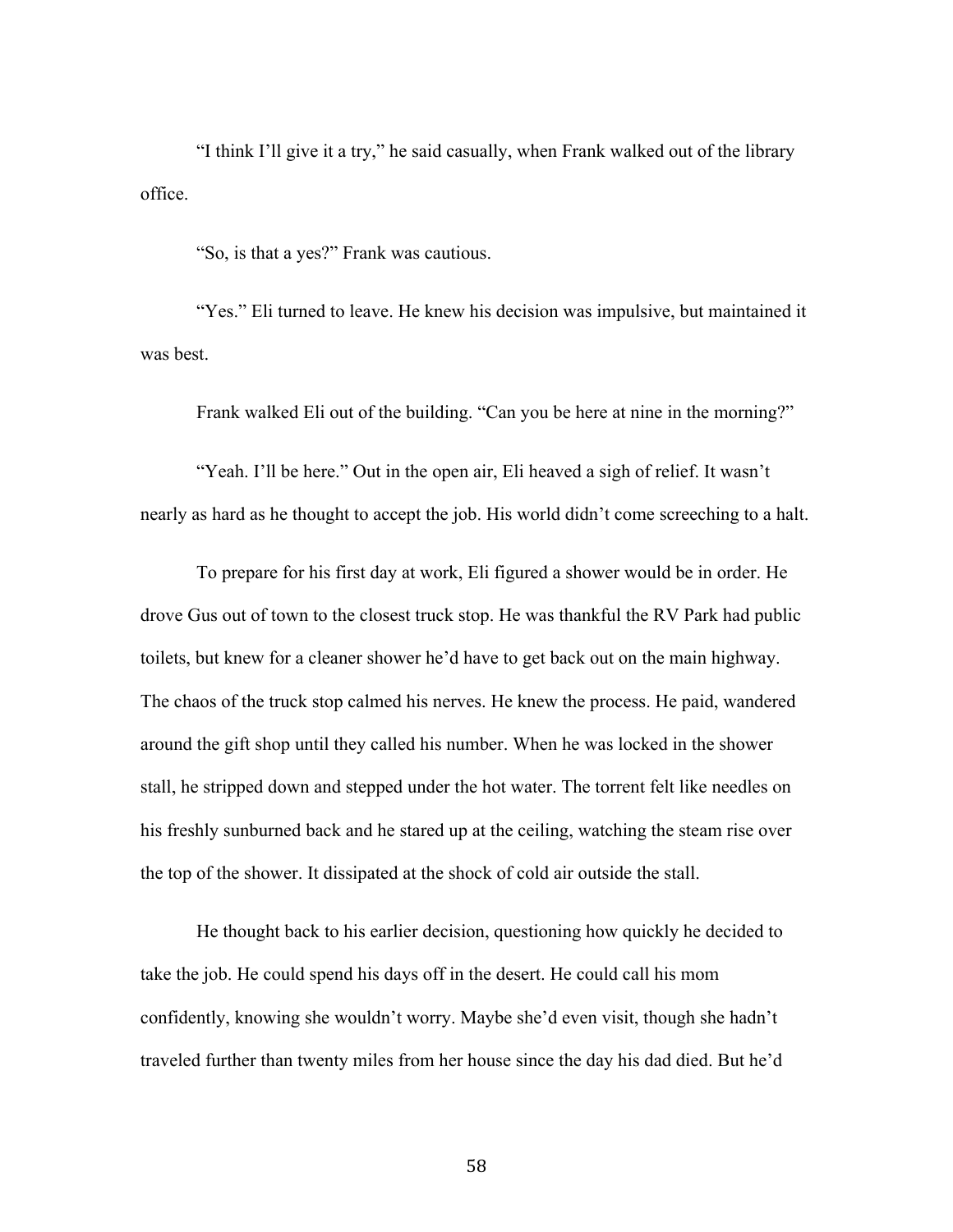have to trade Gus in for a house or an apartment. He'd have to give up not knowing anyone. In a town like Wellton, everyone would know him. Everyone would notice him. In fact, they probably already had noticed him. His dad always made decisions moment by moment, and he'd always been able to get out of the ones that had only seemed like a good idea at the time.

"You can always go back," his dad had said. "And if you can't go back, move up and out." Speaking those words aloud now, Eli realized his dad had known how to handle any situation. Up until now, he followed his dad's footsteps without considering why.

\*\*\*

His first day went more smoothly than expected. He wore his only polo shirt, the kind that has badges with a name sewn on them. He'd kept it from a previous job and cut off the badge. If someone looked closely, they could see where the thread had been taken out. Surprisingly calm when he walked in, he found Frank waiting by the desk. By the time lunch rolled around, Eli felt he had been at the library for a few weeks at least. He had skimmed over the paperwork, filling in his mother's address and phone number, hoping it would suffice for now. He even began to plan the reorganization of the history section and researched into what books to add to the collection, specifically those about Arizona. He had some trouble with the computer system and could never remember his ID number, but slowly he made progress. He learned the names of the women who worked the desk in the morning: Ida and Laura. They were nice and knew more about how to run a library than he did.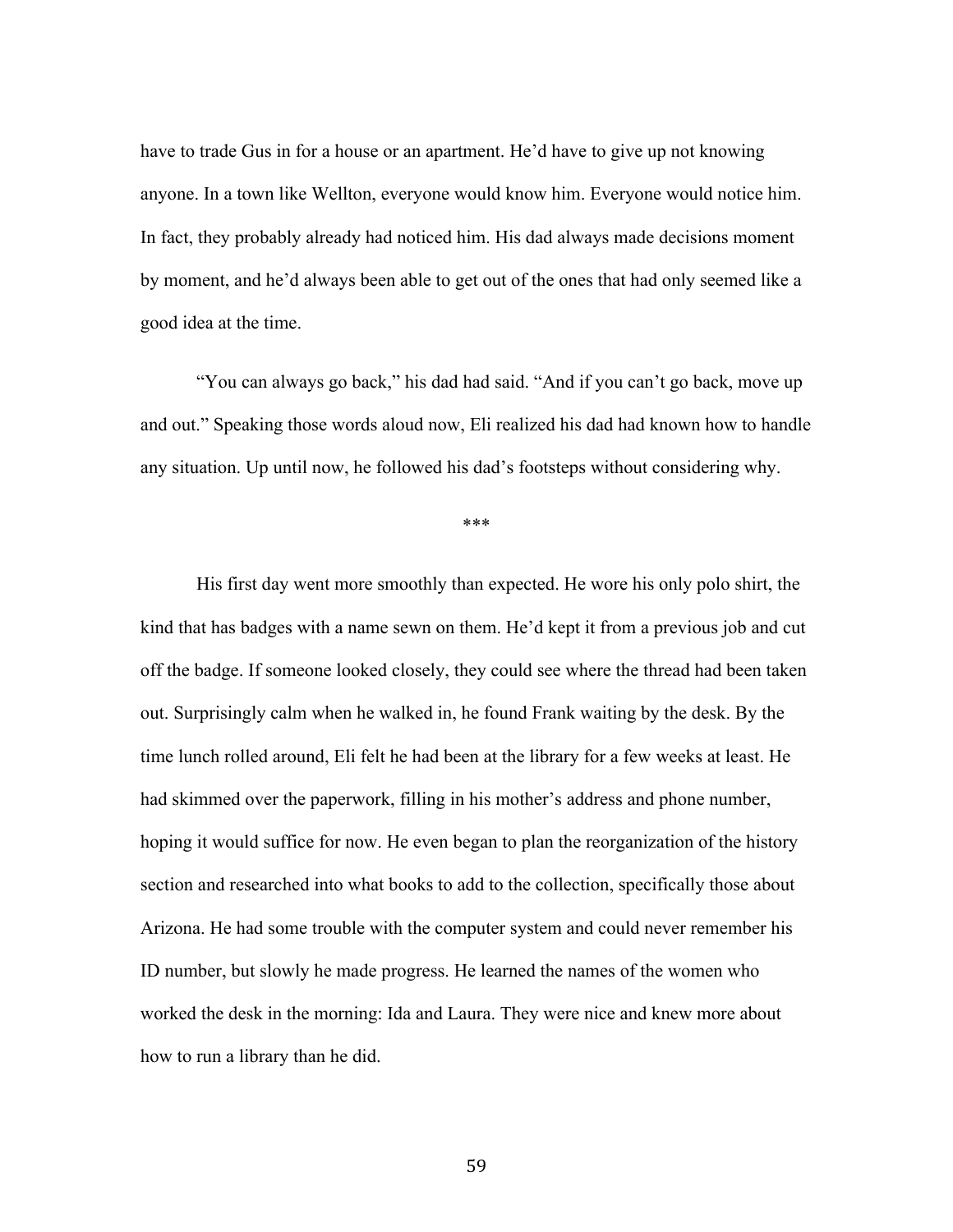Frank took him out to lunch and gave him a run down of the goals for the library based on county and state money. He also asked about Eli's living arrangements and if he could help find him a place to rent. He shied away, too nervous to tell Frank where he was staying or that he slept on the folded-down seats in the back of the van. He said he'd be fine. He'd find a place in a few weeks.

He walked back to Gus at the end of the day, his brain exhausted, yet prideful about his first day on the job. He wasn't used to so much time in one location, so much time with other people.

Not a day went by that week where he didn't think of calling his mom. But by the end of the day, he had endured enough talk, and all the things he wanted involved silence or being alone. He felt guilty he didn't let her know about his job. She would be the most excited about it, but he hadn't gotten another calling card and refused to call collect again. He'd spent the last of his money on food and a few more shirts to wear at work. She would have to wait to get the news until he got paid.

He started with re-shelving in the morning, if there were any books turned in, followed by working in the history department until lunch. He didn't have an office, but claimed a desk towards the back of the history stacks. He'd sneak out back to eat his lunch with a book, always replacing it on the shelf before starting back on the job. The afternoons were dedicated to the front desk, where he met and greeted people, checking out their books and sending out reminders when a book was overdue.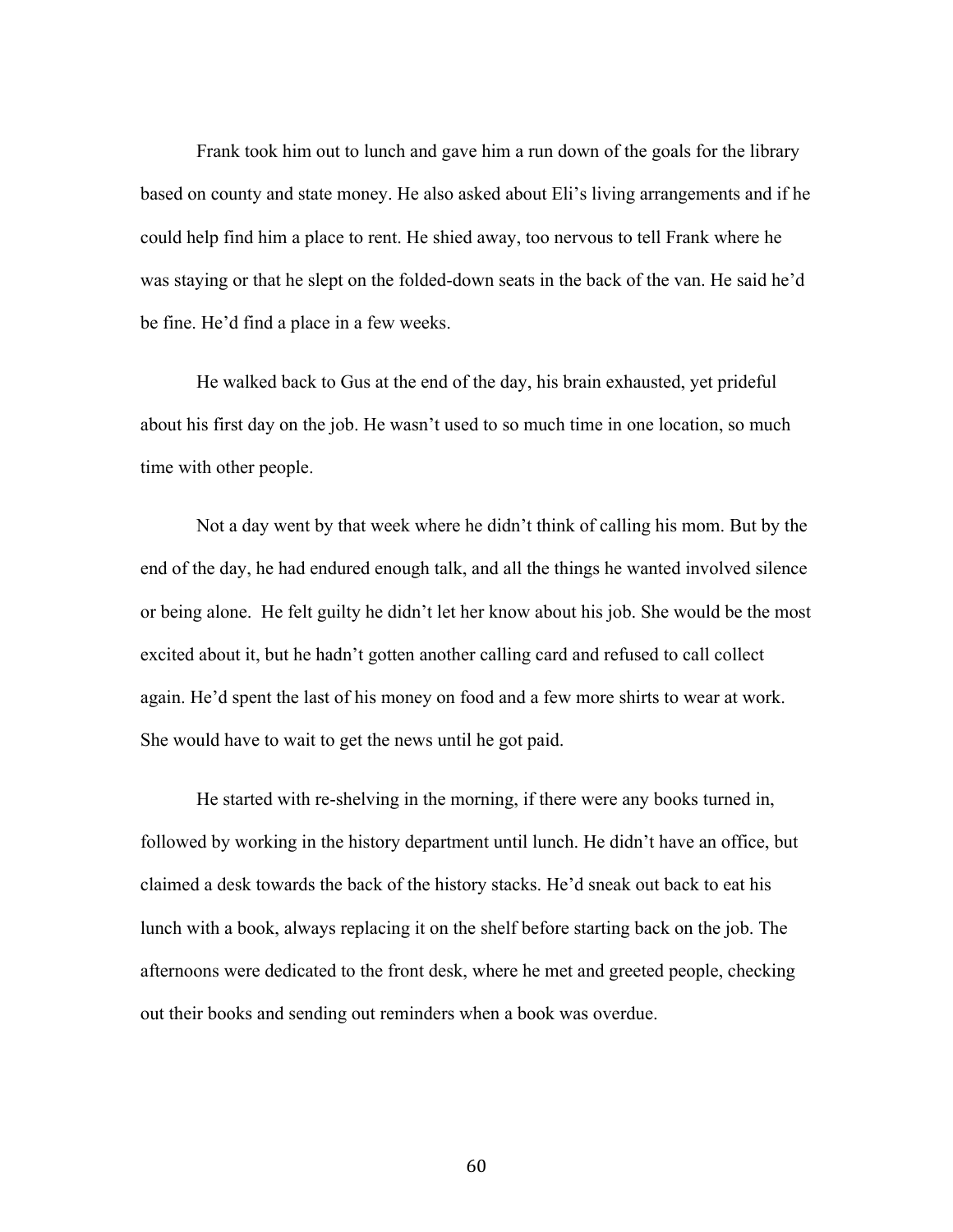He began reading about the town's history, starting as a stagecoach town and then continuing to develop as the railroad system worked its way throughout the country in the 1870's. He searched through all the town records, discovering the address of his great-Uncle and Aunt. He was surprised to find his grandparents had sold the house to them when his dad was three-years-old. He walked by the house after work that day, imagining his dad playing on the lawn, toddling around or riding a tricycle. The house looked cozy, a place where someone would want to raise a family. Eli didn't stop long, afraid he would catch the attention of the owner of the white Buick in the drive, but he added the house to his daily rituals. He walked past it on his way home from work, always noticing something new about it, imaging himself there when he was a kid. He barely remembered playing at his own house when he was small, but tried to see their streamliner on the street, his mom sitting on the front porch with his dad, sneaking kisses while he played in the grass. It was almost as if the house was becoming his own.

When he'd been there a week and a half, he got paid for the first time. He hadn't ever earned a check worth so much money. He immediately wanted to run and hide it, afraid he would lose the money or that it'd go to waste. Frank handed it to him before he walked out the door.

"Let me know when you're ready to move somewhere more permanent," he said. "Thanks, Frank." Eli smiled.

"Do you need a ride?"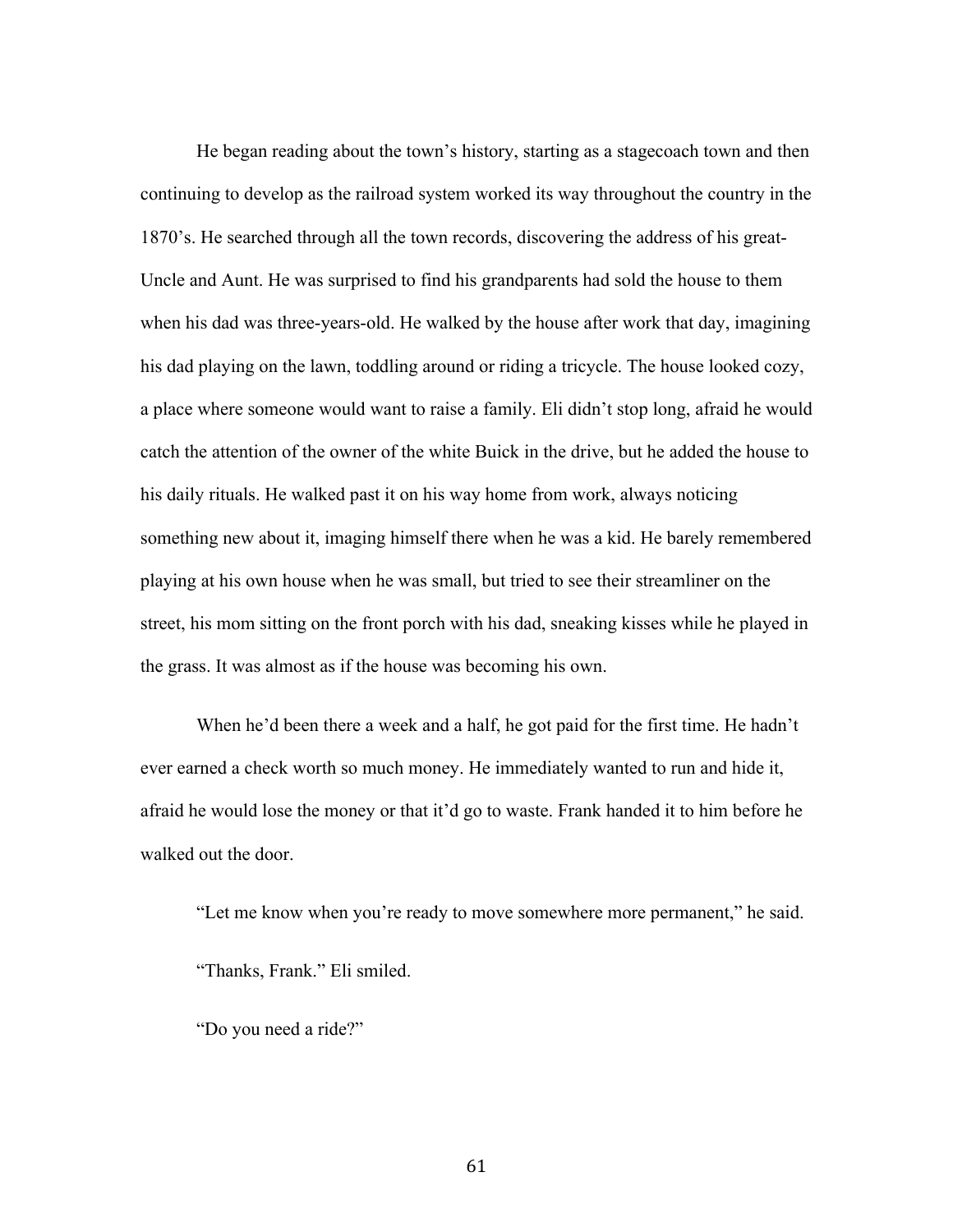"No." Eli was puzzled. "I have a car."

"Oh." Frank looked at him with the same bewilderment Eli felt.

"I just like to walk." Eli left the office and cashed his check. He bought a few groceries, took a celebratory shower and filled Gus' tank all the way up, for the first time in a while. He felt accomplished.

The next few days, Eli had off. He slept late, allowed himself to eat more than just a granola bar and fruit, and went out into the desert to relax. He made a list of all the places near Wellton he wanted to visit and explore. He couldn't wait to get up in the Gila mountains one weekend. After reading about the rodeos and parades Wellton hosted, he looked forward to the different seasons and holidays he'd experience this next year.

On the third day, he woke up feeling more energized than usual. Walking out to the edge of the RV Park, some cars roared by, headed back out towards Hwy 8. As a Jeep passed by with a California license tag, he smelled salt from the ocean. Surfboards were strapped to the top and the guy and girl had their windows rolled down. He stared as the Jeep passed by and continued down the road until it dissolved into the waves of heat rising from the asphalt.

Eli inhaled deeply, caught off guard by the sudden smell of ocean. He could imagine the salt water tickling his toes, the Pacific water's chill contrasting with the heat of the sand. He saw himself on the beach, flying a kite, reading a book. He could hear his dad whispering in his ear.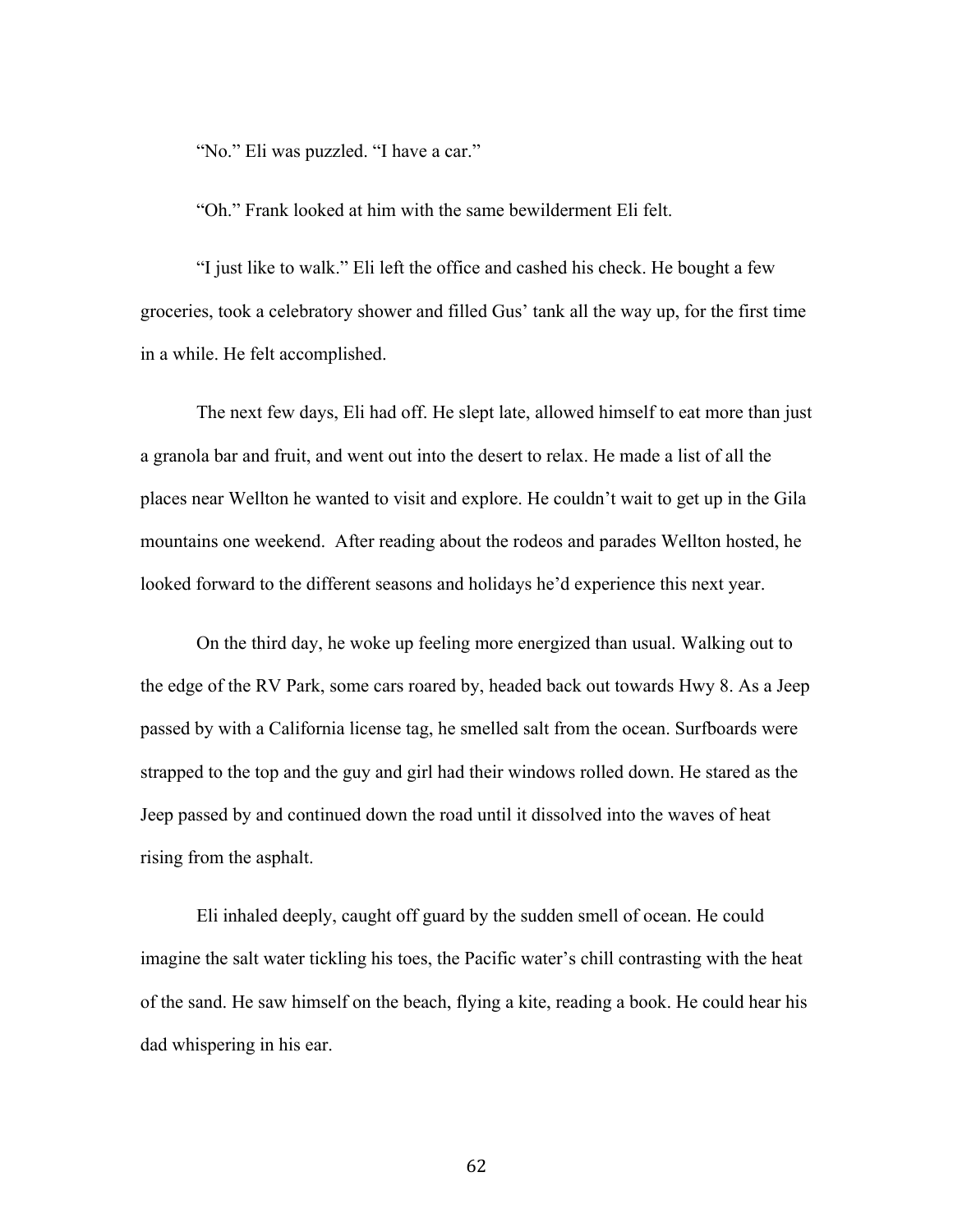"Yeah dad, I smell it. It's time to move up and out." Running back to Gus, he packed quickly and paid the clerk in the office. Eli stopped by the gas station and looked up the library's phone number. Writing it on an old receipt, he thanked the clerk and got on the road.

Driving on the highway, he rolled down his window, for once ok Gus had no air conditioning. He'd call Frank when he got closer to San Diego. He couldn't go back this time; he wasn't ready to stop. Pulling out his dad's map, he looked to see where he might land. Solana Beach sounded nice, and he'd never been there before. Looking towards the horizon he'd come from a few weeks before, Eli noticed this time it looked brighter. He was sure it was just the sun reflecting off the road, but today, he'd pretend it was pulling him forward.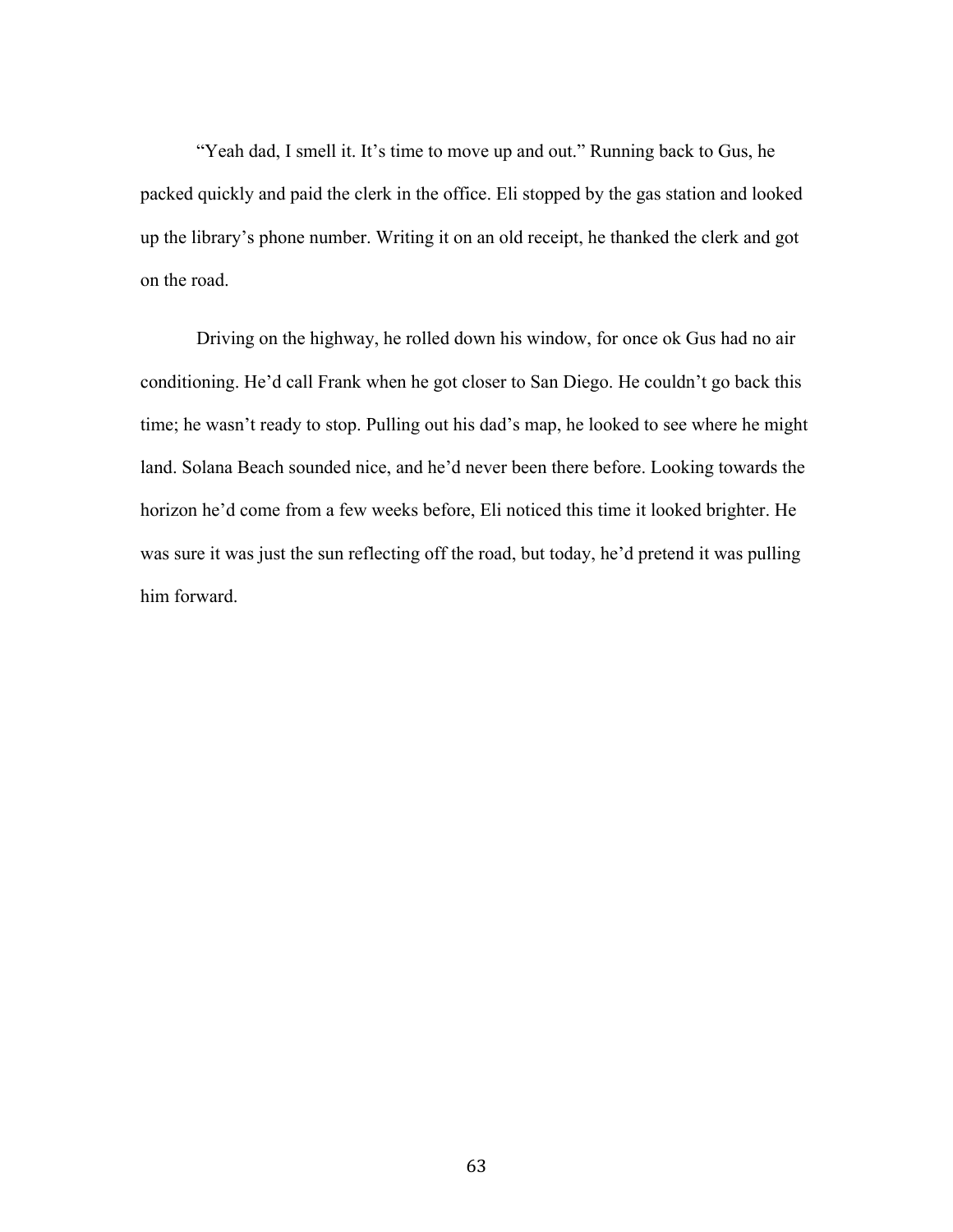#### CHAPTER FIVE

# **REFLECTION**

Looking out the window from the bar of her favorite coffeehouse, Hazel stopped typing her news-story to watch him walk up the snow-lined street, never missing a step though ice remained on most of the sidewalk. He paused just before passing through the traffic light, looking both ways as a child would, then continuing through the slush, onto the curb, stomping the snow off his boots before walking up the salted steps and into a Rite-aid across the street. She hadn't seen him in four years and couldn't peel her eyes away from the door he entered. She willed him to exit quickly, imagining a scene where she could see more than just his profile, where the snow would stop so she could see him clearly and he would glance in her direction and then break into a full smile, his swinglike walk guiding him across the street and into the coffee shop.

She knew he was seeing another woman, her mother told her. They'd separated ten years ago, her mother sitting on the couch, quietly crying with a tissue over her face, as her father packed his small suitcase and walked out the door without glancing at his children. They had hovered by the swinging kitchen door, peeking in at their mother every now and then. There wasn't much yelling. He just left, but to Hazel it was a divorce. Later, after much silence and hushed talk into phone receivers, their mother sat Hazel and her brother, Michael, down on the same brocade-covered couch where she sat weeping weeks before and settled it. "Daddy won't be coming home," she said. But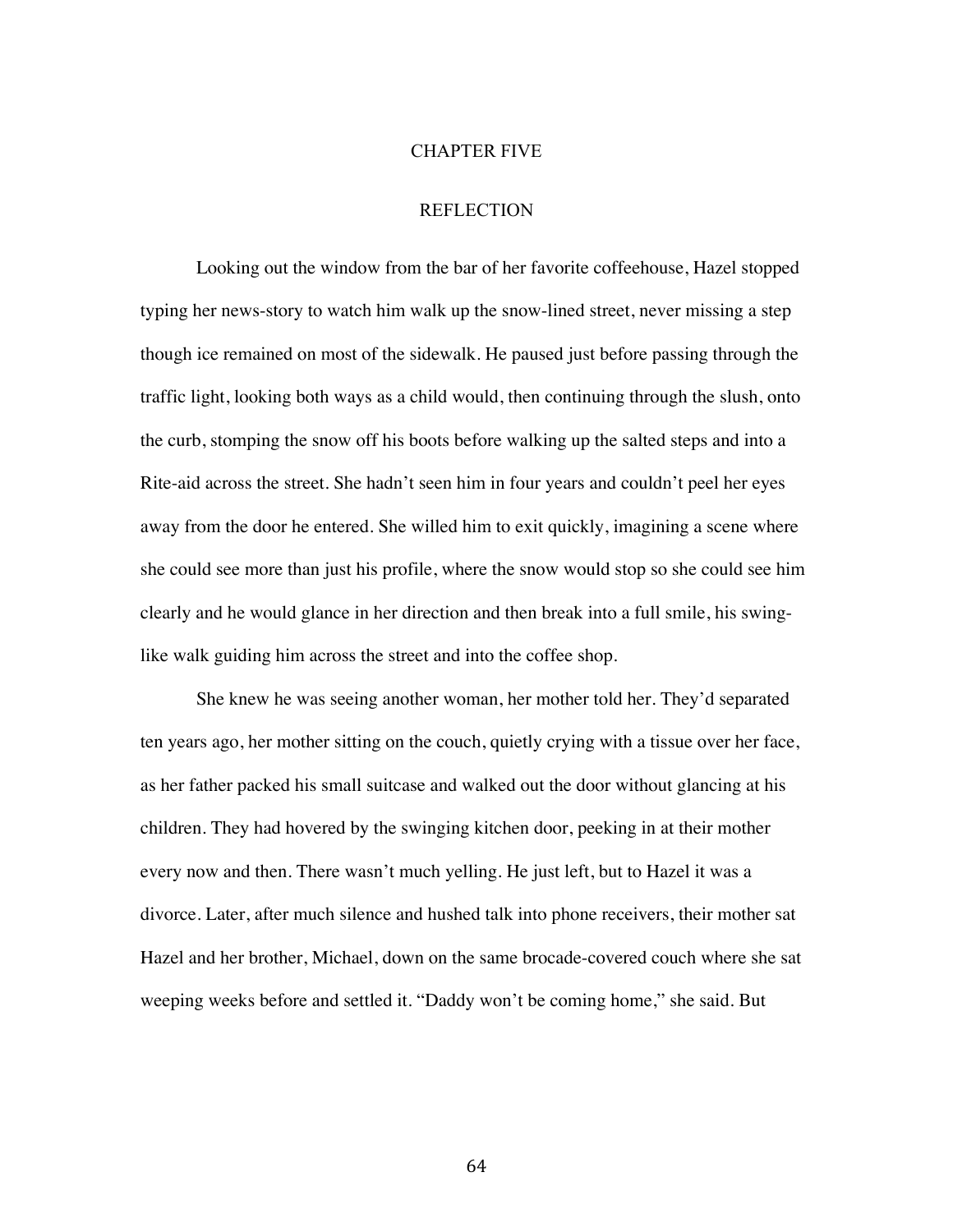Hazel had already decided he couldn't come home. Anyone who left without saying 'goodbye' didn't deserve to be let in again.

She was twelve at the time, confident she knew everything about the world and confident her father would regret leaving. Then she'd be the one who could look past him as if he didn't exist, shooing him away from the door with her hand. But he hadn't come back, and he only asked her brother and her to come over at Christmas and once during the summer each year. She always tried to ignore him at first, pasting on her straight face. Eventually he won Michael over with candy and jokes, and Hazel would follow later, just when she thought no one was looking. She'd reach down and pick up a peanut M&M, her favorite, and quickly place it on her tongue. She'd leave it there to melt, afraid her father would notice if she was chewing. But he always did, and pulled her real close and whispered, "My little jelly bean is getting too big."

He'd read them books like "The Jungle Book" and "Peter Pan" by the blazing fire until they were sleepy enough to start dozing. Then he'd carry them up to their rooms and wake Hazel just enough for her to notice the present on her bed, wrapped especially for her in wrapping paper with ballet slippers on it. She preferred to open presents alone and he knew it. So he'd always kiss the top of her head and walk out the door. "Father," she'd call. "Leave the door cracked." He would, and he would peek in the door just as she had done a few years before, but this time instead of tears, he would wait until he saw the smile on her face at the sight of her new trinket. Then he'd tiptoe away, afraid of being caught.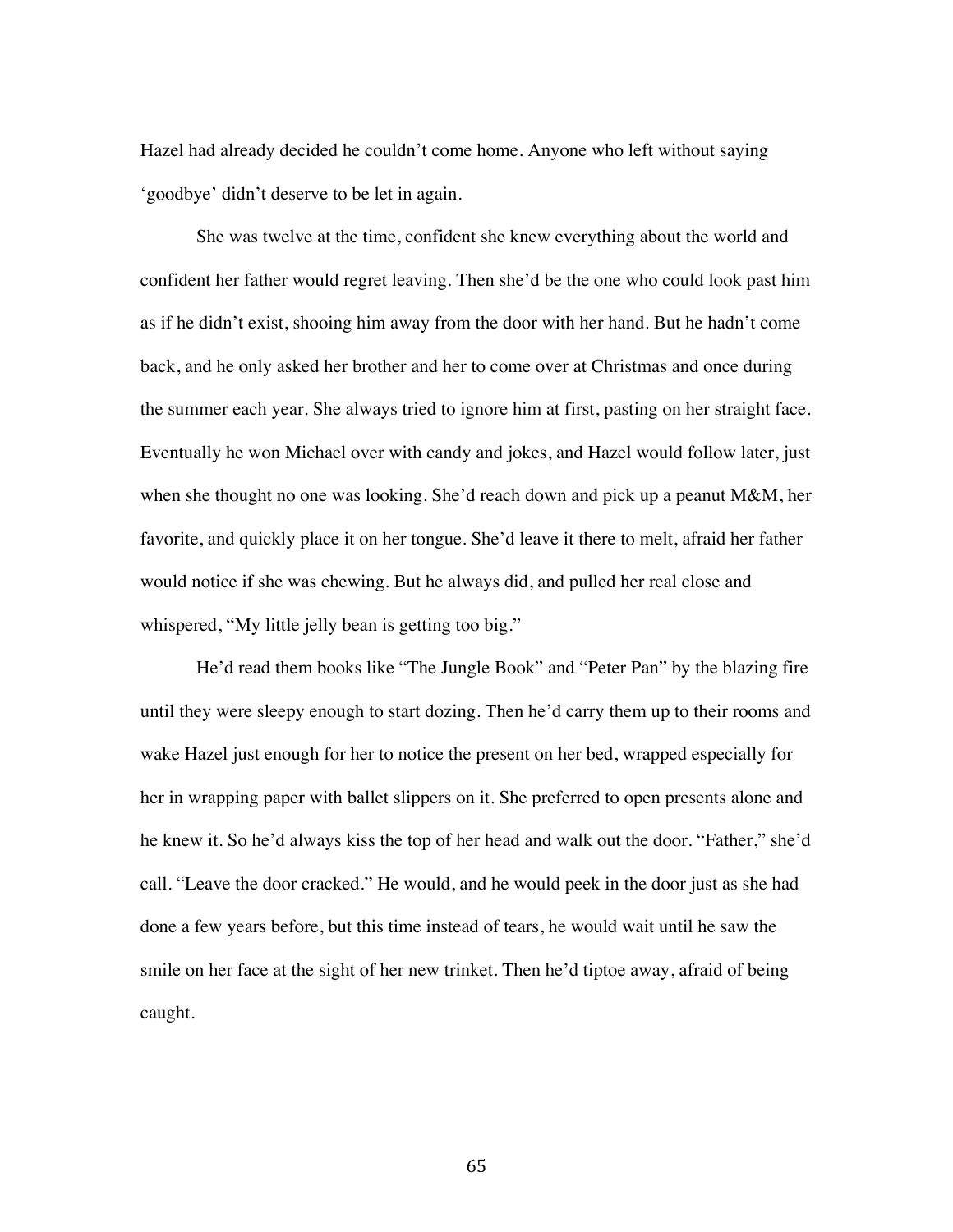Now, at twenty-two, Hazel considered herself a pretty normal girl. She'd been working for the *Charlotte Observer* since she graduated from school six months ago. She'd covered the last local election, sitting through press conference after press conference for news about education and the public school system everyone called a sinking ship. She was usually positive about life. She'd started living with her boyfriend Everett, who she'd been dating for a year though she wasn't sure it would last forever. She knew eventually she'd get tired of the way he stayed out in bars drinking and watching football games, and she'd have to find someone new or, at least, a new place to live. She found herself staring at the door where her father had entered and wondered what he would say if she walked up to her dad in the Rite-aid and said, "I haven't seen you in a long time, I guess." He'd make up an excuse, she knew. But it was her fault. She avoided the ritzy part of town where he lived and hung out in sketchy bars and techno clubs where he'd never allow himself to be seen. He preferred cigar shops and smoking lounges to disco clubs with colored lights splayed in all directions.

Pulling a few Camel Filters out of her bag, Hazel got up from her place at the coffee shop's bar and nodded at Phil, the owner, as she walked out. Snow blew in the door as she stepped out and she watched it start to melt onto the doormat and tile floor through the glass. She'd been using the shop as her office when she was on assignment in the area. She preferred the noisy bustle of people having conversations about pop music and work-days, or meeting with friends reminiscing about last weekend's party. It soothed her the way the espresso machine would grind the coffee beans and the metal would squeal. She didn't like the news floor where everyone was old and talked about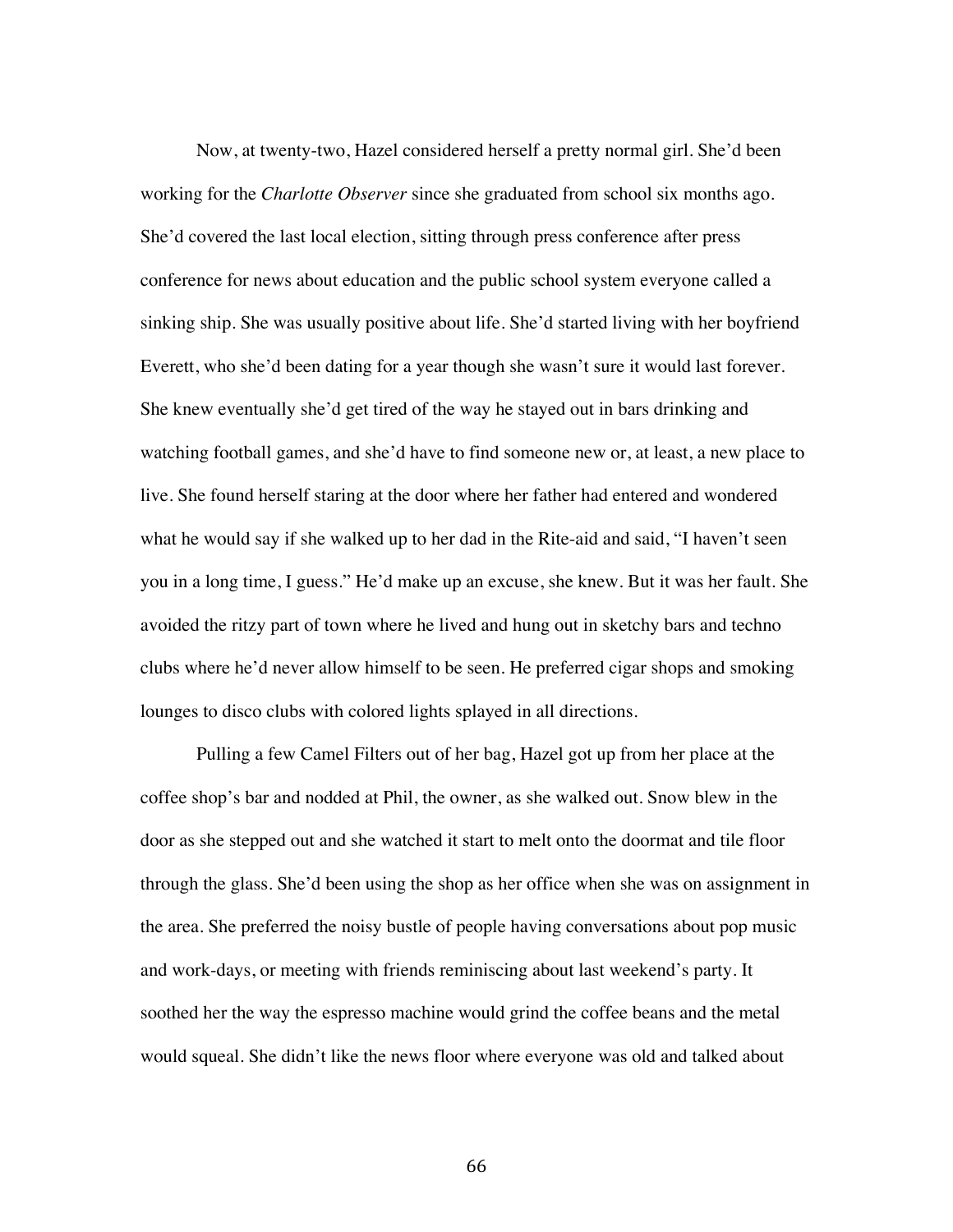how unhappy they were with their marriages and how their kids never slept through the night. Plus, she was just as connected because she kept her phone on her at all times and the coffee shop provided internet access. It was just as good as being at work. And Phil would watch her computer whenever she walked out to smoke. They'd become friends since she started doing her work in there, discussing the latest episodes of Big Love and trash talking pop-stars and politicians.

Lighting her cigarette, Hazel inhaled deeply and held her breath, waiting to exhale until she couldn't hold the smoke in any longer. Since her eighteenth birthday she'd been smoking. Well, before her eighteenth birthday she smoked with Dave, her boyfriend at the time. He was older and taught her to inhale and exhale without coughing. By the time she reached her eighteenth birthday, she could roll her own cigarettes in European fashion. She wanted to put the Atlantic between herself and her parents, but just two days after her eighteenth birthday, she found herself sitting on her father's back porch, smoking a freshly rolled Parisian blend of tobacco while her father smoked his pipe and promised to take her abroad for her twenty-first birthday. It was the last time she had seen him. She had deafly listened to him that day, leafing through a five-year-old *Women's Day* magazine he had on his coffee table. She laughed aloud at him. "Dad, this magazine is old and about women. What are you hiding from me?" She'd only been suggesting maybe he was gay. She'd never seen any other woman with him, but her father tensed up in a way she'd never seen before. He asked her to put down the magazine and talk with him about their trip to Paris, but she refused, drawing on her cigarette in final rebellion. He didn't care she smoked, though, and it didn't stop him from talking with her. Then he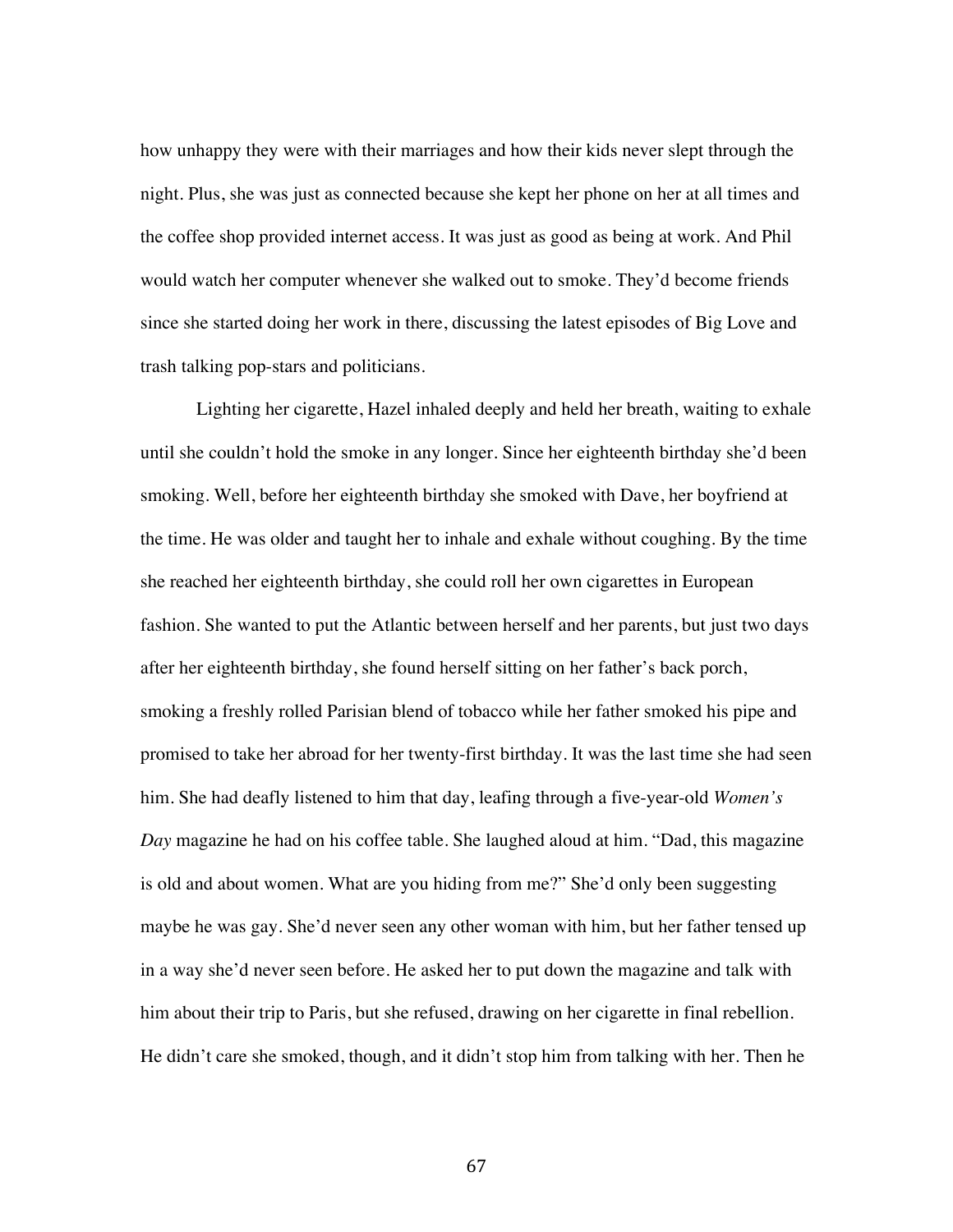was silent for a long time and didn't say anything. Neither did she. He tapped the ashes from his pipe into the large ashtray, always full, on the coffee table, and walked in the house. She got up to follow, but an envelope fell out of the women's magazine with a postage date of 1995 marked on the front. It was addressed to her mother. She remembered tucking it into her jean pockets, thankful she hadn't worn a dress that day.

Flicking her ashes on the ground, Hazel looked across at the Rite-aid. Her dad hadn't resurfaced from the store yet, and she was getting concerned he wouldn't show. She wasn't sure she would speak to him if he did, but she wanted to see his face. She used to carry the letter in her bag as a reminder, just in case she ever missed seeing her father. She wasn't sure where it was now. Everett had argued with her until she put it away. "It's not healthy for you to hold onto it all," he said. She knew he was right, but didn't want to give it up. She'd hidden it in her sock drawer, but hadn't seen it in a while. Standing on the stoop of the coffee shop, Hazel started shivering as the temperature dropped and the sun sank. She remembered the day she found the letter, how she had locked herself in the bathroom at her mother's house before heading back to her dorm. She slid down the doorway to sit on the floor just as she had when she'd snuck away to read her sister's diary or love letters from her high school boyfriends. She felt foolish, unlike a college freshman just starting class and living on her own. She knew as she opened it, she was going to read something she didn't want to see. Somewhere, though she'd been so young, she knew her parents wouldn't have separated unless there was someone else. She knew it was a letter from her dad's girlfriend, Cheryl. She just didn't realize it would be addressed to her mother.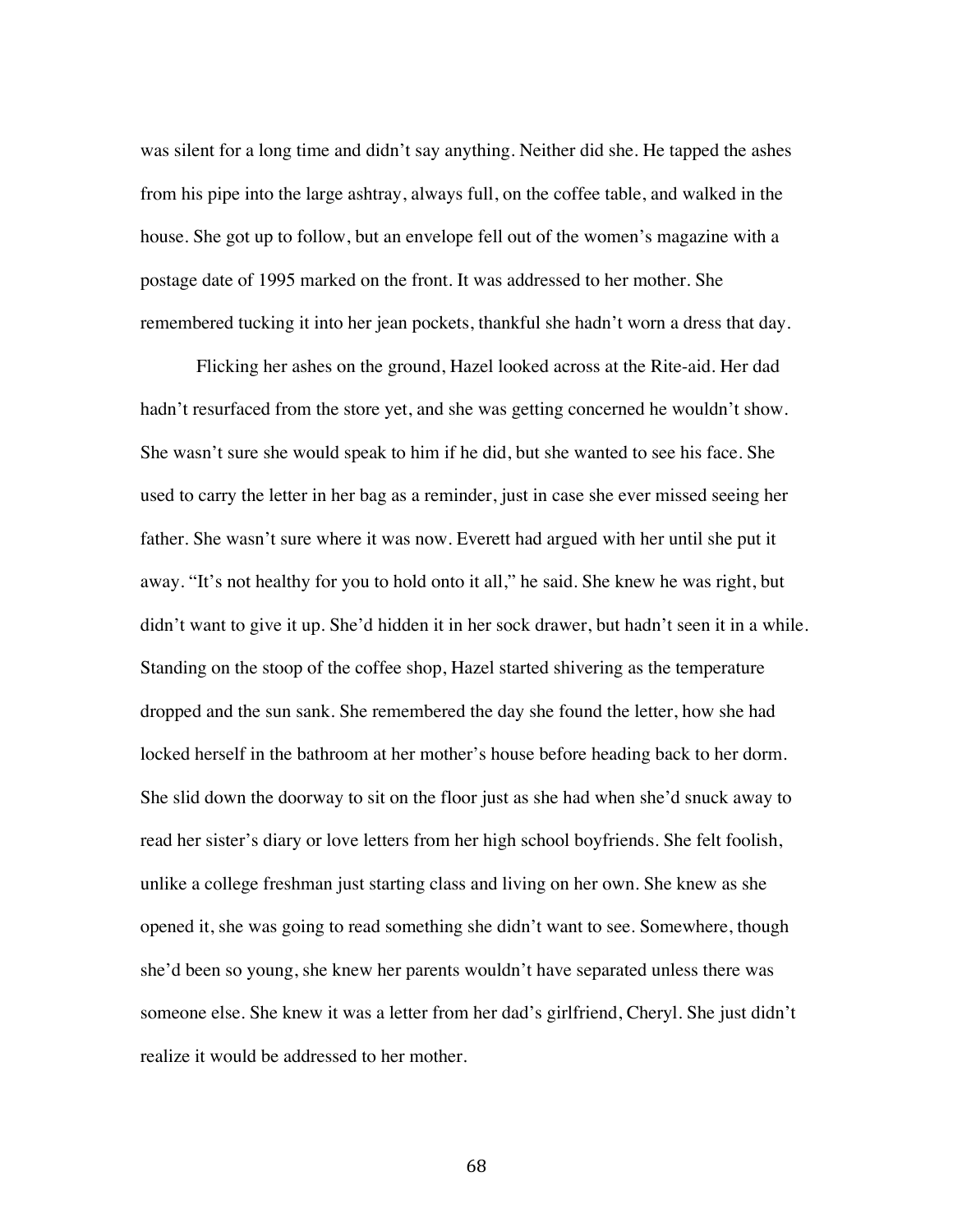Hazel stiffened as she read the words, "I'm sorry." What kind of woman feels remorse for an affair and has the courage to apologize to the betrayed woman? Staring at the letter for a long time, Hazel had tried to imagine this Cheryl in pure form. She must have been younger, whorish with tights and a short mini-skirt. Hazel was surprised when her mother pointed Cheryl out one day in the grocery store two-years-ago. They'd immediately left, groceries stranded in a random aisle in the cart, but she'd had enough time to analyze the smallish woman standing by the checkout counter. She was much more plain than her own mother with short, straight hair around her face. She couldn't even remember exactly what color her hair was. The day had been windy and they'd rushed to their car, their dresses blowing right and left with the wind. Pulling the door closed in the car, Hazel had ignored her mother's tears, so fresh after so many years since the divorce, and immediately wondered why her father had given their family up for this seemingly anonymous woman. She didn't look special or better than their family. She wondered how her mother knew what she looked like and asked her. "How many times have you seen her before?"

"Just once." She kept her face towards the window, then cleared her throat and took her time starting the ignition on the car. Hazel always wondered what the one time had been. Had her father introduced the two of them or had her mother caught them out together?

The day she'd read Cheryl's handwriting with its big curls and exaggerated letters, Hazel hadn't felt she could ever get over her. However, Cheryl as well was a passing phase, and according to her mother, her dad was on to wife number three. She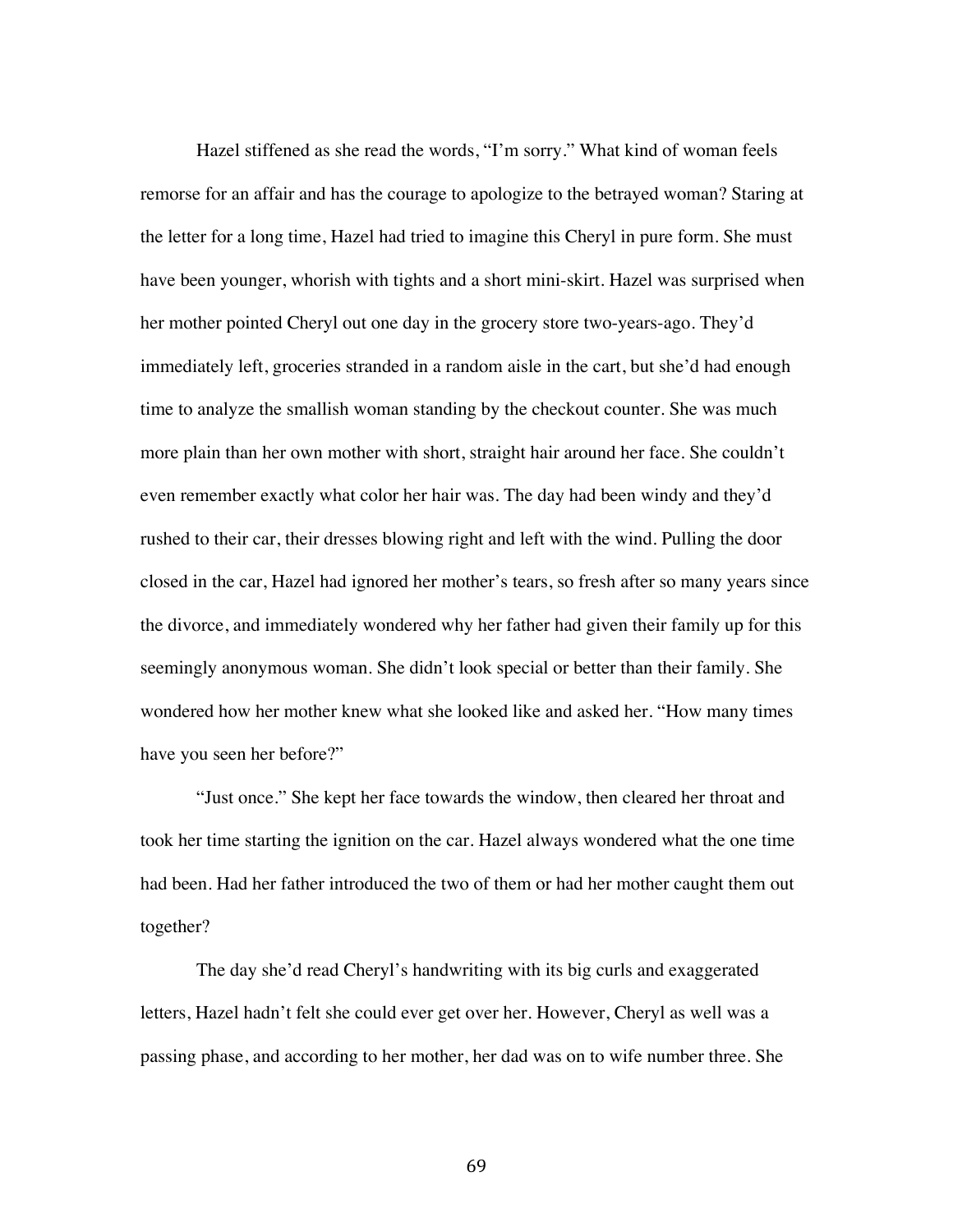wondered what kept him moving from one woman to another. She finished her cigarette and walked back in the shop, her fingers numb with cold.

Sitting back down at her computer, she looked out the window at the Rite-aid. Apparently her father had never found contentment with any woman and enjoyed moving from one marriage to another without any hindrances. The espresso grinder wailed and the sound of change clinked in the tip jar. She looked back out the window, checking to see if her father happened to be walking out. Just a family with small children wrapped in coats, hats, and scarves carefully walked out the door and down the street. The kids were so bundled up, their arms dangled almost horizontally, as if they could never lay them completely flat.

She picked up her phone. A missed call from Everett. Dialing him back, she scrolled through her e-mail. Nothing new.

"Hey, sweet thing."

"Hey, Ev. Stop with the names." She glanced around to make sure no one was paying attention. She loved eavesdropping on other people's phone conversations, but never appreciated when people listened to hers. She knew it was hypocritical and didn't care.

"Do you want to get burgers tonight? We can grill or go out."

"Not sure. It's up to you." She sighed. "I saw my dad."

"What?" The silence that followed on the end of the line begged for more information.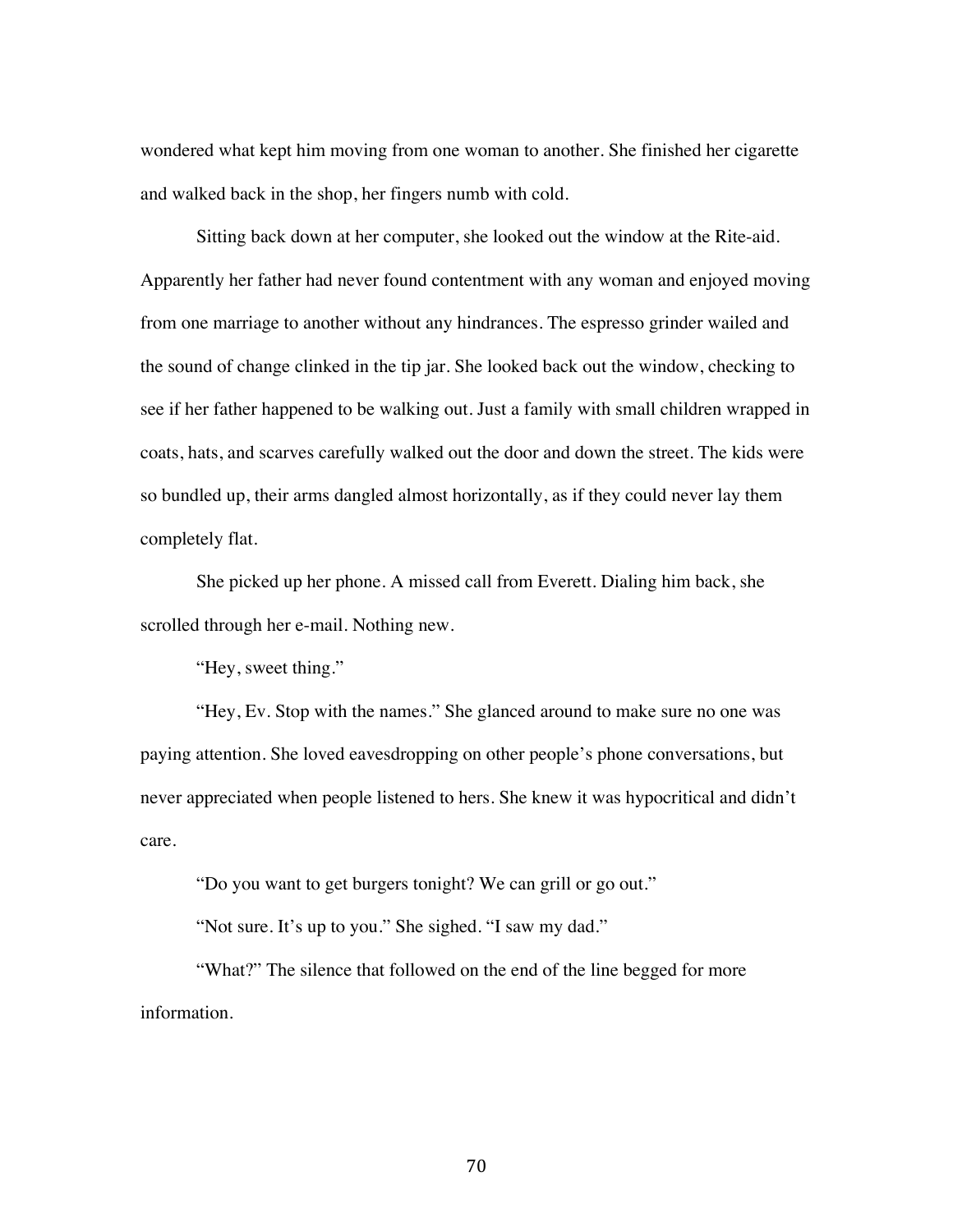"I'm at the shop, and I saw him walk into the Rite-aid across the street." She picked up a pencil and tapped it lightly on her notepad.

"Wow. That never happens. Maybe you should talk to him."

"No. I can't."

"It's a sign, Hazel."

"Really. I can't." She was ready to get off the phone.

"At least e-mail him. You coming home soon? I cleaned the kitchen and bathroom."

"Thanks. That's awesome. I'll be home in a bit. Bye." She hung up without waiting for a reply. She hadn't cared about talking on the phone since she was a teenager.

Looking back at her web browser, she thought about what Everett had said. She could e-mail him. She clicked Compose Mail. "Dear Dad," she typed, stopped, and backspaced. She started over. "Hey Dad." That sounded more realistic. "I saw you going into Rite-aid earlier today. I was working on a story at the coffee shop across the street and couldn't leave my computer and notes to come see you. I guess you're doing well. Love, Hazel."

She read over it twice before changing "Love" to "Have a good night." She knew it was impersonal, but couldn't see telling him she loved him. She sat for a few minutes, staring at the screen. She usually only e-mailed people from work or for work-related stories. She'd never considered adding family to her list of people to contact that way. It was worse than a phone conversation. You couldn't tell what someone meant by their language, or even decide what kind of tone they were speaking with. She couldn't e-mail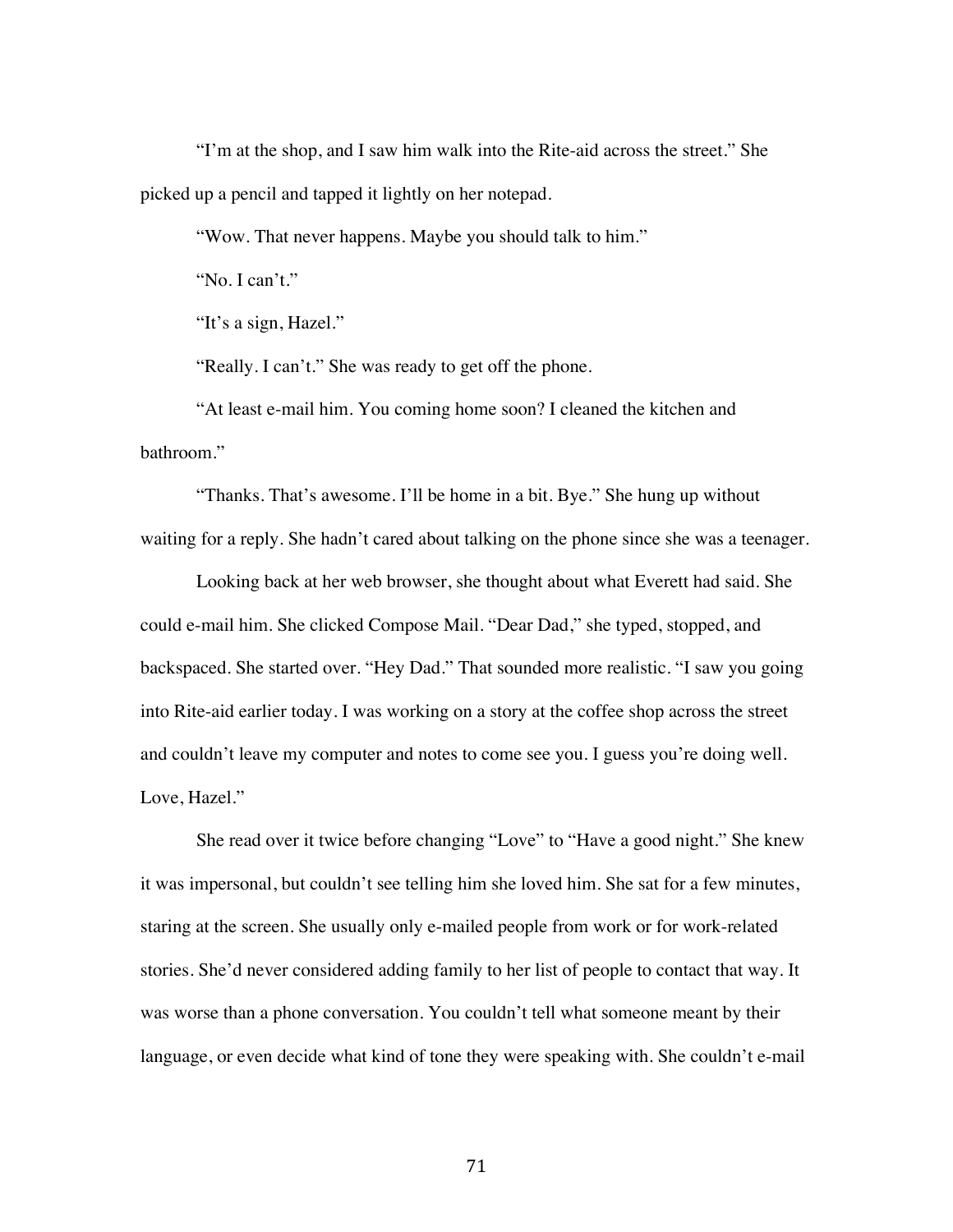her father. He wouldn't know how to take it and might not respond. Then she wouldn't know what to think about their relationship. She would second-guess herself continuously. Clicking discard, she muttered under her breath. What did Everett know about their relationship anyway? He grew up with a family that pretended to be so perfect it made her want to vomit.

She wasn't so sure about Everett sometimes. They'd met at a music festival through mutual friends, and had been together ever since. He played the guitar, and they always sang old songs together and made new ones up when they were drunk. She liked the way he looked when he slept, so peaceful and young. But she didn't want to settle for less than what was best, though she wasn't sure she'd ever really find that. She wasn't afraid of commitment. She could be committed forever, no questions asked. However, it was all a dilemma of who to commit to. She'd been back and forth between boyfriends through high school and college. Everett was her longest relationship. Suddenly, it sounded incredibly ridiculous that they could be living together so quickly. She grabbed another cigarette and headed back outside.

It had been a strange winter, she thought. She and Everett started living together. Her father was, once again, married. She wondered how long it had been since her mother slept with a man beside her in bed. Probably since the night before her father left. It was all over for her, and she'd never moved on to someone new. Hazel found herself admitting that moving on would be the easiest part. The staying would be harder. Staying through the tough times. Just like her dad.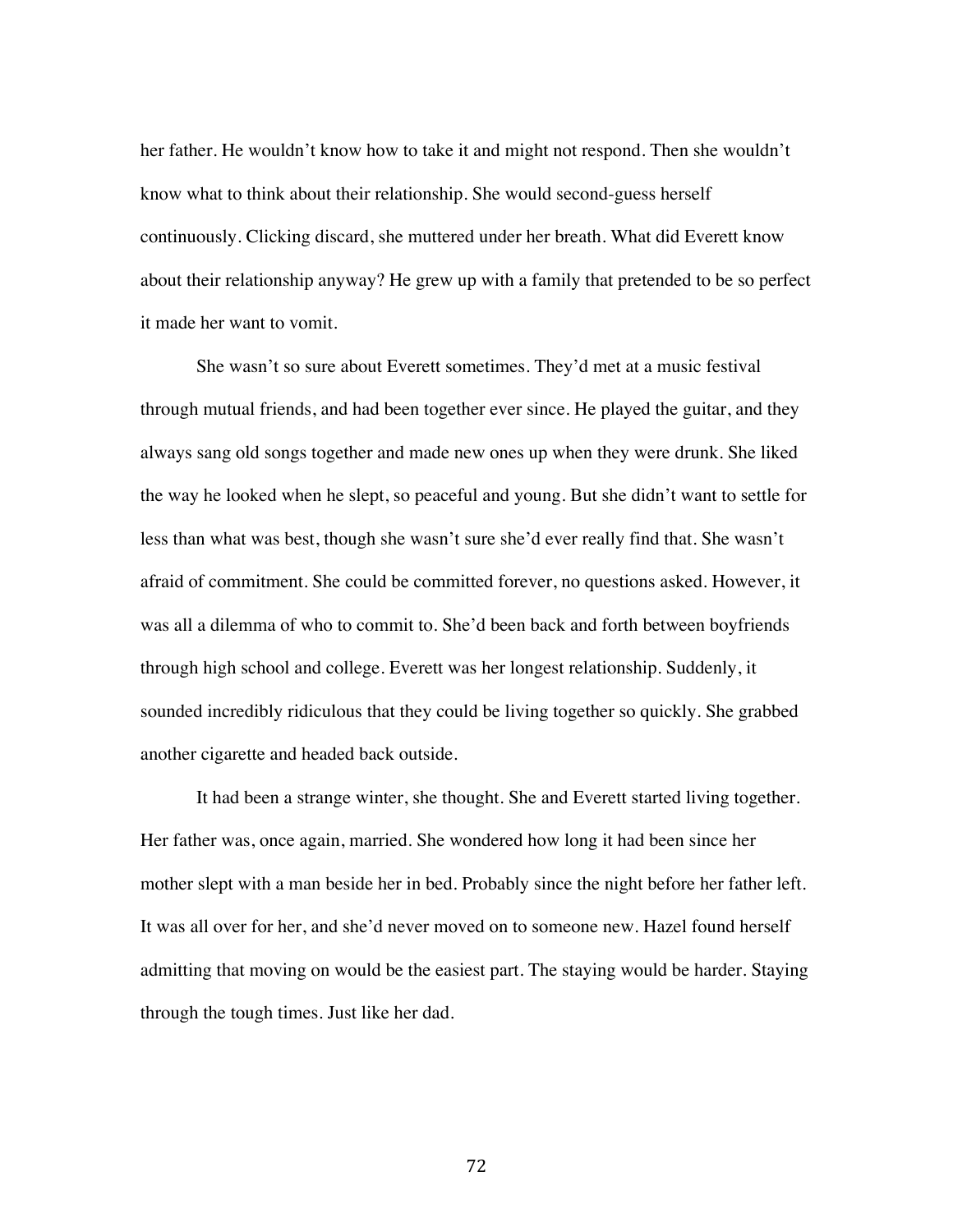She dropped her cigarette on the ground and ground it out with the toe of her shoe. The brick steps were so cold, the cigarette almost seemed to hiss in the cold. She couldn't get sleep at night, knowing she was like her father. She wanted him to tell her why he left their mom, Michael, and her that Friday evening, walking out as if he had somewhere much more important to go and more important people to entertain. She needed to know why.

The blast of heat warmed her cheeks when she ventured out of the now dark street into the store. No one was at the register, and Hazel looked around. The store seemed empty. She walked along the aisles, pausing to look at the gaudy Christmas decorations on sale. She was surprised they even sold fake trees. She couldn't imagine buying her Christmas tree from a Rite-aid, but she'd keep it in mind. Everett hadn't cooperated when she said she wanted to decorate the apartment. She stood on her tiptoes and looked around for someone in the store. She heard some people back towards the pharmacy section. She walked the aisle closest to the pharmacy, looking at the toys when a woman appeared around the corner and walked towards the front.

She suddenly felt like a spy, as if she was committing a crime by looking for her father. She laughed aloud at her fear of the woman noticing her. Peering around the corner, she didn't find anyone in the pharmacy except a confused-looking technician who was staring at her. She smiled and turned around, walking back down the aisle she'd come from. She saw a grey head on the other side of the aisle and approached cautiously, afraid he might see her before she could look at him and decide how to approach him.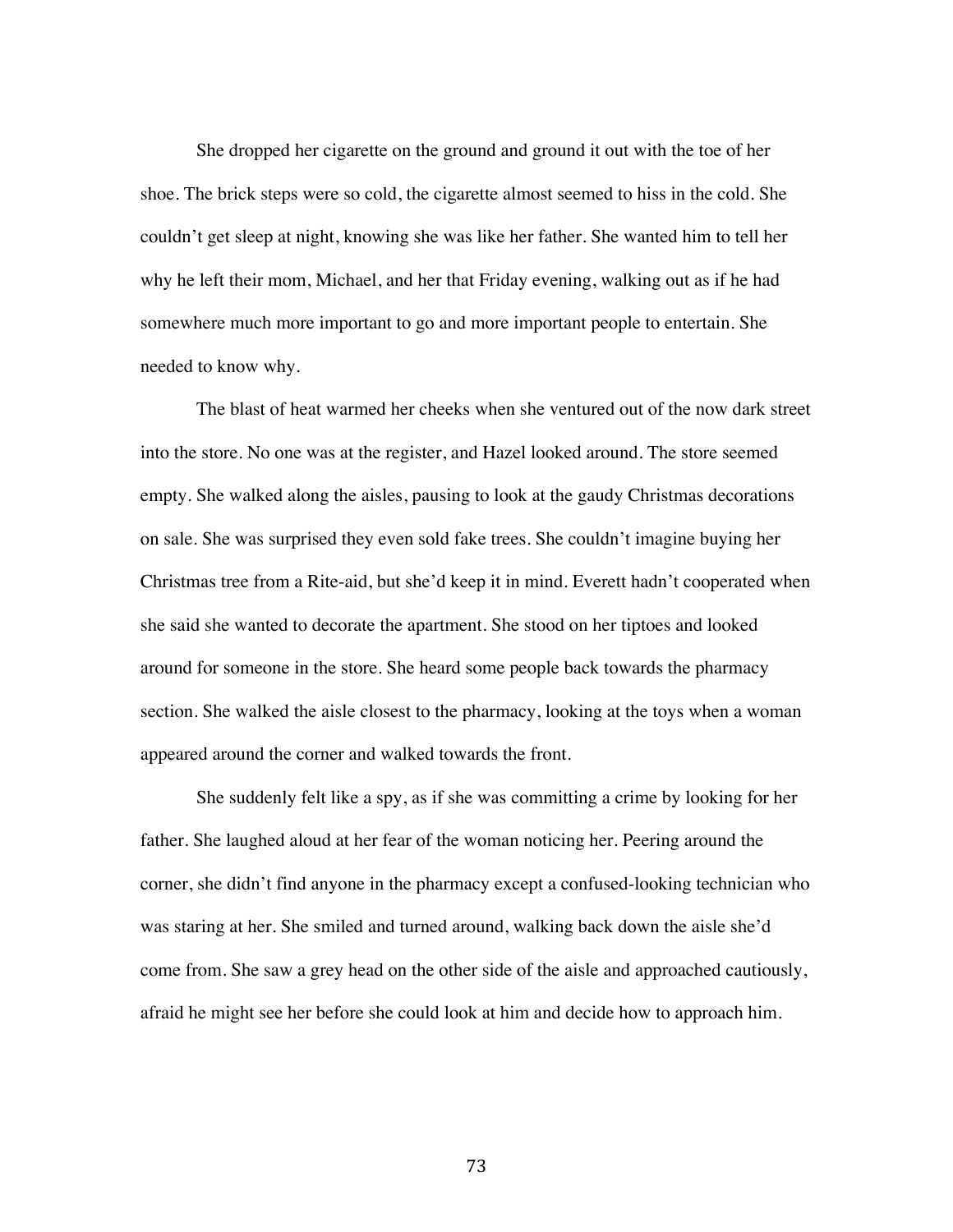It was definitely the man she saw earlier entering the Rite-aid. He had the same black peacoat on, with expensive loafers and slacks. But his back was turned to her and she couldn't see his face. He seemed to be reading a vitamin box, and Hazel was almost frustrated he wouldn't look up.

"Dad?" She felt as if the voice that spoke was coming from a little kid, and not from her.

The man jumped and turned around, obviously scared by her presence. But it wasn't her dad at all, just another businessman in his mid-fifties.

"Oh, sorry," she said. "He must be on another aisle."

When the man turned back around, she ran down the aisle and towards the cosmetics section, a safe haven for women. She glanced at an all natural skin care line on display, putting some of the lip gloss on her finger and smoothing it over her lips. Her fingers shook.

Facing the mirror, she stared at herself. She could see a fire in her eyes, and it immediately calmed her emotions. She'd never liked to see herself frustrated. She pulled up all her curly brown hair and let it slide out of her hands. She was instantly reminded of pictures of her dad from the 70's, when he'd sworn to only wear long hair and never finish college. Neither were promises he followed through on. Though she knew she was much more feminine, it was hard to mistake her eyes, hair, and nose for anyone but Randolf McNeal. She was even built with his long and thin features.

She imagined her father beside her in the mirror. She imagined herself posing with Everett. Then she saw the lines on her nose where she used to get sunburned. Her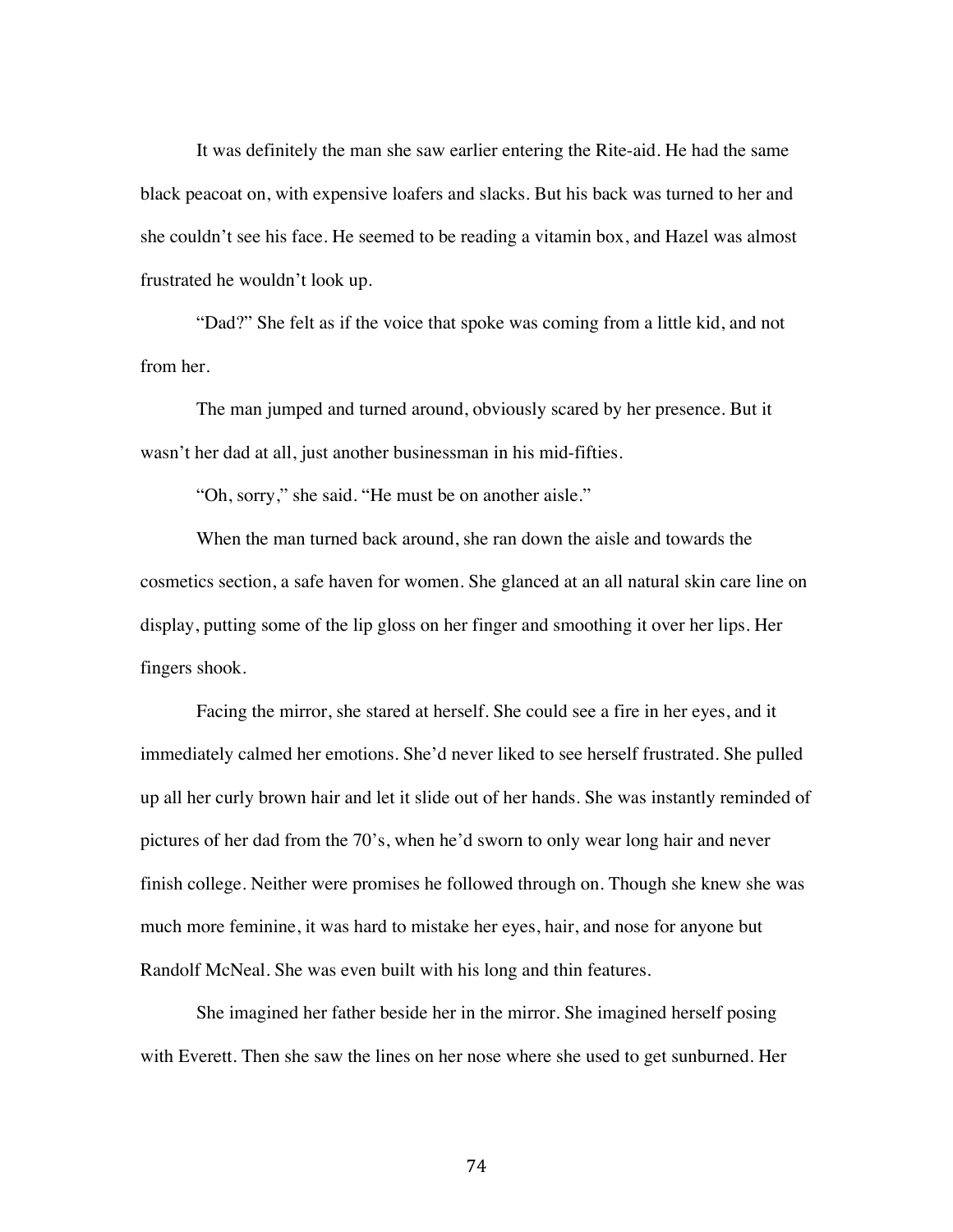father used to touch it with his fingertip when she was kid. She saw herself as a five-yearold, playing with Michael outside in the yard, oblivious to the adult world. No matter what she pictured, it always seemed as if her dad snuck back into the image somehow. Realizing she'd been holding her breath, she exhaled and walked away from the mirror.

Back out in the cold, she headed towards the coffee shop. She still couldn't get over her embarrassment and was so ready to go home that she almost forgot her computer and bag. She didn't understand how she could have mistaken the man for her father. While she hadn't seen his entire face before he entered the store, she would have bet her life it was him. But all of it didn't matter now. The encounter remained on her mind as she headed the few blocks to their apartment.

She hated the phantom of her father, that he wasn't there in the store, and that she saw her own image in the mirror. She didn't want to look back at this encounter in ten years and realize she hadn't learned anything from it. She wanted to be a woman more like her mother, who remained committed to herself and others even when everyone else fell apart. She never thought she'd say that, or want to be that kind of person.

She pushed the door open to her apartment. She always had to press her whole body weight against it because it got stuck, especially in cold weather. Everett was in the kitchen. She snuck up behind him.

"I'm home," she whispered and grabbed him around the waist.

"Oh, hey," he said grabbing her back and kissing her hard on the lips. He always kissed hard and sometimes she found it uncomfortable. But she kissed him back.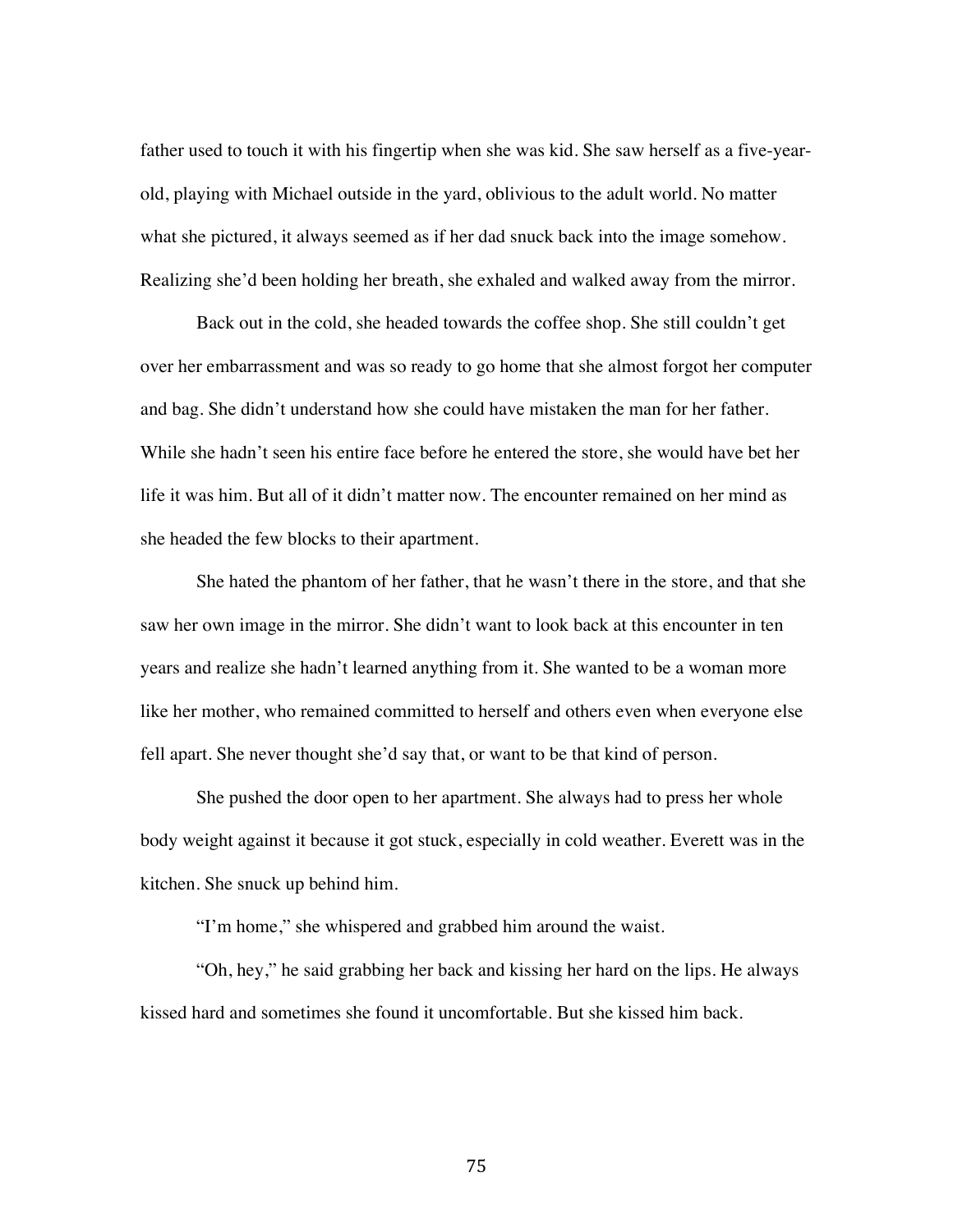"Let's go out and get burgers and beer. Let's drink together like we used to when we first met."

"Whoa. Whoa. Where is this coming from?" He pulled away from her, looking her directly in the eye.

"Let's just do it. I'm grabbing my coat. Let's go!" She ran to her room and heard him getting ready in the bathroom. She sat on her bed for a just a second, wiping away the tears that quickly formed in her eyes. They'd go out and have a good time. They'd celebrate. Tonight Everett would know what it meant to be loved.